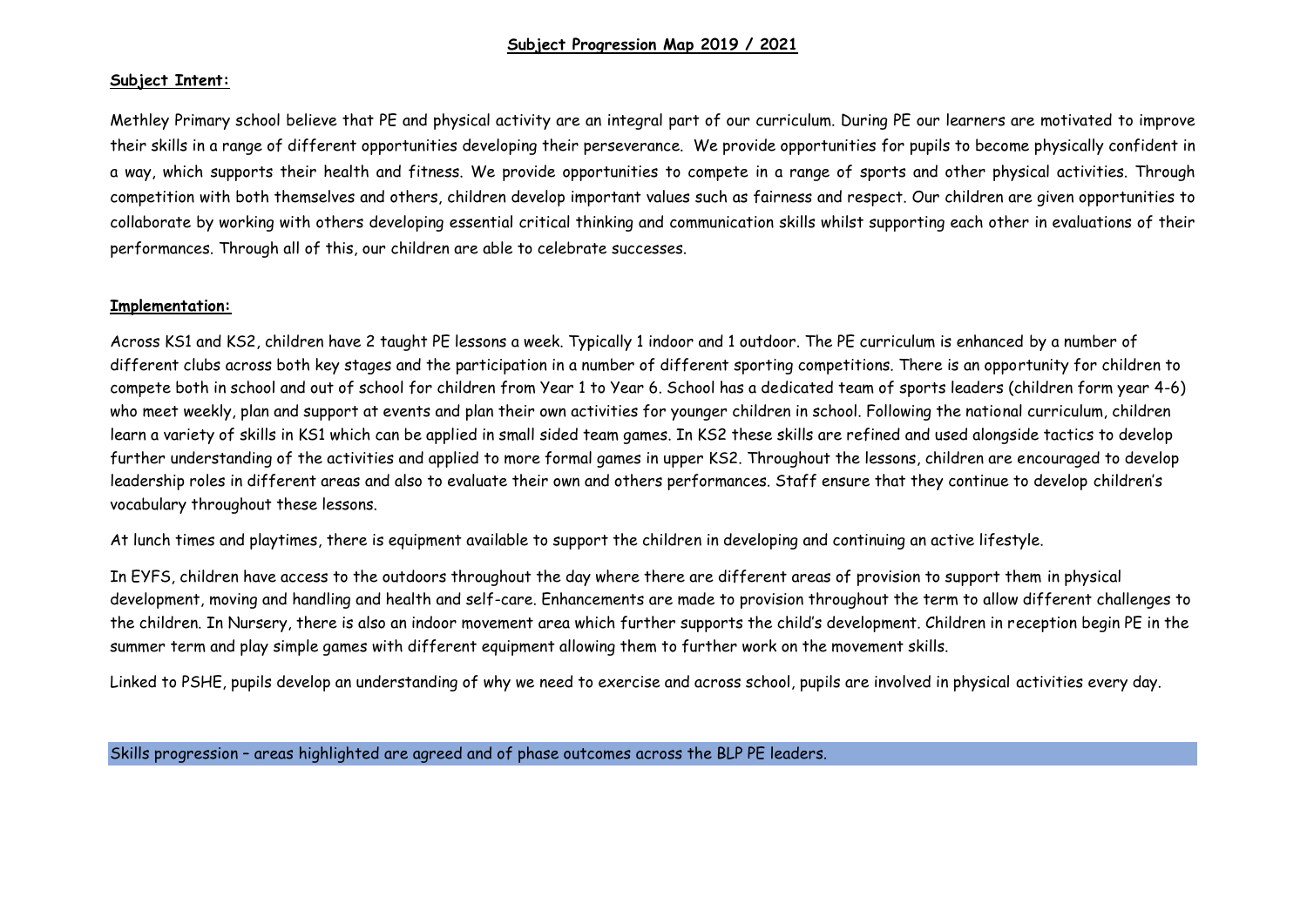|                                  |                                                                                                                                                                                                                                                                                                                                                                                                                                                                                                                                                                                                                                                                                                                                                                                                                                                                                                                                                                                                                                                                                                                                                                                                                                                                                                                                                                                                                                                                                                                                                                                                                                                                                                                                                                                                                                                                                                                                                                                                                                                                                                                                           |                                                                                                                                                                                                                                                                                                                                                                                                                                      |                                                                                                                                                                                                                                                                                                                                                                                                                                                                                                                                     | Subject Area - PE - Dance                                                                                                                                                                                                                                                                                                                                                                                                                                                                                                                                                          |                                                                                                                                                                                                                                                                                                                                                                                                                                                                                                                                                                                                                                                                                                     |                                                                                                                                                                                                                                                                                                                                                                                                                                                                                                                                         |                                                                                                                                                                                                                                                                                                                                                                                                                                                                                                                                                                                                                                                                                                                                                                                  |
|----------------------------------|-------------------------------------------------------------------------------------------------------------------------------------------------------------------------------------------------------------------------------------------------------------------------------------------------------------------------------------------------------------------------------------------------------------------------------------------------------------------------------------------------------------------------------------------------------------------------------------------------------------------------------------------------------------------------------------------------------------------------------------------------------------------------------------------------------------------------------------------------------------------------------------------------------------------------------------------------------------------------------------------------------------------------------------------------------------------------------------------------------------------------------------------------------------------------------------------------------------------------------------------------------------------------------------------------------------------------------------------------------------------------------------------------------------------------------------------------------------------------------------------------------------------------------------------------------------------------------------------------------------------------------------------------------------------------------------------------------------------------------------------------------------------------------------------------------------------------------------------------------------------------------------------------------------------------------------------------------------------------------------------------------------------------------------------------------------------------------------------------------------------------------------------|--------------------------------------------------------------------------------------------------------------------------------------------------------------------------------------------------------------------------------------------------------------------------------------------------------------------------------------------------------------------------------------------------------------------------------------|-------------------------------------------------------------------------------------------------------------------------------------------------------------------------------------------------------------------------------------------------------------------------------------------------------------------------------------------------------------------------------------------------------------------------------------------------------------------------------------------------------------------------------------|------------------------------------------------------------------------------------------------------------------------------------------------------------------------------------------------------------------------------------------------------------------------------------------------------------------------------------------------------------------------------------------------------------------------------------------------------------------------------------------------------------------------------------------------------------------------------------|-----------------------------------------------------------------------------------------------------------------------------------------------------------------------------------------------------------------------------------------------------------------------------------------------------------------------------------------------------------------------------------------------------------------------------------------------------------------------------------------------------------------------------------------------------------------------------------------------------------------------------------------------------------------------------------------------------|-----------------------------------------------------------------------------------------------------------------------------------------------------------------------------------------------------------------------------------------------------------------------------------------------------------------------------------------------------------------------------------------------------------------------------------------------------------------------------------------------------------------------------------------|----------------------------------------------------------------------------------------------------------------------------------------------------------------------------------------------------------------------------------------------------------------------------------------------------------------------------------------------------------------------------------------------------------------------------------------------------------------------------------------------------------------------------------------------------------------------------------------------------------------------------------------------------------------------------------------------------------------------------------------------------------------------------------|
| Intent                           | Foundation                                                                                                                                                                                                                                                                                                                                                                                                                                                                                                                                                                                                                                                                                                                                                                                                                                                                                                                                                                                                                                                                                                                                                                                                                                                                                                                                                                                                                                                                                                                                                                                                                                                                                                                                                                                                                                                                                                                                                                                                                                                                                                                                | Year 1                                                                                                                                                                                                                                                                                                                                                                                                                               | Year 2                                                                                                                                                                                                                                                                                                                                                                                                                                                                                                                              | Year 3                                                                                                                                                                                                                                                                                                                                                                                                                                                                                                                                                                             | Year 4                                                                                                                                                                                                                                                                                                                                                                                                                                                                                                                                                                                                                                                                                              | Year 5                                                                                                                                                                                                                                                                                                                                                                                                                                                                                                                                  | Year 6                                                                                                                                                                                                                                                                                                                                                                                                                                                                                                                                                                                                                                                                                                                                                                           |
| Skills /<br>Knowledge<br>From NC | Development matters:<br>F1<br>Skip, hop, stand on one leg and hold a<br>pose for<br>a game like musical statues.<br>Use large-muscle movements to wave<br>flags and streamers, paint and make<br>marks.<br>Increasingly be able to use and<br>remember sequences and patterns of<br>movements which are related to music<br>and rhythm.<br>F <sub>2</sub><br>Progress towards a more fluent style of<br>moving, with developing control and<br>grace.<br>Develop the overall body strength, co-<br>ordination,<br>balance and agility needed to engage<br>successfully<br>with future physical education sessions<br>and other physical disciplines including<br>dance, gymnastics,<br>sport and swimming<br>Revise and refine fundamental<br>movement skills (rolling, crawling, walking,<br>jumping, running, hopping, skipping, climbing)<br>Combine different movements with<br>ease and fluency<br>Develop overall body-strength, balance,<br>co-ordination and agility.<br>Birth to 5 matters:<br>Range 5 (F1)<br>Runs with spatial awareness and<br>negotiates space successfully, adjusting<br>speed or direction to avoid obstacles<br>Can balance on one foot or in a squat<br>momentarily, shifting body weight to<br>improve stability<br>Creates lines and circles pivoting from<br>the shoulder and elbow<br>Manipulates a range of tools - scarves<br>and ribbons.<br>Range 6 (F2)<br>Chooses to move in a range of ways,<br>moving freely and with confidence<br>making changes to body shape, position<br>and pace of movement such as<br>slithering, shuffling, rolling, crawling,<br>walking, running, jumping, skipping,<br>sliding and hopping . Experiments with<br>different ways of moving, testing out<br>ideas and adapting movements to<br>reduce risk<br>ELG: Gross Motor Skills Children<br>at the expected level of<br>development will: - Negotiate<br>space and obstacles safely, with<br>consideration for themselves and<br>others: - Demonstrate strenath.<br>balance and coordination when<br>playing; - Move energetically,<br>such as running, jumping, dancing,<br>hopping, skipping and climbing. | Techniques<br>Demonstrate 2<br>different jumps.<br>Demonstrate 3 travelling<br>actions.<br>Hold 3 different<br>balances.<br>Choreography<br>Copy a dance pattern<br>Remember a simple<br>phrase with support<br><b>Create own actions.</b><br>Perform<br>Perform simple actions<br>with support.<br>Dance alongside others.<br>Perform to music.<br>Evaluate<br><b>Identify different</b><br>jumps<br>Identify something I<br>liked. | Demonstrate a range of<br>jumps.<br>Demonstrate a range of<br>travelling actions.<br>Demonstrate<br>coordination.<br>Copy and remember a<br>simple phrase or motif.<br>Create a series of<br>actions.<br>Demonstrate spatial<br>awareness (directions).<br>Perform simple actions<br>from memory.<br>Perform using set<br>counts.<br>Perform confidently.<br>Identify a range of<br>jumps and travelling<br>actions.<br>Identify something I<br>liked and explain why.<br><b>Repeat simple</b><br>movement patterns with<br>control | Demonstrate all key<br>actions, gestures, travel,<br>jump, turn and stillness.<br>Demonstrate a variety<br>of actions with some<br>control.<br>Demonstrate actions<br>with some coordination<br>and strength.<br>Create a sequence of<br>actions to be performed<br>in unison.<br>I can use my imagination<br>creating original ideas.<br>Perform a variery of<br>actions from memory.<br>I can perform using<br>spatial awareness.<br>Perform in time with<br>others.<br>Name key actions.<br>Identify something that<br>needs to be improved<br>and explain why with<br>support. | Control the majority of<br>key actions.<br>Demonstrate the variety<br>of key actions showing<br>co-ordination and<br>strength.<br>Create a sequence of<br>actions using cannon.<br>Create a sequence using<br>different dynamics.<br><b>Create actions using</b><br>different stimuli.<br>Perform competently<br>with an awareness of<br>audience.<br>Perform using a variety<br>of styles.<br>Understand that dance<br>has a structure -<br>beginning, middle and<br>end.<br>Use dance vocabulary to<br>identify strengths and<br>weaknesses and suggest<br>mprovements.<br>Move in time when<br>performing short<br>sequences<br>Choreograph short<br>sequences using mirror,<br>canon and unison | Demonstrate all key<br>actions with control and<br>strength,<br>Attempt more complex<br>actions using flexibility<br>and balance.<br>Create a sequence of<br>actions using change in<br>formation and level.<br>Choreograph dances that<br>communicate feelings<br>and emotions.<br>Perform with confidence<br>with audience awareness.<br>Perform in more than 1<br>style of dance.<br>Perform with expression.<br>Evaluate a performance<br>using key vocabulary and<br>giving suggestions on<br>how to improve without<br>prompting. | Competently<br>demonstrate all key<br>actions with strength<br>and stamina.<br>Repeatedly demonstrate<br>more complex actions<br>with flexibility and co-<br>ordination.<br><b>Create movement</b><br>demonstrating changes<br>in rhythm, speed and<br>formations.<br>Create a dance showing<br>awareness of all aspects<br>of choreography (unison,<br>cannon, spatial<br>awareness etc)<br>Perform confidently to a<br>range of audience with<br>expression and focus.<br>Perform confidently in a<br>range of styles being<br>aware of dynamics.<br>Completely evaluate a<br>performance.<br>Perform and<br>choreograph small group<br><b>sequences</b><br>Choose when to use<br>skills and techniques<br>including mirror, canon,<br>unison to make<br>sequences have impact |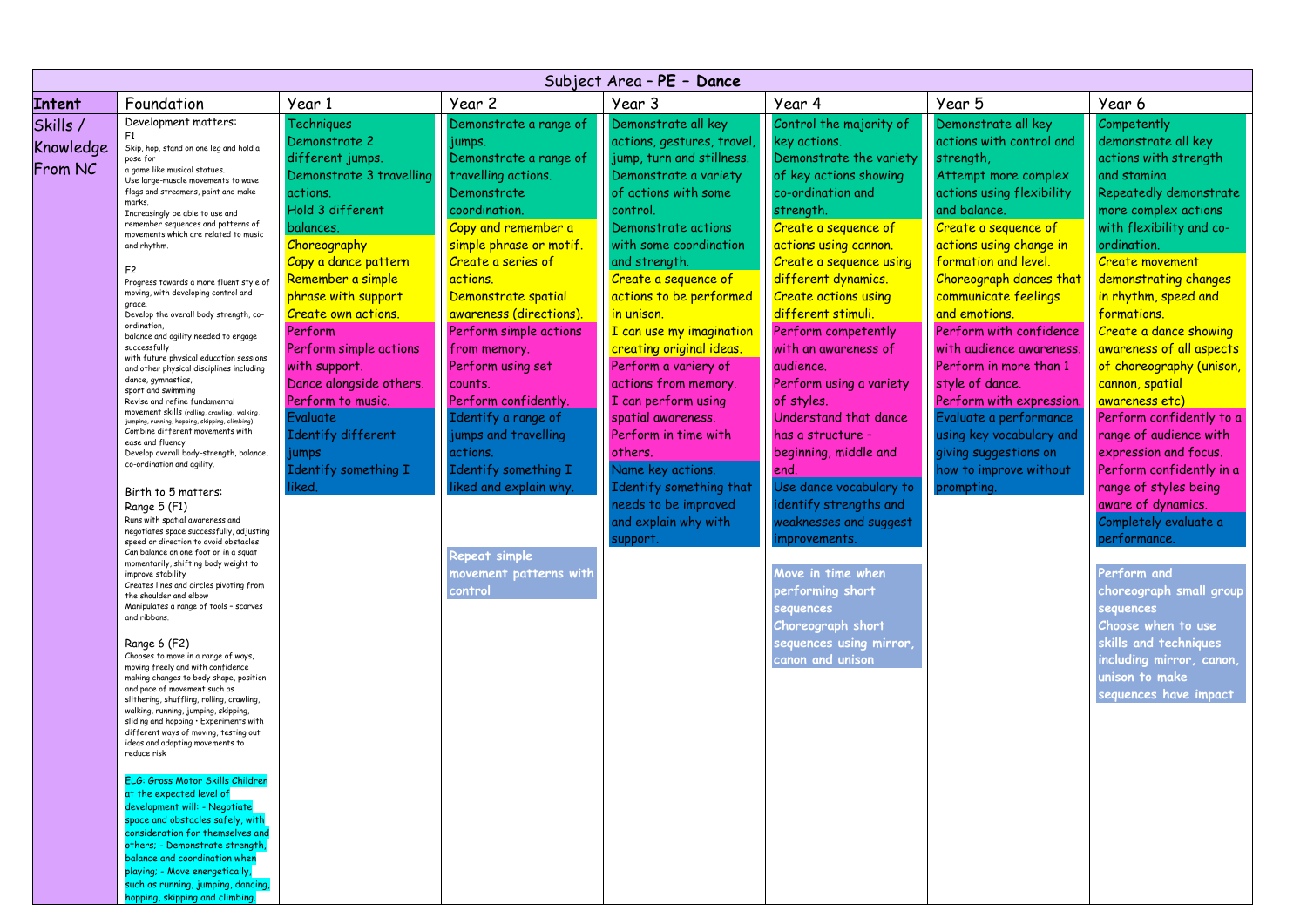|           | Subject Area - PE - Gymnastics                                                        |                            |                                                       |                           |                            |                           |                                                  |  |
|-----------|---------------------------------------------------------------------------------------|----------------------------|-------------------------------------------------------|---------------------------|----------------------------|---------------------------|--------------------------------------------------|--|
| Intent    | Foundation                                                                            | Year 1                     | Year 2                                                | Year 3                    | Year 4                     | Year 5                    | Year 6                                           |  |
| Skills /  | Development matters:                                                                  | Technique                  | Identify and use simple                               | Identify and use          | Identify and use           | Identify and use          | Identify and use                                 |  |
| Knowledge | F1<br>Skip, hop, stand on one leg and hold a                                          | Identify and use simple    | gymnastics shapes &                                   | gymnastics shapes &       | gymnastics shapes &        | gymnastics shapes &       | gymnastics shapes &                              |  |
|           | pose for a game like musical statues.                                                 | gymnastics shapes &        | balances - large body part                            | balances - large and      | balances - 1.2.3 & 4       | balances - part body      | balances - develop                               |  |
| From NC   | Start taking part in some group<br>activities which they make up for                  | balances - pike, tuck,     | balances, balances on                                 | small body part balances, | point balances, balances   | weight partner balances.  | complexity of part -                             |  |
|           | themselves, or in teams. Increasingly be                                              | star, straight, straddle,  | apparatus, balances with a<br>partner, front and back | matching and              | with and against a         | Use different travelling  | weight partner balances,                         |  |
|           | able to use and remember sequences<br>and patterns of movements which are             | standing balances,         | support.                                              | contrasting partner       | partner.                   | actions - cat leap half   | group formations,                                |  |
|           | related to music and rhythm.                                                          | kneeling balances.         | Use different travelling                              | balances.                 | Use different travelling   | turn, pivot.              | Use different travelling                         |  |
|           | Match their developing physical skills to<br>tasks and activities in the setting. For | Use different travelling   | actions - jump half turn, T                           | Use different travelling  | actions - cat leap half    | Develop gymnastics        | actions - cat leap full                          |  |
|           | example, they decide whether to crawl,                                                | actions - tiptoe, jump,    | lever, scissor kick                                   | actions chassis steps,    | turn, pivot.               | moves - lunge into round  | turn,                                            |  |
|           | walk or run across a plank, depending on<br>its length and width.                     | hop, hopscotch, skipping,  | Show different rolls with                             | cat leap,                 | Develop gymnastics         | off.                      | Develop gymnastics                               |  |
|           | F <sub>2</sub>                                                                        |                            | control rocking for forward                           |                           |                            | Show different rolls      |                                                  |  |
|           | Revise and refine the fundamental                                                     | galloping, bunny hop,      | roll, crouched forward roll.                          | Develop gymnastics        | moves - lunge into         |                           | moves - hurdle step,                             |  |
|           | movement skills they have already<br>acquired: · rolling · crawling · walking ·       | front support walks.       | Use gymnastics shapes to                              | moves - handstand, lunge  | cartwheel.                 | with control - pike       | hurdle step to                                   |  |
|           | jumping · running · hopping · skipping ·                                              | Show different rolls       | perform jumps - straight,                             | into handstand,           | Show different rolls       | forwards roll             | cartwheel, hurdle step                           |  |
|           | climbing<br>Progress towards a more fluent style of                                   | with some control - log    | tuck, star, half turn, cat                            | cartwheel.                | with control - forward     | Use gymnastics shapes     | to round off.                                    |  |
|           | moving, with developing control and                                                   | roll, egg roll, teddy bear | spring to straddle                                    | Show different rolls      | roll to straddle,          | to perform jumps - stag   | Show different rolls                             |  |
|           | grace.<br>Develop the overall body strength, co-                                      | roll.                      | Jump from equipment to                                | with control - forward    | backward roll to           | jump, split leap, split   | with control - dive                              |  |
|           | ordination, balance and agility needed                                                | Use gymnastics shapes      | land safely.                                          | roll from standing,       | straddle.                  | jump.                     | forwards roll, backwards                         |  |
|           | to engage successfully with future<br>physical education sessions and other           | to perform jumps -         | Use a hurdle step onto a                              | tucked backwards roll.    | Use gymnastics shapes      | Jump from equipment to    | roll to standing pike,                           |  |
|           | physical disciplines including dance,                                                 | straight, tuck, star, half | springboard. Straight jump                            | Use gymnastics shapes     | to perform jumps - full    | land safely using a range | pike backwards roll.                             |  |
|           | gymnastics, sport and swimming.<br>Combine different movements with                   | turn, cat spring.          | and tuck jump off a spring<br>board.                  | to perform jumps -        | turn, cat leap half turn.  | of jumps.                 | Use gymnastics shapes                            |  |
|           | ease and fluency.                                                                     | Jump from low              | Explore making the body                               | straddle jump, pike       | Jump from equipment to     | Squat through on vault.   | to perform jumps - stag                          |  |
|           | Confidently and safely use a range of<br>large and small apparatus indoors and        | equipment to land safely.  | tense and relaxed.                                    | jump, cat leap            | land safely using a range  | Choose and apply          | leap, cat leap full turn.                        |  |
|           | outside, alone and in a group.                                                        | Explore making the body    | stretched and curled.                                 | Jump from equipment to    |                            | compositional ideas to    | Jump from equipment to                           |  |
|           | Develop overall body-strength, balance,<br>co-ordination and agility.                 |                            | Remember, repeat and link                             |                           | of jumps.                  |                           |                                                  |  |
|           | Birth to 5 matters:                                                                   | tense and relaxed.         | combinations of gymnastics                            | land safely using a range | Straddle on to a vault or  | the sequences they        | land safely using a range                        |  |
|           | Range 5 (F1)                                                                          | stretched and curled.      | actions, shapes and balances                          | of jumps.                 | bench (or table)           | create. Adapt sequences   | of jumps.                                        |  |
|           | Climbs stairs, steps and moves across                                                 | Routine/sequence           | with some co-ordination.                              | Squat on to a vault or    | Include a wider range of   | as needed, extend         | Straddle over on vault or                        |  |
|           | climbing equipment using alternate feet.<br>Maintains balance using hands and body    | Copy, create and link      | Perform learnt skills with                            | bench (or table).         | actions and movements      | sequences.                | table.                                           |  |
|           | to stabilise                                                                          | movement phrases.          | increasing control.                                   | Perform sequences on      | in sequences.              | Perform own longer,       | Develop own gymnastics                           |  |
|           | Runs with spatial awareness and<br>negotiates space successfully, adjusting           | <b>Perform movement</b>    | Choose actions to perform                             | different apparatus.      | Create sequences that      | more complex sequences    | sequence by                                      |  |
|           | speed or direction to avoid obstacles                                                 | phrases using a range of   | in a sequence and perform                             | Adapt moves for           | follow a criteria-level,   | (could be in time to      | understanding, choosing                          |  |
|           | Can balance on one foot or in a squat<br>momentarily, shifting body weight to         | body actions and body      | with some control.                                    | different apparatus.      | speed, direction.          | music).                   | and applying a range of                          |  |
|           | improve stability                                                                     | parts.                     | Work with a partner to                                | Develop the quality of    | Perform sequences with     | Consistently perform      | compositional principles.                        |  |
|           | Range 6 (F2)                                                                          | Use actions on and         | share ideas and create a                              | actions in a              | fluency and expression.    | and apply skills and      | Set sequences to a                               |  |
|           | Chooses to move in a range of ways,<br>moving freely and with confidence              | around different           | simple sequence.<br>Identify a range of jumps         | performance.              | Perform and apply skills   | techniques with accuracy  | specific timing and stick                        |  |
|           | making changes to body shape, position<br>and pace of movement such as                | apparatus.                 | and travelling actions.                               | Perform skills with       | and techniques with        | and control.              | to them individually, with                       |  |
|           | slithering, shuffling, rolling, crawling,                                             | Perform                    | Identify something I liked                            | control and confidence.   | control and accuracy.      | Evaluate a performance    | a partner or in a small                          |  |
|           | walking, running, jumping, skipping,                                                  |                            | and explain why.                                      |                           |                            |                           |                                                  |  |
|           | sliding and hopping<br>Experiments with different ways of                             | Perform simple actions &   | Repeat simple movement                                | Compete against self &    | Name key actions.          | using key vocabulary and  | group.                                           |  |
|           | moving, testing out ideas and adapting                                                | sequences with support.    | patterns with control                                 | others in a controlled    | Identify something that    | iving suggestions on      | Perform and apply a                              |  |
|           | movements to reduce risk<br>Jumps off an object and lands                             | Evaluate                   | Land a two footed jump                                | manner.                   | needs to be improved       | how to improve without    | variety of skills and                            |  |
|           | appropriately using hands, arms and                                                   | Identify different         |                                                       | Begin to work with a      | and explain why with       | prompting.                | techniques confidently                           |  |
|           | body to stabilise and balance<br>Travels with confidence and skill                    | jumps & actions            |                                                       | partner matching and      | support.                   |                           | and with precision.                              |  |
|           | around, under, over and through                                                       | Identify something I       |                                                       | mirroring                 |                            |                           | Completely evaluate a                            |  |
|           | balancing and climbing equipment<br>ELG: Gross Motor Skills Children at the           | liked.                     |                                                       | Name key actions.         | Hold 'core gymnastics      |                           | performance.                                     |  |
|           | expected level of development will: -                                                 |                            |                                                       | Identify something that   | positions'                 |                           | Link 'core gymnastics positions'                 |  |
|           | Negotiate space and obstacles safely,<br>with consideration for themselves and        |                            |                                                       | needs to be improved      | Combine simple rolls,      |                           | Apply gymnastic skills to                        |  |
|           | others; - Demonstrate strength,                                                       |                            |                                                       | and explain why with      | balances and jumps         |                           | apparatus with fluency<br>Perform a forward roll |  |
|           | balance and coordination when playing; -<br>Move energetically, such as running,      |                            |                                                       | support.                  | Move in time when          |                           | Perform and choreograph small                    |  |
|           | umping, dancing, hopping, skipping and                                                |                            |                                                       |                           | performing short sequences |                           | group sequence                                   |  |

climbing.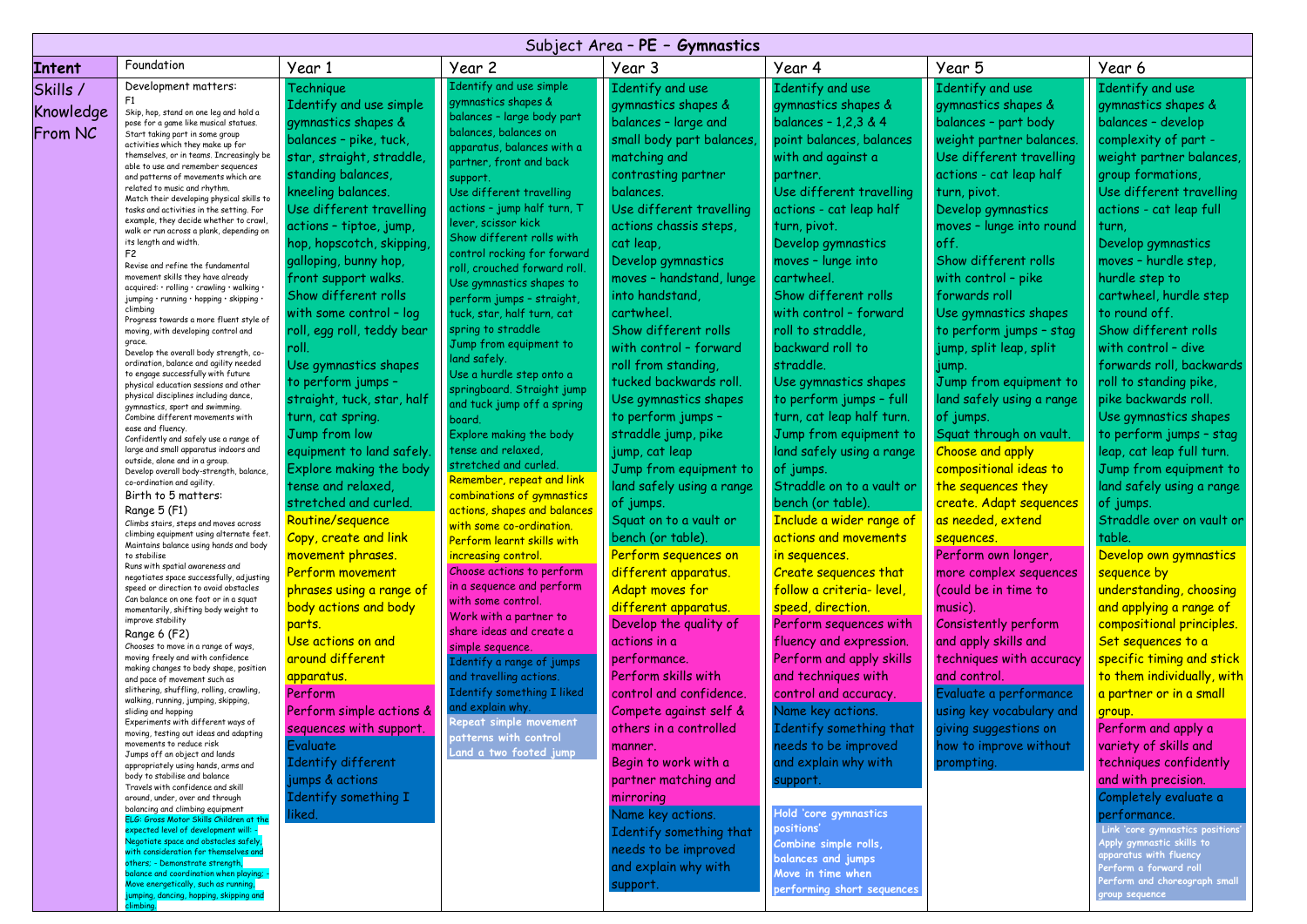|                                  | Subject Area - Games - Inc Object control & small team games in KS1 (skills for games and activities)<br><b>Invasion based in KS2</b>                                                                                                                                                                                                                                                                                                                                                                                                                                                                                                                                                                                                                                                                                                                                                                                                                                                                                                                                                                                                                                                                                                                                                                                                                                                                                                                                                                                                                                                                                                                                                                                                                                                                                                                                                                                                                                                                                                                                                                                                                                                                                                                                                                                                                                                                                                                                                                                                                                                                                                                                                                                                                                                                                                                                                                                                                                                                                                                                                                                                                                                                                                                                                                                                                                                                                                                                                                                                                                                                                                                                                                                                                                                                                                                                                                                                                                                           |                                                                                                                                                                                                                                                                                                                                                                                                                                                                                                                                                                                                                                                                                                                                                                                                                                                                                                                                                                                                                                                                                                                                                                                                    |                                                                                                                                                                                                                                                                                                                                                                                                                                                                                                                                                                                                                                                                                                                                                                                                                                                                                                                                                                                                                                                                                                                                                                                                                                                                                                                             |                                                                                                                                                                                                                                                                                                                                                                                                                                                                                                                                                                                                                                                                                                                                                                                                                                                                                                                                                                                                                                                                                                                                                                                                                 |                                                                                                                                                                                                                                                                                                                                                                                                                                                                                                                                                                                                                                                                                                                                                                                                                                                                                                                                                                                                                                                                                                                                                                                                                                                                                                                           |                                                                                                                                                                                                                                                                                                                                                                                                                                                                                                                                                                                                                                                                                                                                                                                                                                                                                                                                                                                                                                                                                                                                                                                                                                                                                             |                                                                                                                                                                                                                                                                                                                                                                                                                                                                                                                                                                                                                                                                                                                                                                                                                                                                                                                                                                                                                                                                                                                                                                                                                                                                                                                                                                                                                 |  |
|----------------------------------|-------------------------------------------------------------------------------------------------------------------------------------------------------------------------------------------------------------------------------------------------------------------------------------------------------------------------------------------------------------------------------------------------------------------------------------------------------------------------------------------------------------------------------------------------------------------------------------------------------------------------------------------------------------------------------------------------------------------------------------------------------------------------------------------------------------------------------------------------------------------------------------------------------------------------------------------------------------------------------------------------------------------------------------------------------------------------------------------------------------------------------------------------------------------------------------------------------------------------------------------------------------------------------------------------------------------------------------------------------------------------------------------------------------------------------------------------------------------------------------------------------------------------------------------------------------------------------------------------------------------------------------------------------------------------------------------------------------------------------------------------------------------------------------------------------------------------------------------------------------------------------------------------------------------------------------------------------------------------------------------------------------------------------------------------------------------------------------------------------------------------------------------------------------------------------------------------------------------------------------------------------------------------------------------------------------------------------------------------------------------------------------------------------------------------------------------------------------------------------------------------------------------------------------------------------------------------------------------------------------------------------------------------------------------------------------------------------------------------------------------------------------------------------------------------------------------------------------------------------------------------------------------------------------------------------------------------------------------------------------------------------------------------------------------------------------------------------------------------------------------------------------------------------------------------------------------------------------------------------------------------------------------------------------------------------------------------------------------------------------------------------------------------------------------------------------------------------------------------------------------------------------------------------------------------------------------------------------------------------------------------------------------------------------------------------------------------------------------------------------------------------------------------------------------------------------------------------------------------------------------------------------------------------------------------------------------------------------------------------------------------|----------------------------------------------------------------------------------------------------------------------------------------------------------------------------------------------------------------------------------------------------------------------------------------------------------------------------------------------------------------------------------------------------------------------------------------------------------------------------------------------------------------------------------------------------------------------------------------------------------------------------------------------------------------------------------------------------------------------------------------------------------------------------------------------------------------------------------------------------------------------------------------------------------------------------------------------------------------------------------------------------------------------------------------------------------------------------------------------------------------------------------------------------------------------------------------------------|-----------------------------------------------------------------------------------------------------------------------------------------------------------------------------------------------------------------------------------------------------------------------------------------------------------------------------------------------------------------------------------------------------------------------------------------------------------------------------------------------------------------------------------------------------------------------------------------------------------------------------------------------------------------------------------------------------------------------------------------------------------------------------------------------------------------------------------------------------------------------------------------------------------------------------------------------------------------------------------------------------------------------------------------------------------------------------------------------------------------------------------------------------------------------------------------------------------------------------------------------------------------------------------------------------------------------------|-----------------------------------------------------------------------------------------------------------------------------------------------------------------------------------------------------------------------------------------------------------------------------------------------------------------------------------------------------------------------------------------------------------------------------------------------------------------------------------------------------------------------------------------------------------------------------------------------------------------------------------------------------------------------------------------------------------------------------------------------------------------------------------------------------------------------------------------------------------------------------------------------------------------------------------------------------------------------------------------------------------------------------------------------------------------------------------------------------------------------------------------------------------------------------------------------------------------|---------------------------------------------------------------------------------------------------------------------------------------------------------------------------------------------------------------------------------------------------------------------------------------------------------------------------------------------------------------------------------------------------------------------------------------------------------------------------------------------------------------------------------------------------------------------------------------------------------------------------------------------------------------------------------------------------------------------------------------------------------------------------------------------------------------------------------------------------------------------------------------------------------------------------------------------------------------------------------------------------------------------------------------------------------------------------------------------------------------------------------------------------------------------------------------------------------------------------------------------------------------------------------------------------------------------------|---------------------------------------------------------------------------------------------------------------------------------------------------------------------------------------------------------------------------------------------------------------------------------------------------------------------------------------------------------------------------------------------------------------------------------------------------------------------------------------------------------------------------------------------------------------------------------------------------------------------------------------------------------------------------------------------------------------------------------------------------------------------------------------------------------------------------------------------------------------------------------------------------------------------------------------------------------------------------------------------------------------------------------------------------------------------------------------------------------------------------------------------------------------------------------------------------------------------------------------------------------------------------------------------|-----------------------------------------------------------------------------------------------------------------------------------------------------------------------------------------------------------------------------------------------------------------------------------------------------------------------------------------------------------------------------------------------------------------------------------------------------------------------------------------------------------------------------------------------------------------------------------------------------------------------------------------------------------------------------------------------------------------------------------------------------------------------------------------------------------------------------------------------------------------------------------------------------------------------------------------------------------------------------------------------------------------------------------------------------------------------------------------------------------------------------------------------------------------------------------------------------------------------------------------------------------------------------------------------------------------------------------------------------------------------------------------------------------------|--|
| Intent                           | Foundation                                                                                                                                                                                                                                                                                                                                                                                                                                                                                                                                                                                                                                                                                                                                                                                                                                                                                                                                                                                                                                                                                                                                                                                                                                                                                                                                                                                                                                                                                                                                                                                                                                                                                                                                                                                                                                                                                                                                                                                                                                                                                                                                                                                                                                                                                                                                                                                                                                                                                                                                                                                                                                                                                                                                                                                                                                                                                                                                                                                                                                                                                                                                                                                                                                                                                                                                                                                                                                                                                                                                                                                                                                                                                                                                                                                                                                                                                                                                                                                      | Year 1                                                                                                                                                                                                                                                                                                                                                                                                                                                                                                                                                                                                                                                                                                                                                                                                                                                                                                                                                                                                                                                                                                                                                                                             | Year 2                                                                                                                                                                                                                                                                                                                                                                                                                                                                                                                                                                                                                                                                                                                                                                                                                                                                                                                                                                                                                                                                                                                                                                                                                                                                                                                      | Year 3                                                                                                                                                                                                                                                                                                                                                                                                                                                                                                                                                                                                                                                                                                                                                                                                                                                                                                                                                                                                                                                                                                                                                                                                          | Year 4                                                                                                                                                                                                                                                                                                                                                                                                                                                                                                                                                                                                                                                                                                                                                                                                                                                                                                                                                                                                                                                                                                                                                                                                                                                                                                                    | Year 5                                                                                                                                                                                                                                                                                                                                                                                                                                                                                                                                                                                                                                                                                                                                                                                                                                                                                                                                                                                                                                                                                                                                                                                                                                                                                      | Year 6                                                                                                                                                                                                                                                                                                                                                                                                                                                                                                                                                                                                                                                                                                                                                                                                                                                                                                                                                                                                                                                                                                                                                                                                                                                                                                                                                                                                          |  |
| Skills /<br>Knowledge<br>From NC | Development matters:<br>F <sub>1</sub><br>Skip, hop, stand on one leg and hold a pose for a<br>game like musical statues.<br>Use large-muscle movements to wave flags and<br>streamers, paint and make marks<br>Start taking part in some group activities which<br>they make up for themselves, or in teams.<br>Match their developing physical skills to tasks and<br>activities in the setting. For example, they decide<br>whether to crawl, walk or run across a plank,<br>depending on its length and width.<br>Choose the right resources to carry out their own<br>plan. For example, choosing a spade to enlarge a<br>small hole they dug with a trowel.<br>Collaborate with others to manage large items,<br>such as moving a long plank safely, carrying large<br>hollow blocks.<br>Use one-handed tools and equipment, for example,<br>making snips in paper with scissors.<br>F <sub>2</sub><br>Revise and refine the fundamental movement<br>skills they have already acquired: . rolling .<br>crawling · walking · jumping · running · hopping<br>skipping · climbing<br>Progress towards a more fluent style of moving,<br>with developing control and grace.<br>Develop the overall body strength, co-ordination,<br>balance and agility needed to engage successfully<br>with future physical education sessions and other<br>physical disciplines including dance, gymnastics,<br>sport and swimming.<br>Develop their small motor skills so that they can<br>use a range of tools competently, safely and<br>confidently. Suggested tools: pencils for drawing<br>and writing, paintbrushes, scissors, knives, forks<br>and spoons.<br>Combine different movements with ease and<br>fluency.<br>Confidently and safely use a range of large and<br>small apparatus indoors and outside, alone and in a<br>group.<br>Develop overall body-strength, balance, co-<br>ordination and agility.<br>Further develop and refine a range of ball skills<br>including: throwing, catching, kicking, passing,<br>batting, and aiming.<br>Develop confidence, competence, precision and<br>accuracy when engaging in activities that involve a<br>ball.<br>Birth to 5 matters:<br>Range 5 (F1)<br>Maintains balance using hands and body to<br>stabilise<br>Walks down steps or slopes whilst carrying a small<br>object, maintaining balance and stability<br>Runs with spatial awareness and negotiates space<br>successfully, adjusting speed or direction to avoid<br>obstacles<br>Can balance on one foot or in a squat momentarily,<br>shifting body weight to improve stability<br>Can grasp and release with two hands to throw<br>and catch a large ball, beanbag or an object<br>Manipulates a range of tools and equipment in one<br>hand, tools include paintbrushes, scissors,<br>hairbrushes, toothbrush, scarves or ribbons<br>Range 6 (F2)<br>· Chooses to move in a range of ways, moving<br>freely and with confidence making changes to<br>body shape, position and pace of movement such<br>as slithering, shuffling, rolling, crawling, walking,<br>running, jumping, skipping, sliding and hopping<br>· Experiments with different ways of moving,<br>testing out ideas and adapting movements to<br>reduce risk<br>Negotiates space successfully when playing racing<br>and chasing games with other children, adjusting<br>speed or changing direction to avoid obstacles<br>Shows increasing control over an object in<br>pushing, patting, throwing, catching or kicking<br>Uses simple tools to effect changes to materials<br>Handles tools, objects, construction and malleable<br>materials safely and with increasing control and<br>intention<br>ELG: Gross Motor Skills Children at the expected<br>level of development will: - Negotiate space and<br>obstacles safely, with consideration for<br>themselves and others; - Demonstrate strength<br>palance and coordination when playing; - Move<br>nergetically, such as running, jumping, dancing | <b>Skills</b><br>Use hands to control a ball<br>with increasing accuracy<br>Throw underarm and<br>overarm.<br>Catch and bounce a ball.<br>Practise accurate throwing<br>and consistent catching.<br>Travel with a ball in<br>different ways.<br>Travel with a ball in<br>different directions<br>Perform actions using some<br>coordination and some<br>control<br>Application<br>Show some control of a ball<br>within a game setting<br>Use rolling skills in a game.<br>Pass the ball to another<br>player in a game.<br>Use kicking skills in a game<br>Move at different speeds.<br>Use different ways of<br>travelling in different<br>directions of pathways.<br>Begin to use space in a<br>game.<br>Participation<br>Use simple rules to play<br>team games.<br>Participate in a game with an<br>opposing side<br>Be able to play a game<br>following a set of rules<br>Begin to use the terms<br>attacking and defending.<br>Use simple defensive skills<br>such as marking a player or<br>defending a space.<br>Use simple attacking skills<br>such as dodging to get past<br>a defender.<br>Evaluation<br>Watch and describe<br>performances.<br>Say how something could be<br>mproved. | Skills<br>Use hand-eye coordination to<br>control a ball.<br>Catch a variety of objects<br>Throw balls over different<br>distances.<br>Pass the ball in different<br>ways.<br>Throw, catch and bounce a ball<br>with a partner.<br>Kick and move with a ball.<br>Bounce and move with a ball.<br>Develop catching and dribbling<br>skills.<br>Use both hands and feet in<br>order to control a ball.<br>Perform actions with<br>increasing control and co-<br>ordination.<br><b>Application</b><br>To vary types of throw in a<br>game.<br>Use dribbling skills in a game<br>Use different ways of<br>travelling at different speeds<br>and different directions.<br>Change speed and direction<br>whilst running.<br>Begin to choose and use the<br>best space in a game.<br>Participation<br>Participate in a game with an<br>opposing side<br>Control a ball within a game<br>setting<br>Play a game with a set of rules<br>Play as part of a team<br>Cooperate with team mates<br>& work as a team in order to<br>score goals/points<br>Use at least 1 technique to<br>attack or defend.<br>Understand the importance of<br>rules.<br>Evaluation<br>Jse what they see to improve<br>their own performance.<br>Discuss differences between<br>their own and others work.<br><b>Catch</b><br>Throw accurately<br>underarm | Skills<br>Perform a range of actions,<br>maintaining control of the<br>ball Perform a range of<br>catching and gathering skills<br>with control.<br>Catch with increasing<br>control and accuracy.<br>Develop the quality of their<br>actions.<br>Perform learnt skills with<br>control and confidence.<br>Develop a safe and<br>effective overarm throw.<br><b>Application</b><br>Choose the correct skills to<br>meet a challenge.<br>Find a useful space and get<br>into it to support<br>teammates.<br>Pass the ball in different<br>ways in a games situation.<br>Participation<br>Participate in team games<br>Be aware of others when<br>playing games.<br>Apply skills and tactics in<br>small-sided games.<br>Begin to understand and<br>apply the principles of<br>invasion games.<br>Identify and follow the<br>rules of games fairly.<br>Choose and use simple<br>tactics to suit different<br>situations<br>React to situations in ways<br>that make it difficult for<br>opponents to win.<br>Know how to keep and win<br>back possession.<br>Evaluation<br>Watch, describe and<br>evaluate the effectiveness<br>of a performance.<br>Describe how their<br>performance has improved<br>over time. | Skills<br>Catch with one hand<br>Develop different ways of<br>throwing and catching.<br>Move with the ball using a<br>range of techniques and<br>showing control.<br>Perform and apply skills<br>with control and accuracy.<br><b>Application</b><br>Be aware of space and use it<br>to support teammates and<br>cause problems for the<br>opposition.<br>Move to find a space when<br>they are not in possession<br>during a game.<br>Pass the ball with increasing<br>speed and accuracy in a<br>game.<br>Make the best use of space<br>to pass and receive a ball.<br>Participation<br>Participate in team games<br>Develop simple tactics for<br>attacking and defending<br>Play competitive games,<br>modified where appropriate.<br>Compete in a range of<br>increasingly challenging<br>situations<br>Occasionally help the team<br>to keep and win back<br>possession of the ball.<br>Use a range of attacking<br>and defending skills and<br>techniques in a game.<br>Vary the tactics used.<br>Adapt rules to alter games.<br>Evaluation<br>Watch, describe and<br>evaluate the effectiveness<br>of performances, giving<br>ideas for improvement.<br>Modify their use of skills to<br>achieve a better result.<br>Catch and pass on the<br>move<br>Throw accurately over<br>distance using an overarm<br>throw | Skills<br>Use a number of techniques to<br>pass, dribble and shoot.<br>Consolidate different ways of<br>throwing and catching.<br>Use ball skill sin various ways<br>and begin to link together.<br>Consistently perform and<br>apply skills with accuracy and<br>control.<br><b>Application</b><br>Pass in different ways<br>Consolidate different ways of<br>throwing and catching and<br>know when to use each in a<br>game.<br>Use different ways of<br>dribbling in a game.<br>Pass a ball with speed and<br>accuracy using appropriate<br>techniques.<br>Show an increasing awareness<br>of space.<br>Shoot in a game,<br>Know when to pass and when<br>to dribble.<br>Participation<br>Keep and win back possession<br>of the ball.<br>Vary tactics and adapt skills<br>according to what is happening<br>Choose the best tactics for<br>attacking and defending.<br>Gain possession by working as<br>a team<br>Choose the best tactics for<br>attacking and defending.<br>devise and adapt rules to<br>create their own games.<br>Have a strong understanding<br>of tactics in team games.<br>valuation<br>hoose and use criteria to<br>valuate own and others'<br>performances.<br>Explain why they have used a<br>particular skill and the effect<br>it had on their performance. | Skills<br>Throw and catch accurately.<br>Show confidence in using ball<br>skills in various ways and link<br>these together,<br>Perform and apply a variety of<br>skills and techniques<br>confidently, consistently and<br>with precision.<br><b>Application</b><br>Use skills accurately in a<br>game, when under pressure.<br>Choose and make the best<br>pass in a game situation and<br>link a range of skills together.<br>Demonstrate a good<br>awareness of space.<br>Participation<br><b>Explain complicated rules</b><br>Make a team plan and<br>communicate it to others.<br>Lead others in a game<br>situation.<br>Keep and win back the<br>possession of the ball<br>effectively and in a variety<br>of ways in a team game.<br>Think ahead and create a<br>plan of attack or defence.<br>Apply knowledge of skills<br>for attacking and defending.<br>Follow and create<br>complicated rules to play a<br>game successfully.<br>Communicate plans to others<br>during a game.<br>Lead other during a game.<br>Have a strong understanding<br>of tactics.<br>valuation:<br>Develop an understanding of<br>how to improve in different<br>physical activities and<br>ports.<br>Thoroughly evaluate their<br>own and others work<br>suggesting thoughtful and<br>appropriate improvements.<br>Catch and pass accurately<br>in competitive games<br>Make good passing choices<br>in competitive games |  |

hopping, skipping and climbing.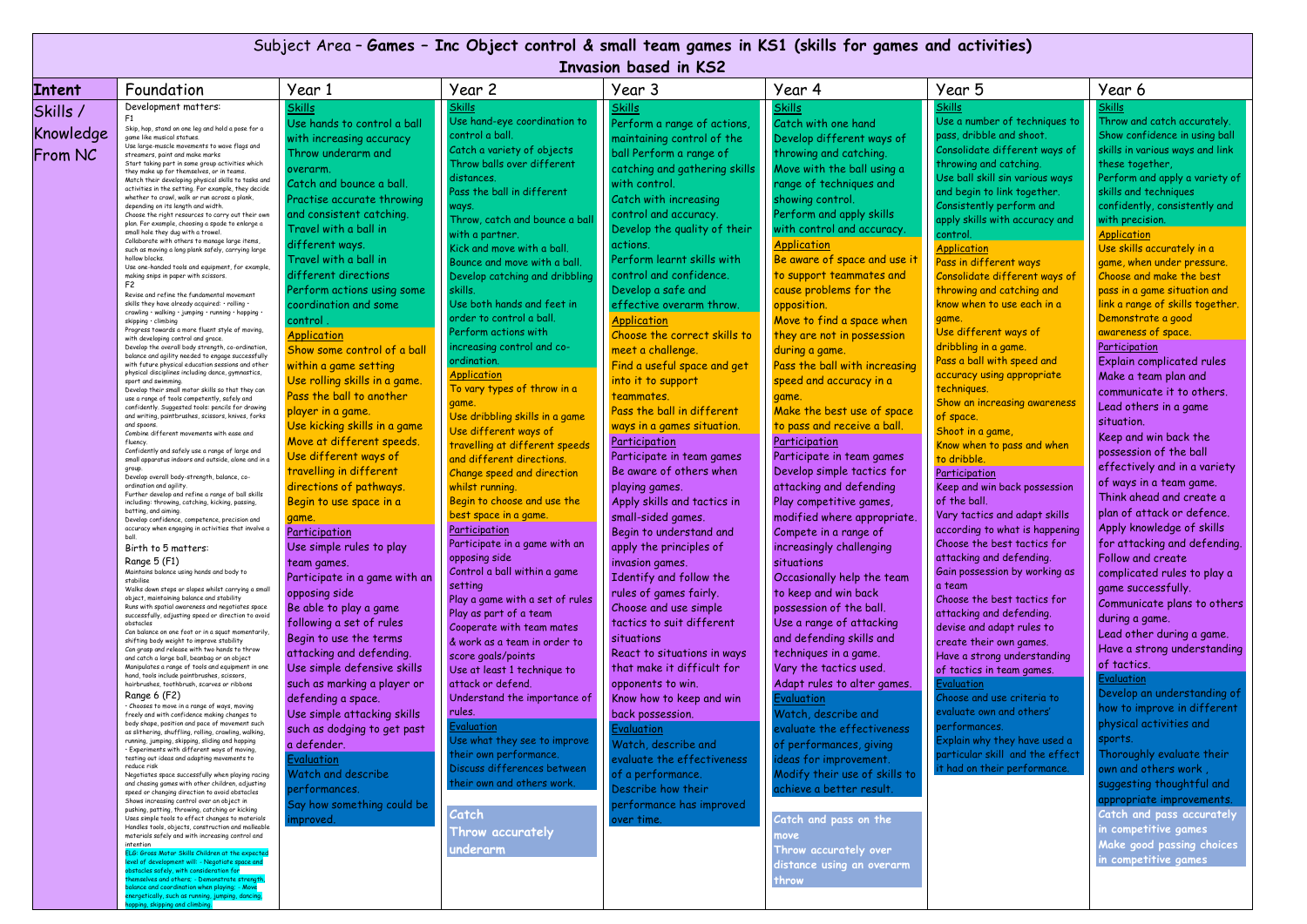|                                  | Subject Area - Games - Object control in KS1 (skills for games)<br>Net and Wall & sticking and fielding based in KS2                                                                                                                                                                                                                                                                                                                                                                                                                                                                                                                                                                                                                                                                                                                                                                                                                                                                                                                                                                                                                                                                                                                                                                                                                                                                                                                                                                                                                                                                                                                                                                                                                                                                                                                                                                                                                                                                                                                                                                                                                                                                                                                                                                                                                                                                                                                                                                                                                                                                                                                                                                                                                                                                                                                                                                                                                                                                                                                                                                                                                                                                                                                                                                                                                                                                                                                                                                                                                                                                                                                                                                                                                                                                                                                                                                                                                                                                    |                                                                                                                                                                                                                                                                                                                                                                                                                                                                                                                                                                                                                                                                                                                                                                                                                                                                                                                                                                                                                                                                                                                           |                                                                                                                                                                                                                                                                                                                                                                                                                                                                                                                                                                                                                                                                                                                                                                                                                                                                                                                                                                                                                                                                                                                                                                                                                                                                                                                                                                                                      |                                                                                                                                                                                                                                                                                                                                                                                                                                                                                                                                                                                                                                                                                                                                                                                                                                                                                                                                                                                                                                                                                                                                                                                                                                                                                               |                                                                                                                                                                                                                                                                                                                                                                                                                                                                                                                                                                                                                                                                                                                                                                                                                                                                                                                                                                                                                                                                                                                                                                                                                                                                                                                                                                                                                         |                                                                                                                                                                                                                                                                                                                                                                                                                                                                                                                                                                                                                                                                                                                                                                                                                                                                                                                                                                                                                                                                                                                                                                                                                                                                                            |                                                                                                                                                                                                                                                                                                                                                                                                                                                                                                                                                                                                                                                                                                                                                                                                                                                                                                                                                                                                                                                                                                                                                                                                                                                                                                                                                                                                                                                  |  |  |
|----------------------------------|-----------------------------------------------------------------------------------------------------------------------------------------------------------------------------------------------------------------------------------------------------------------------------------------------------------------------------------------------------------------------------------------------------------------------------------------------------------------------------------------------------------------------------------------------------------------------------------------------------------------------------------------------------------------------------------------------------------------------------------------------------------------------------------------------------------------------------------------------------------------------------------------------------------------------------------------------------------------------------------------------------------------------------------------------------------------------------------------------------------------------------------------------------------------------------------------------------------------------------------------------------------------------------------------------------------------------------------------------------------------------------------------------------------------------------------------------------------------------------------------------------------------------------------------------------------------------------------------------------------------------------------------------------------------------------------------------------------------------------------------------------------------------------------------------------------------------------------------------------------------------------------------------------------------------------------------------------------------------------------------------------------------------------------------------------------------------------------------------------------------------------------------------------------------------------------------------------------------------------------------------------------------------------------------------------------------------------------------------------------------------------------------------------------------------------------------------------------------------------------------------------------------------------------------------------------------------------------------------------------------------------------------------------------------------------------------------------------------------------------------------------------------------------------------------------------------------------------------------------------------------------------------------------------------------------------------------------------------------------------------------------------------------------------------------------------------------------------------------------------------------------------------------------------------------------------------------------------------------------------------------------------------------------------------------------------------------------------------------------------------------------------------------------------------------------------------------------------------------------------------------------------------------------------------------------------------------------------------------------------------------------------------------------------------------------------------------------------------------------------------------------------------------------------------------------------------------------------------------------------------------------------------------------------------------------------------------------------------------------------------|---------------------------------------------------------------------------------------------------------------------------------------------------------------------------------------------------------------------------------------------------------------------------------------------------------------------------------------------------------------------------------------------------------------------------------------------------------------------------------------------------------------------------------------------------------------------------------------------------------------------------------------------------------------------------------------------------------------------------------------------------------------------------------------------------------------------------------------------------------------------------------------------------------------------------------------------------------------------------------------------------------------------------------------------------------------------------------------------------------------------------|------------------------------------------------------------------------------------------------------------------------------------------------------------------------------------------------------------------------------------------------------------------------------------------------------------------------------------------------------------------------------------------------------------------------------------------------------------------------------------------------------------------------------------------------------------------------------------------------------------------------------------------------------------------------------------------------------------------------------------------------------------------------------------------------------------------------------------------------------------------------------------------------------------------------------------------------------------------------------------------------------------------------------------------------------------------------------------------------------------------------------------------------------------------------------------------------------------------------------------------------------------------------------------------------------------------------------------------------------------------------------------------------------|-----------------------------------------------------------------------------------------------------------------------------------------------------------------------------------------------------------------------------------------------------------------------------------------------------------------------------------------------------------------------------------------------------------------------------------------------------------------------------------------------------------------------------------------------------------------------------------------------------------------------------------------------------------------------------------------------------------------------------------------------------------------------------------------------------------------------------------------------------------------------------------------------------------------------------------------------------------------------------------------------------------------------------------------------------------------------------------------------------------------------------------------------------------------------------------------------------------------------------------------------------------------------------------------------|-------------------------------------------------------------------------------------------------------------------------------------------------------------------------------------------------------------------------------------------------------------------------------------------------------------------------------------------------------------------------------------------------------------------------------------------------------------------------------------------------------------------------------------------------------------------------------------------------------------------------------------------------------------------------------------------------------------------------------------------------------------------------------------------------------------------------------------------------------------------------------------------------------------------------------------------------------------------------------------------------------------------------------------------------------------------------------------------------------------------------------------------------------------------------------------------------------------------------------------------------------------------------------------------------------------------------------------------------------------------------------------------------------------------------|--------------------------------------------------------------------------------------------------------------------------------------------------------------------------------------------------------------------------------------------------------------------------------------------------------------------------------------------------------------------------------------------------------------------------------------------------------------------------------------------------------------------------------------------------------------------------------------------------------------------------------------------------------------------------------------------------------------------------------------------------------------------------------------------------------------------------------------------------------------------------------------------------------------------------------------------------------------------------------------------------------------------------------------------------------------------------------------------------------------------------------------------------------------------------------------------------------------------------------------------------------------------------------------------|--------------------------------------------------------------------------------------------------------------------------------------------------------------------------------------------------------------------------------------------------------------------------------------------------------------------------------------------------------------------------------------------------------------------------------------------------------------------------------------------------------------------------------------------------------------------------------------------------------------------------------------------------------------------------------------------------------------------------------------------------------------------------------------------------------------------------------------------------------------------------------------------------------------------------------------------------------------------------------------------------------------------------------------------------------------------------------------------------------------------------------------------------------------------------------------------------------------------------------------------------------------------------------------------------------------------------------------------------------------------------------------------------------------------------------------------------|--|--|
|                                  |                                                                                                                                                                                                                                                                                                                                                                                                                                                                                                                                                                                                                                                                                                                                                                                                                                                                                                                                                                                                                                                                                                                                                                                                                                                                                                                                                                                                                                                                                                                                                                                                                                                                                                                                                                                                                                                                                                                                                                                                                                                                                                                                                                                                                                                                                                                                                                                                                                                                                                                                                                                                                                                                                                                                                                                                                                                                                                                                                                                                                                                                                                                                                                                                                                                                                                                                                                                                                                                                                                                                                                                                                                                                                                                                                                                                                                                                                                                                                                                         |                                                                                                                                                                                                                                                                                                                                                                                                                                                                                                                                                                                                                                                                                                                                                                                                                                                                                                                                                                                                                                                                                                                           |                                                                                                                                                                                                                                                                                                                                                                                                                                                                                                                                                                                                                                                                                                                                                                                                                                                                                                                                                                                                                                                                                                                                                                                                                                                                                                                                                                                                      |                                                                                                                                                                                                                                                                                                                                                                                                                                                                                                                                                                                                                                                                                                                                                                                                                                                                                                                                                                                                                                                                                                                                                                                                                                                                                               |                                                                                                                                                                                                                                                                                                                                                                                                                                                                                                                                                                                                                                                                                                                                                                                                                                                                                                                                                                                                                                                                                                                                                                                                                                                                                                                                                                                                                         |                                                                                                                                                                                                                                                                                                                                                                                                                                                                                                                                                                                                                                                                                                                                                                                                                                                                                                                                                                                                                                                                                                                                                                                                                                                                                            |                                                                                                                                                                                                                                                                                                                                                                                                                                                                                                                                                                                                                                                                                                                                                                                                                                                                                                                                                                                                                                                                                                                                                                                                                                                                                                                                                                                                                                                  |  |  |
| Intent                           | Foundation                                                                                                                                                                                                                                                                                                                                                                                                                                                                                                                                                                                                                                                                                                                                                                                                                                                                                                                                                                                                                                                                                                                                                                                                                                                                                                                                                                                                                                                                                                                                                                                                                                                                                                                                                                                                                                                                                                                                                                                                                                                                                                                                                                                                                                                                                                                                                                                                                                                                                                                                                                                                                                                                                                                                                                                                                                                                                                                                                                                                                                                                                                                                                                                                                                                                                                                                                                                                                                                                                                                                                                                                                                                                                                                                                                                                                                                                                                                                                                              | Year 1                                                                                                                                                                                                                                                                                                                                                                                                                                                                                                                                                                                                                                                                                                                                                                                                                                                                                                                                                                                                                                                                                                                    | Year 2                                                                                                                                                                                                                                                                                                                                                                                                                                                                                                                                                                                                                                                                                                                                                                                                                                                                                                                                                                                                                                                                                                                                                                                                                                                                                                                                                                                               | Year 3                                                                                                                                                                                                                                                                                                                                                                                                                                                                                                                                                                                                                                                                                                                                                                                                                                                                                                                                                                                                                                                                                                                                                                                                                                                                                        | Year 4                                                                                                                                                                                                                                                                                                                                                                                                                                                                                                                                                                                                                                                                                                                                                                                                                                                                                                                                                                                                                                                                                                                                                                                                                                                                                                                                                                                                                  | Year 5                                                                                                                                                                                                                                                                                                                                                                                                                                                                                                                                                                                                                                                                                                                                                                                                                                                                                                                                                                                                                                                                                                                                                                                                                                                                                     | Year 6                                                                                                                                                                                                                                                                                                                                                                                                                                                                                                                                                                                                                                                                                                                                                                                                                                                                                                                                                                                                                                                                                                                                                                                                                                                                                                                                                                                                                                           |  |  |
| Skills /<br>Knowledge<br>From NC | Development matters:<br>F <sub>1</sub><br>Skip, hop, stand on one leg and hold a pose for a<br>game like musical statues.<br>Use large-muscle movements to wave flags and<br>streamers, paint and make marks<br>Start taking part in some group activities which<br>they make up for themselves, or in teams.<br>Match their developing physical skills to tasks and<br>activities in the setting. For example, they decide<br>whether to crawl, walk or run across a plank,<br>depending on its length and width.<br>Choose the right resources to carry out their own<br>plan. For example, choosing a spade to enlarge a<br>small hole they dug with a trowel.<br>Collaborate with others to manage large items,<br>such as moving a long plank safely, carrying large<br>hollow blocks<br>Use one-handed tools and equipment, for example,<br>making snips in paper with scissors.<br>F <sub>2</sub><br>Revise and refine the fundamental movement<br>skills they have already acquired: . rolling .<br>crawling · walking · jumping · running · hopping<br>skipping · climbing<br>Progress towards a more fluent style of moving,<br>with developing control and grace.<br>Develop the overall body strength, co-ordination,<br>balance and agility needed to engage successfully<br>with future physical education sessions and other<br>physical disciplines including dance, gymnastics,<br>sport and swimming<br>Develop their small motor skills so that they can<br>use a range of tools competently, safely and<br>confidently. Suggested tools: pencils for drawing<br>and writing, paintbrushes, scissors, knives, forks<br>and spoons.<br>Combine different movements with ease and<br>fluency.<br>Confidently and safely use a range of large and<br>small apparatus indoors and outside, alone and in a<br>group<br>Develop overall body-strength, balance, co-<br>ordination and agility.<br>Further develop and refine a range of ball skills<br>including: throwing, catching, kicking, passing,<br>batting, and aiming.<br>Develop confidence, competence, precision and<br>accuracy when engaging in activities that involve a<br>ball.<br>Birth to 5 matters:<br>Range 5 (F1)<br>Maintains balance using hands and body to<br>stabilise<br>Walks down steps or slopes whilst carrying a small<br>object, maintaining balance and stability<br>Runs with spatial awareness and negotiates space<br>successfully, adjusting speed or direction to avoid<br>obstacles<br>Can balance on one foot or in a squat momentarily,<br>shifting body weight to improve stability<br>Can grasp and release with two hands to throw<br>and catch a large ball, beanbag or an object<br>Manipulates a range of tools and equipment in one<br>hand, tools include paintbrushes, scissors,<br>hairbrushes, toothbrush, scarves or ribbons<br>Range 6 (F2)<br>Chooses to move in a range of ways, moving<br>freely and with confidence making changes to<br>body shape, position and pace of movement such<br>as slithering, shuttling, rolling, crawling, walking<br>running, jumping, skipping, sliding and hopping<br>· Experiments with different ways of moving,<br>testing out ideas and adapting movements to<br>reduce risk<br>Negotiates space successfully when playing racing<br>and chasing games with other children, adjusting<br>speed or changing direction to avoid obstacles<br>Shows increasing control over an object in<br>pushing, patting, throwing, catching or kicking<br>Uses simple tools to effect changes to materials<br>Handles tools, objects, construction and malleable<br>materials safely and with increasing control and<br>intention<br>ELG: Gross Motor Skills Children at the expected<br>level of development will: - Negotiate space and<br>obstacles safely, with consideration for<br>hemselves and others; - Demonstrate strength<br>alance and coordination when playing; - Move<br>nergetically, such as running, jumping, dancing | <b>Skills</b><br>Strike with a racket or bat.<br>Practise basic striking,<br>sending and receiving.<br>Begin to control a ball or<br>other object using a bat or<br>racket.<br>Use hands to control a ball<br>with increasing accuracy<br>Throw underarm and<br>overarm.<br>Catch and bounce a ball.<br>Practise accurate throwing<br>and consistent catching.<br>Perform actions using some<br>coordination and some<br>control<br><b>Application</b><br>Show some control of a ball<br>within a game setting.<br>Use hitting skills in a game.<br>Use throwing and catching<br>skills in a game.<br>Use rolling skills in a game.<br>Pass the ball to another<br>player in a game.<br>Move at different speeds.<br>Begin to use space in a<br>game.<br>Begin to use fielding skills in<br>a game.<br>Participation<br>Use simple rules to play<br>team games.<br>Participate in a game with an<br>opposing side<br>Be able to play a game<br>following a set of rules<br>Play a game fairly and in a<br>sporting manner.<br>Evaluation<br>Watch and describe<br>performances.<br>Say how something could be<br>mproved. | Skills<br>Use hand-eye coordination to<br>control a ball.<br>Develop control when using a<br>bat or racquet with a ball or<br>object.<br>Begin to send an object to a<br>partner and wait for a return<br>(using a bat or racquet).<br>Catch a variety of objects<br>Throw balls over different<br>distances.<br>Pass the ball in different<br>ways.<br>Throw, catch and bounce a ball<br>with a partner.<br>Develop catching skills.<br>Perform actions with<br>increasing control and co-<br>ordination.<br>Strike or hit a ball with<br>increasing control.<br>Position the body to strike a<br>ball.<br><b>Application</b><br>To vary types of throw in a<br>game.<br>Use different ways of<br>travelling at different speeds<br>and different directions.<br>Change speed and direction<br>whilst running.<br>Begin to choose and use the<br>best space in a game.<br>Use fielding skills to play a<br>game.<br>Participation<br>Participate in a game with an<br>opposing side<br>Control a ball within a game<br>setting<br>Play a game with a set of rules<br>Play as part of a team<br>Cooperate with team mates<br>& work as a team in order to<br>score goals/points<br>Understand the importance of<br>rules.<br>Evaluation<br>Use what they see to improve<br>their own performance.<br>Discuss differences between<br>their own and others work.<br>Catch<br>Throw accurately underarm | Skills<br>Perform a range of catching<br>and gathering skills with<br>control.<br>Catch with increasing<br>control and accuracy.<br>Develop the quality of their<br>actions.<br>Perform learnt skills with<br>control and confidence.<br>Develop a safe and<br>effective overarm throw.<br>Demonstrate successful<br>hitting and striking skills.<br>Develop a range of skills in<br>striking (and fielding where<br>appropriate).<br>Practise the correct batting<br>technique and use it in a<br>game.<br>Strike the ball for distance.<br><b>Application</b><br>Choose the correct skills to<br>meet a challenge.<br>Pass the ball in different<br>ways in a games situation.<br>Use the correct technique<br>for catching in a game.<br>Develop use of fielding skills<br>in a game.<br>Participation<br>Participate in team games<br>Be aware of others when<br>playing games.<br>Apply skills and tactics in<br>small-sided games.<br>Identify and follow the<br>rules of games fairly.<br>Choose and use simple<br>tactics to suit different<br>situations<br>React to situations in ways<br>that make it difficult for<br>opponents to win.<br>Watch, describe and<br>evaluate the effectiveness<br>of a performance.<br>Describe how their<br>performance has improved<br>over time. | Skills<br>Catch with one hand<br>Develop different ways of<br>throwing and catching<br>Perform and apply skills with<br>control and accuracy.<br>Use a bat or to hit a ball or<br>shuttlecock with accuracy and<br>control.<br>Accurately serve underarm.<br>Build a rally with a partner.<br>Use at least two different<br>shots in a game situation. Use<br>hand-eye coordination to<br>strike a moving and a<br>stationary ball.<br>Application<br>Be aware of space and use it<br>to support teammates and<br>cause problems for the<br>opposition.<br>Move to find a space when<br>they are not in possession<br>during a game.<br>Pass the ball with increasing<br>speed and accuracy in a game.<br>Make the best use of space to<br>pass and receive a ball<br>Participation<br>Participate in team games<br>Play competitive games,<br>modified where appropriate.<br>Compete in a range of<br>increasingly challenging<br>situations<br>Use a range of attacking and<br>defending skills and<br>techniques in a game.<br>Vary the tactics used.<br>Adapt rules to alter games.<br>Communicate effectively with<br>team mates.<br>valuation:<br>Watch, describe and evaluate<br>the effectiveness of<br>performances, giving ideas for<br>nprovement.<br>Modify their use of skills to<br>ichieve a better result.<br>Catch and pass on the move<br>Throw accurately over<br>distance using an overarm<br>throw | Skills<br>Consolidate different ways of<br>throwing and catching.<br>Use ball skills in various ways<br>and begin to link together.<br>Consistently perform and<br>apply skills with accuracy and<br>control.<br>Use different techniques to<br>hit a ball.<br>Identify and apply techniques<br>for hitting a tennis ball or<br>shuttle cock.<br>Explore when different shots<br>are best used.<br>Develop a backhand technique<br>and use it in a game.<br>Practise techniques for all<br>strokes.<br>Play a  game using an overhead<br>serve.<br><b>Application</b><br>Pass in different ways<br>Consolidate different ways of<br>throwing and catching and<br>know when to use each in a<br>game.<br>Pass a ball with speed and<br>accuracy using appropriate<br>techniques.<br>Show an increasing awareness<br>of space.<br>Participation<br>Vary tactics and adapt skills<br>according to what is happening<br>Choose the best tactics for<br>attacking and defending.<br>Devise and adapt rules to<br>create their own games.<br>Have a strong understanding<br>of tactics in team games.<br>valuation:<br>hoose and use criteria to:<br>evaluate own and others'<br>performances.<br>Explain why they have used a<br>articular skill and the effect<br>it had on their performance. | Skills<br>Throw and catch accurately.<br>Show confidence in using ball<br>skills in various ways and link<br>these together,<br>Perform and apply a variety of<br>skills and techniques<br>confidently, consistently and<br>with precision.<br>Hit a bowled ball over longer<br>distances.<br>Use good hand-eye<br>coordination to be able to<br>direct a ball when striking or<br>hitting.<br>Understand how to serve in<br>order to start a game.<br><b>Application</b><br>Use skills accurately in a<br>game, when under pressure.<br>Choose and make the best<br>pass in a game situation and<br>link a range of skills together.<br>Demonstrate a good<br>awareness of space.<br>Control movement with a ball<br>in opposed situation<br>Participation<br><b>Explain complicated rules</b><br>Make a team plan and<br>communicate it to others.<br>Lead others in a game<br>situation.<br>Think ahead and create a<br>plan of attack or defence.<br>Follow and create<br>complicated rules to play a<br>game successfully.<br>Communicate plans to others<br>during a game.<br>Lead other during a game.<br>Have a strong understanding<br>of tactics.<br>Fvaluation<br>Develop an understanding of<br>now to improve in different<br>physical activities and<br>sports.<br>Thoroughly evaluate their<br>own and others work<br>suggesting thoughtful and<br>appropriate improvements.<br>Catch and pass accurately<br>in competitive games |  |  |

hopping, skipping and climbing.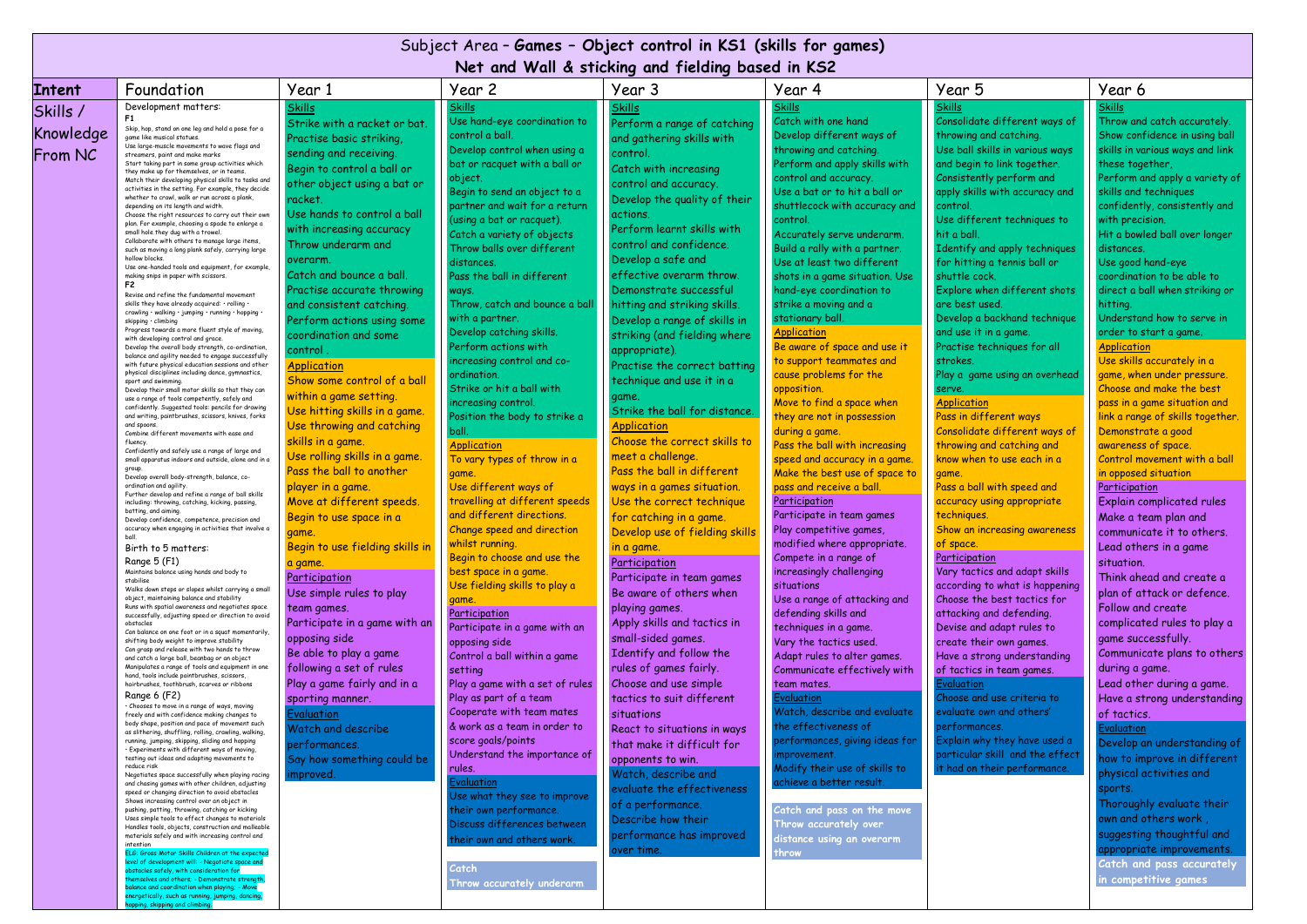|                                  |                                                                                                                                                                                                                                                                                                                                                                                                                                                                                                                                                                                                                                                                                                                                                                                                                                                                                                                                                                                                                                                                                                                                                                                                                                                                                                                                                                                                                                                                                                                                                                                                                                                                                                                                                                                                                                                                                                                                                                                                                                                                                                                                                                                                                                                                                                                                                                                                                                                                                                                                                                                                                                                                                                                                                                                                                                                                                                                                                                                                                                                                                                                                                                                                                                                                                                                                                                            |                                                                                                                                                                                                                                                                                                                                                                                                                                                                                                                                                                                                                                                                                                                                                                                                                                                                                                                                                                                                                                                                                                                                                                                                                                                                                                                                                                                                                                                                                                                           | Subject Area - Moving in different ways (FSU and KS1) & Athletics (KS1 & KS2)                                                                                                                                                                                                                                                                                                                                                                                                                                                                                                                                                                                                                                                                                                                                                                                                                                                                                                                                                                                                                                                                                                                                                                                                                                                                                                                                                                                                                                                                                                                                                                                                                                                                                                                  |                                                                                                                                                                                                                                                                                                                                                                                                                                                                                                                                                                                                                                                                                                                                                                                                                                                                                                                                                                                                                                                                                                                                                                                                                                                                                                                                                                                                                                                                           |                                                                                                                                                                                                                                                                                                                                                                                                                                                                                                                                                                                                                                                                                                                                                                                                                                                                                                                                                                                                                                                                                                                                     |                                                                                                                                                                                                                                                                                                                                                                                                                                                                                                                                                                                                                                                                                                                                                                                                                                                                                                                                                                                                                                                                                                                                                                                                                                                                                                                                                                                                                                                                                                                                                                                                                                      |                                                                                                                                                                                                                                                                                                                                                                                                                                                                                                                                                                                                                                                                                                                                                                                                                                                                                                                                                                                                                                                                                                                                                                                                                                                                                                                                                                                                                                                                                                                                                                                                                                                                                                                                                                                                                                                                                                                                    |
|----------------------------------|----------------------------------------------------------------------------------------------------------------------------------------------------------------------------------------------------------------------------------------------------------------------------------------------------------------------------------------------------------------------------------------------------------------------------------------------------------------------------------------------------------------------------------------------------------------------------------------------------------------------------------------------------------------------------------------------------------------------------------------------------------------------------------------------------------------------------------------------------------------------------------------------------------------------------------------------------------------------------------------------------------------------------------------------------------------------------------------------------------------------------------------------------------------------------------------------------------------------------------------------------------------------------------------------------------------------------------------------------------------------------------------------------------------------------------------------------------------------------------------------------------------------------------------------------------------------------------------------------------------------------------------------------------------------------------------------------------------------------------------------------------------------------------------------------------------------------------------------------------------------------------------------------------------------------------------------------------------------------------------------------------------------------------------------------------------------------------------------------------------------------------------------------------------------------------------------------------------------------------------------------------------------------------------------------------------------------------------------------------------------------------------------------------------------------------------------------------------------------------------------------------------------------------------------------------------------------------------------------------------------------------------------------------------------------------------------------------------------------------------------------------------------------------------------------------------------------------------------------------------------------------------------------------------------------------------------------------------------------------------------------------------------------------------------------------------------------------------------------------------------------------------------------------------------------------------------------------------------------------------------------------------------------------------------------------------------------------------------------------------------------|---------------------------------------------------------------------------------------------------------------------------------------------------------------------------------------------------------------------------------------------------------------------------------------------------------------------------------------------------------------------------------------------------------------------------------------------------------------------------------------------------------------------------------------------------------------------------------------------------------------------------------------------------------------------------------------------------------------------------------------------------------------------------------------------------------------------------------------------------------------------------------------------------------------------------------------------------------------------------------------------------------------------------------------------------------------------------------------------------------------------------------------------------------------------------------------------------------------------------------------------------------------------------------------------------------------------------------------------------------------------------------------------------------------------------------------------------------------------------------------------------------------------------|------------------------------------------------------------------------------------------------------------------------------------------------------------------------------------------------------------------------------------------------------------------------------------------------------------------------------------------------------------------------------------------------------------------------------------------------------------------------------------------------------------------------------------------------------------------------------------------------------------------------------------------------------------------------------------------------------------------------------------------------------------------------------------------------------------------------------------------------------------------------------------------------------------------------------------------------------------------------------------------------------------------------------------------------------------------------------------------------------------------------------------------------------------------------------------------------------------------------------------------------------------------------------------------------------------------------------------------------------------------------------------------------------------------------------------------------------------------------------------------------------------------------------------------------------------------------------------------------------------------------------------------------------------------------------------------------------------------------------------------------------------------------------------------------|---------------------------------------------------------------------------------------------------------------------------------------------------------------------------------------------------------------------------------------------------------------------------------------------------------------------------------------------------------------------------------------------------------------------------------------------------------------------------------------------------------------------------------------------------------------------------------------------------------------------------------------------------------------------------------------------------------------------------------------------------------------------------------------------------------------------------------------------------------------------------------------------------------------------------------------------------------------------------------------------------------------------------------------------------------------------------------------------------------------------------------------------------------------------------------------------------------------------------------------------------------------------------------------------------------------------------------------------------------------------------------------------------------------------------------------------------------------------------|-------------------------------------------------------------------------------------------------------------------------------------------------------------------------------------------------------------------------------------------------------------------------------------------------------------------------------------------------------------------------------------------------------------------------------------------------------------------------------------------------------------------------------------------------------------------------------------------------------------------------------------------------------------------------------------------------------------------------------------------------------------------------------------------------------------------------------------------------------------------------------------------------------------------------------------------------------------------------------------------------------------------------------------------------------------------------------------------------------------------------------------|--------------------------------------------------------------------------------------------------------------------------------------------------------------------------------------------------------------------------------------------------------------------------------------------------------------------------------------------------------------------------------------------------------------------------------------------------------------------------------------------------------------------------------------------------------------------------------------------------------------------------------------------------------------------------------------------------------------------------------------------------------------------------------------------------------------------------------------------------------------------------------------------------------------------------------------------------------------------------------------------------------------------------------------------------------------------------------------------------------------------------------------------------------------------------------------------------------------------------------------------------------------------------------------------------------------------------------------------------------------------------------------------------------------------------------------------------------------------------------------------------------------------------------------------------------------------------------------------------------------------------------------|------------------------------------------------------------------------------------------------------------------------------------------------------------------------------------------------------------------------------------------------------------------------------------------------------------------------------------------------------------------------------------------------------------------------------------------------------------------------------------------------------------------------------------------------------------------------------------------------------------------------------------------------------------------------------------------------------------------------------------------------------------------------------------------------------------------------------------------------------------------------------------------------------------------------------------------------------------------------------------------------------------------------------------------------------------------------------------------------------------------------------------------------------------------------------------------------------------------------------------------------------------------------------------------------------------------------------------------------------------------------------------------------------------------------------------------------------------------------------------------------------------------------------------------------------------------------------------------------------------------------------------------------------------------------------------------------------------------------------------------------------------------------------------------------------------------------------------------------------------------------------------------------------------------------------------|
| <b>Intent</b>                    | Foundation                                                                                                                                                                                                                                                                                                                                                                                                                                                                                                                                                                                                                                                                                                                                                                                                                                                                                                                                                                                                                                                                                                                                                                                                                                                                                                                                                                                                                                                                                                                                                                                                                                                                                                                                                                                                                                                                                                                                                                                                                                                                                                                                                                                                                                                                                                                                                                                                                                                                                                                                                                                                                                                                                                                                                                                                                                                                                                                                                                                                                                                                                                                                                                                                                                                                                                                                                                 | Year 1                                                                                                                                                                                                                                                                                                                                                                                                                                                                                                                                                                                                                                                                                                                                                                                                                                                                                                                                                                                                                                                                                                                                                                                                                                                                                                                                                                                                                                                                                                                    | Year 2                                                                                                                                                                                                                                                                                                                                                                                                                                                                                                                                                                                                                                                                                                                                                                                                                                                                                                                                                                                                                                                                                                                                                                                                                                                                                                                                                                                                                                                                                                                                                                                                                                                                                                                                                                                         | Year 3                                                                                                                                                                                                                                                                                                                                                                                                                                                                                                                                                                                                                                                                                                                                                                                                                                                                                                                                                                                                                                                                                                                                                                                                                                                                                                                                                                                                                                                                    | Year 4                                                                                                                                                                                                                                                                                                                                                                                                                                                                                                                                                                                                                                                                                                                                                                                                                                                                                                                                                                                                                                                                                                                              | Year 5                                                                                                                                                                                                                                                                                                                                                                                                                                                                                                                                                                                                                                                                                                                                                                                                                                                                                                                                                                                                                                                                                                                                                                                                                                                                                                                                                                                                                                                                                                                                                                                                                               | Year 6                                                                                                                                                                                                                                                                                                                                                                                                                                                                                                                                                                                                                                                                                                                                                                                                                                                                                                                                                                                                                                                                                                                                                                                                                                                                                                                                                                                                                                                                                                                                                                                                                                                                                                                                                                                                                                                                                                                             |
| Skills /<br>Knowledge<br>From NC | Development matters:<br>F1<br>Continue to develop their movement, balancing,<br>riding (scooters, trikes and bikes) and ball skills.<br>Go up steps and stairs, or climb up apparatus,<br>using alternate feet.<br>Skip, hop, stand on one leg and hold a pose for a<br>game like musical statues.<br>Use large-muscle movements to wave flags and<br>streamers, paint and make marks<br>Increasingly be able to use and remember<br>sequences and patterns of movements which are<br>related to music and rhythm.<br>Match their developing physical skills to tasks and<br>activities in the setting. For example, they decide<br>whether to crawl, walk or run across a plank,<br>depending on its length and width.<br>Collaborate with others to manage large items,<br>such as moving a long plank safely, carrying large<br>hollow blocks.<br>F <sub>2</sub><br>Revise and refine the fundamental movement<br>skills they have already acquired: . rolling .<br>crawling · walking · jumping · running · hopping<br>skipping · climbing<br>Progress towards a more fluent style of moving,<br>with developing control and grace.<br>Develop the overall body strength, co-ordination,<br>balance and agility needed to engage successfully<br>with future physical education sessions and other<br>physical disciplines including dance, gymnastics,<br>sport and swimming<br>Combine different movements with ease and<br>fluency.<br>Develop overall body-strength, balance, co-<br>ordination and agility.<br>Further develop the skills they need to manage<br>the school day successfully<br>Birth to 5 matters:<br>Range 5 (F1)<br>Climbs stairs, steps and moves across climbing<br>equipment using alternate feet.<br>Maintains balance using hands and body to<br>stabilise<br>Walks down steps or slopes whilst carrying a small<br>object, maintaining balance and stability<br>· Runs with spatial awareness and negotiates<br>space successfully, adjusting speed or direction<br>to avoid obstacles<br>Can balance on one foot or in a squat momentarily,<br>shifting body weight to improve stability<br>Creates lines and circles pivoting from the<br>shoulder and elbow<br>Range 6 (F2)<br>Chooses to move in a range of ways, moving freely<br>and with confidence making changes to body<br>shape, position and pace of movement such as<br>slithering, shuffling, rolling, crawling, walking,<br>running, jumping, skipping, sliding and hopping<br>· Experiments with different ways of moving,<br>testing out ideas and adapting movements to<br>reduce risk<br>Jumps off an object and lands appropriately using<br>hands, arms and body to stabilise and balance<br>Negotiates space successfully when playing racing<br>and chasing games with other children, adjusting<br>speed or changing direction to avoid obstacles<br>Travels with confidence and skill around, under,<br>over and through balancing and climbing<br>equipment<br>Begins to use anticlockwise movement and retrace<br>ELG: Gross Motor Skills Children at the expected<br>level of development will: - Negotiate space and<br>obstacles safely, with consideration for<br>themselves and others; - Demonstrate strength,<br>balance and coordination when playing; - Move<br>energetically, such as running, jumping, dancing,<br>hopping, skipping and climbing. | <b>comotion</b><br>To travel in different ways,<br>showing clear transitions<br>between movements<br>Move with control and care.<br>To travel in different directions<br>(side to side, up and down) with<br>control and fluency.<br>To develop balance, agility and<br>co-ordination.<br>Stop on command<br>Explore footwork patterns.<br>Begin to hurdle small objects.<br>Running<br>Vary their pace and speed when<br>running.<br>Run with a basic technique over<br>different distances.<br>Show good posture and balance.<br>Jog in a straight line. Change<br>direction when jogging.<br>Sprint in a straight line, Change<br>direction when sprinting.<br>Maintain control as they change<br>direction when jogging or<br>sprinting.<br>Tumping<br>Perform different types of<br>jumps: for example, two feet to<br>two feet, two feet to one foot,<br>one foot to same foot or one<br>foot to opposite foot. Perform a<br>short jumping sequence.<br>Jump as high as possible. Jump<br>as far as possible. Land safely<br>and with control.<br>Work with a partner to develop<br>the control of their jumps.<br>Throwing<br>Throw underarm and overarm.<br>Throw a ball towards a target<br>with increasing accuracy.<br>Improve the distance they can<br>throw by using more power<br>Compete/Perform<br>Begin to perform learnt skills<br>with some control. Engage in<br>competitive activities and team<br>games.<br>Evaluate<br>Watch and describe<br>performances. Begin to say how<br>they could improve. | <b>comotion</b><br>Skip with a rope varying the type<br>of skip.<br>Gallop, side gallop<br>Hurdle a small obstacle and<br>continuing moving afterwards.<br>Running<br>Run at different paces,<br>describing the different paces.<br>Use a variety of different stride<br>lengths.<br>Travel at different speeds. Begin<br>to select the most suitable pace<br>and speed for distance.<br>Complete an obstacle course.<br>Vary the speed and direction in<br>which they are travelling. Run<br>with basic techniques following a<br>curved line.<br>Be able to maintain and control a<br>run over different distances.<br>Jumpina<br>Perform and compare different<br>types of jumps: for example, two<br>feet to two feet, two feet to one<br>foot, one foot to same foot or<br>one foot to opposite foot.<br>Combine different jumps<br>together with some fluency and<br>control.<br>Jump for distance from a<br>standing position with accuracy<br>and control. Investigate the best<br>jumps to cover different<br>distances. Choose the most<br>appropriate jumps to cover<br>different distances.<br>Know that the leg muscles are<br>used when performing a jumping<br>action<br>Throwing<br>Throw different types of<br>equipment in different ways, for<br>accuracy and distance. Throw<br>with accuracy at targets of<br>different heights. Investigate<br>ways to alter their throwing<br>technique to achieve greater<br>distance.<br>Compete/Perform<br>Perform learnt skills with<br>increasing control. Compete<br>against self and others.<br>Evaluate<br>Watch and describe<br>performances, and use what they<br>see to improve their own<br>performance. Talk about the<br>differences between their work<br>and that of others.<br>Sprint 50m<br>Run continuously for four | .ocomotion<br>Link running and jumping<br>activities with some fluency,<br>control and consistency.<br>Running<br>Identify and demonstrate how<br>different techniques can affect<br>their performance. Focus on<br>their arm and leg action to<br>improve their sprinting<br>technique.<br>Begin to combine running with<br>jumping over hurdles. Focus on<br>trail leg and lead leg action when<br>running over hurdles.<br>Understand the importance of<br>adjusting running pace to suit<br>the distance being run.<br>Begin to develop skills for relay<br>races and baton passes.<br>Jumping<br>Use one and two feet to take off<br>and to land with.<br>Develop an effective take-off<br>for the standing long jump.<br>Develop an effective flight phase<br>for the standing long jump.<br>Land safely and with control.<br>Throwing<br>Throw a variety of different<br>objects.<br>Throw with greater control and<br>accuracy.<br>Show increasing control in their<br>overarm throw. Perform a push<br>throw. (shot put)Continue to<br>develop techniques to throw for<br>increased distance.<br>Compete/Perform<br>Perform learnt skills and<br>techniques with control and<br>confidence.<br>Compete against self and others<br>in a controlled manner.<br>Compete in mini competitions<br>recording scores.<br>Evaluate<br>Natch, describe and evaluate<br>the effectiveness of a<br>performance. Describe how their<br>erformance has improved over<br>'ime. | ocomotion<br>Combine running and jumping<br>activities with improved control.<br>Running<br>Confidently demonstrate an<br>improved technique for sprinting.<br>Carry out an effective sprint<br>finish.<br>Perform a relay, focusing on the<br>baton changeover technique.<br>Speed up and slow down<br>smoothly.<br>Jumping<br>Learn how to combine a hop, step<br>and jump to perform the<br>standing triple jump.<br>Land safely and with control.<br>Begin to measure the distance<br>jumped.<br>Throwing<br>Perform a pull throw (javelin)<br>Measure the distance of their<br>throws. Continue to develop<br>techniques to throw for<br>increased distance.<br>Compete/Perform<br>Perform and apply skills and<br>techniques with control and<br>accuracy.<br>Take part in a range of<br>competitive games and activities.<br>valuate:<br>Watch, describe and evaluate<br>the effectiveness of<br>performances, giving ideas for<br>improvements.<br>Modify their use of skills or<br>techniques to achieve a better<br>esult.<br>Sprint 100m<br>Run continuously for 10 minutes<br>Run and jump from one foot to<br>two feet | Running<br>Accelerate from a variety of<br>starting positions and select<br>their preferred position.<br>Identify their reaction times<br>when performing a sprint start.<br>Continue to practise and refine<br>their technique for sprinting,<br>focusing on an effective sprint<br>start. Select the most suitable<br>pace for the distance and their<br>fitness level in order to maintain<br>a sustained run. Identify and<br>demonstrate stamina, explaining<br>its importance for runners.<br>Jumping<br>Improve techniques for jumping<br>for distance, Perform an<br>effective standing long jump.<br>Perform the standing triple jump<br>with increased confidence.<br>Develop an effective technique<br>for the standing vertical jump<br>(jumping for height) including<br>take-off and flight.<br>Land safely and with control.<br>Measure the distance and height<br>jumped with accuracy.<br>Investigate different jumping<br>techniques<br>Throwing<br>Perform a fling throw (discus).<br>Throw a variety of implements<br>using a range of throwing<br>techniques. Measure and record<br>the distance of their throws.<br>Continue to develop techniques<br>to throw for increased distance.<br>Compete/Perform<br>Consistently perform and apply<br>skills and techniques with<br>accuracy and control. Take part<br>in competitive games with a<br>strong understanding of tactics<br>and composition.<br>valuate<br>Choose and use criteria to<br>valuate own and others'<br>performance. Explain why they<br>have used particular skills or<br>rechniques, and the effect they<br>have had on their performance. | Running<br>Recap, practise and refine an<br>effective sprinting technique,<br>including reaction time.<br>Build up speed quickly for a sprint<br>finish.<br>Run over hurdles with fluency,<br>focusing on the lead leg technique<br>and a consistent stride pattern.<br>Accelerate to pass other<br>competitors.<br>Work as a team to competitively<br>perform a relay. Confidently and<br>independently select the most<br>appropriate pace for different<br>distances and different parts of<br>the run.<br>Demonstrate endurance and stamina<br>over longer distances in order to<br>maintain a sustained run.<br><b>Jumping</b><br>Develop the technique for the<br>standing vertical jump. Maintain<br>control at each of the different<br>stages of the triple jump.<br>Land safely and with control.<br>Develop and improve their<br>techniques for jumping for height<br>and distance and support others in<br>improving their performance.<br>Perform and apply different types<br>of jumps in other contexts.<br>Set up and lead jumping activities<br>including measuring the jumps with<br>confidence and accuracy.<br>Throwing<br>Perform a heave throw (hammer).<br>Measure and record the distance of<br>their throws. Continue to develop<br>techniques to throw for increased<br>distance and support others in<br>mproving their personal best.<br>Develop and refine techniques to<br>throw for accuracy.<br>Compete/Perform<br>Perform and apply a variety of skills<br>and techniques confidently,<br>consistently and with precision.<br>Take part in competitive games with<br>a strong understanding of tactics<br>and composition.<br>raluate<br>Thoroughly evaluate their own and<br>others' work, suggesting thoughtful<br>and appropriate improvements.<br>Sprint 100m with good technique<br>Run competitively in a sprint and<br>distance race<br>Combine different jumps such as<br>hop, step, jump |

**minutes**

**Land a two footed jump**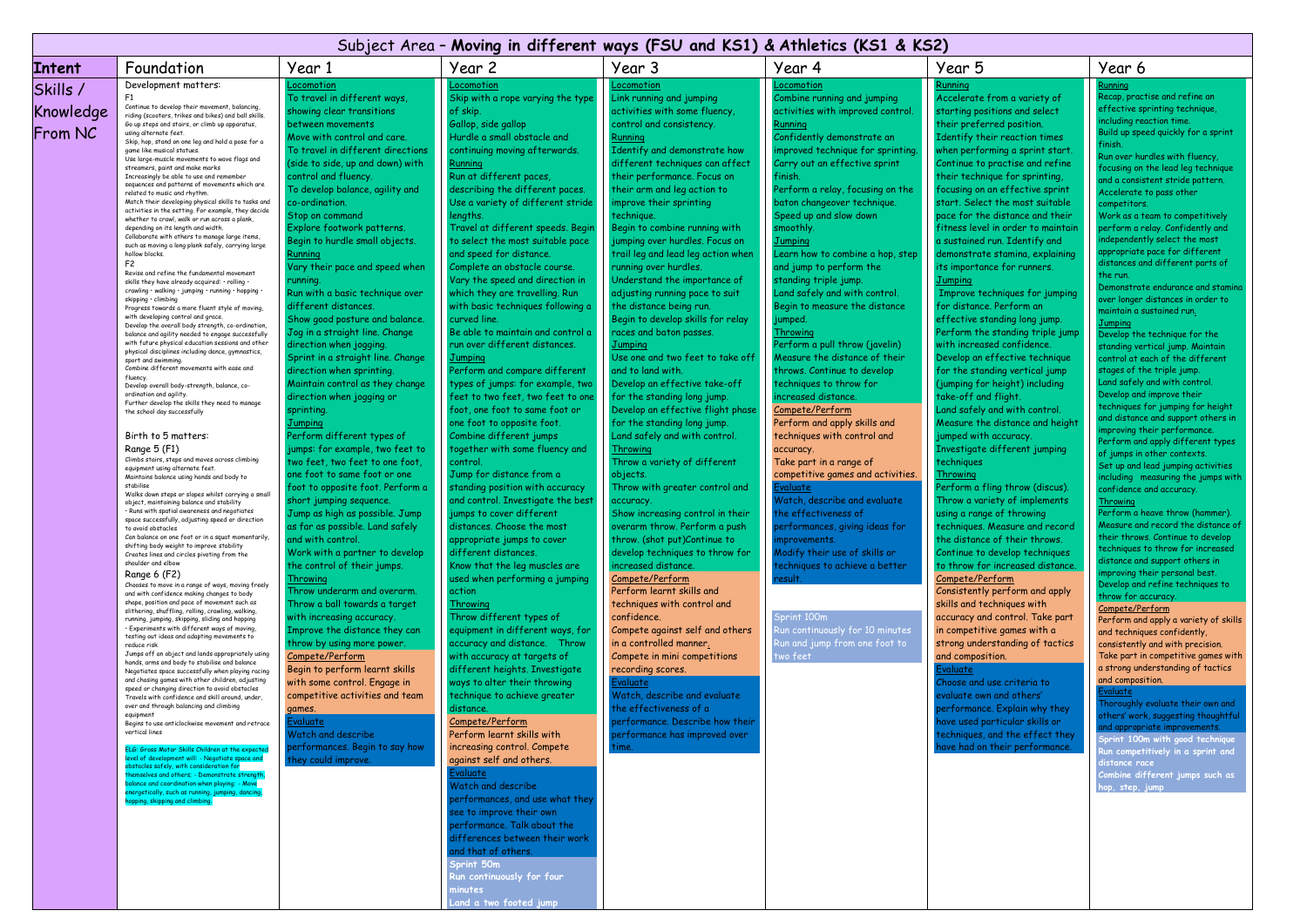|                                  |                                                                                                                                                                                                                                                                                                                                                                                                                                         |                                                                                                                                 |                                                                   | Subject Area - OAA                                                                                                                                                                                                                                                                                                                                                                                                                                                                                                                                                                                                                                                                                                                     |                                                                                                                                                                                                                                                                                                                                                                                                                                                                                                                                                                                                                                                                                                                                                                                                                                                                                                                                                                                                                                                                                                                                                                                                                                                                                                                                                                                                                            |                                                                                                                                                                                                                                                                                                                                                                                                                                                                                                                                                                                                                                                                                                                                                                                                                                                                                                                                                                                                                                                                                                                                                                                                                                                                                                                                                                                                                                                                                                                                                                                                                                                                              |                                                                                                                                                                                                                                                                                                                                                                                                                                                                                                                                                                                                                                                                                                                                                                                                                                                                                                                                                                                                                                                                                                                                                                                                                                                                                                                                                                                                                                                                                                                                                                                                                                                                                                                                            |
|----------------------------------|-----------------------------------------------------------------------------------------------------------------------------------------------------------------------------------------------------------------------------------------------------------------------------------------------------------------------------------------------------------------------------------------------------------------------------------------|---------------------------------------------------------------------------------------------------------------------------------|-------------------------------------------------------------------|----------------------------------------------------------------------------------------------------------------------------------------------------------------------------------------------------------------------------------------------------------------------------------------------------------------------------------------------------------------------------------------------------------------------------------------------------------------------------------------------------------------------------------------------------------------------------------------------------------------------------------------------------------------------------------------------------------------------------------------|----------------------------------------------------------------------------------------------------------------------------------------------------------------------------------------------------------------------------------------------------------------------------------------------------------------------------------------------------------------------------------------------------------------------------------------------------------------------------------------------------------------------------------------------------------------------------------------------------------------------------------------------------------------------------------------------------------------------------------------------------------------------------------------------------------------------------------------------------------------------------------------------------------------------------------------------------------------------------------------------------------------------------------------------------------------------------------------------------------------------------------------------------------------------------------------------------------------------------------------------------------------------------------------------------------------------------------------------------------------------------------------------------------------------------|------------------------------------------------------------------------------------------------------------------------------------------------------------------------------------------------------------------------------------------------------------------------------------------------------------------------------------------------------------------------------------------------------------------------------------------------------------------------------------------------------------------------------------------------------------------------------------------------------------------------------------------------------------------------------------------------------------------------------------------------------------------------------------------------------------------------------------------------------------------------------------------------------------------------------------------------------------------------------------------------------------------------------------------------------------------------------------------------------------------------------------------------------------------------------------------------------------------------------------------------------------------------------------------------------------------------------------------------------------------------------------------------------------------------------------------------------------------------------------------------------------------------------------------------------------------------------------------------------------------------------------------------------------------------------|--------------------------------------------------------------------------------------------------------------------------------------------------------------------------------------------------------------------------------------------------------------------------------------------------------------------------------------------------------------------------------------------------------------------------------------------------------------------------------------------------------------------------------------------------------------------------------------------------------------------------------------------------------------------------------------------------------------------------------------------------------------------------------------------------------------------------------------------------------------------------------------------------------------------------------------------------------------------------------------------------------------------------------------------------------------------------------------------------------------------------------------------------------------------------------------------------------------------------------------------------------------------------------------------------------------------------------------------------------------------------------------------------------------------------------------------------------------------------------------------------------------------------------------------------------------------------------------------------------------------------------------------------------------------------------------------------------------------------------------------|
| <b>Intent</b>                    | Foundation                                                                                                                                                                                                                                                                                                                                                                                                                              | Year 1                                                                                                                          | Year 2                                                            | Year 3                                                                                                                                                                                                                                                                                                                                                                                                                                                                                                                                                                                                                                                                                                                                 | Year 4                                                                                                                                                                                                                                                                                                                                                                                                                                                                                                                                                                                                                                                                                                                                                                                                                                                                                                                                                                                                                                                                                                                                                                                                                                                                                                                                                                                                                     | Year 5                                                                                                                                                                                                                                                                                                                                                                                                                                                                                                                                                                                                                                                                                                                                                                                                                                                                                                                                                                                                                                                                                                                                                                                                                                                                                                                                                                                                                                                                                                                                                                                                                                                                       | Year 6                                                                                                                                                                                                                                                                                                                                                                                                                                                                                                                                                                                                                                                                                                                                                                                                                                                                                                                                                                                                                                                                                                                                                                                                                                                                                                                                                                                                                                                                                                                                                                                                                                                                                                                                     |
| Skills /<br>Knowledge<br>From NC | <b>Problem Solving</b><br>Solve simple problems as part of a team or group.<br><b>Preparation &amp; Organisation</b><br>Work together before starting to create a plan.<br>Communication<br>Work alongside others in a small group.<br>Share simple ideas with others in the group.<br>Support other members of the team.<br>Compete and perform<br>:valuate<br>used alongside other areas of learning to develop children's<br>skills. | Try to complete challenges effectively before other teams.<br>Begin to say what went well and what could be improved next time. | OAA is not a suggested activity in KS1. These activities could be | Trails<br>Orientate themselves with<br>increasing confidence and<br>accuracy around a short<br>trail.<br><b>Problem Solving</b><br>Identify and use effective<br>communication to begin to<br>work as a team. Identify<br>symbols used on a key.<br><b>Preparation &amp; Organisation</b><br>Begin to choose equipment<br>that is appropriate for an<br>activity.<br>Communication<br>Communicate with others.<br>Compete and perform<br>Begin to complete activities<br>in a set period of time.<br>Begin to offer an evaluation<br>of personal performances<br>and activities.<br>Evaluate<br>Watch, describe and<br>evaluate the effectiveness<br>of a performance.<br>Describe how their<br>performance has improved<br>over time. | <b>Trails</b><br>Orientate themselves with<br>accuracy around a short trail.<br>Create a short trail for others<br>with a physical challenge<br>Start to recognise features of<br>an orienteering course.<br>Problem Solving<br>Communicate clearly with<br>other people in a team, and<br>with other teams.<br>Have experience of a range of<br>roles within a team and begin<br>to identify key skills required<br>to succeed at each.<br>Associate the meaning of a<br>key in the context of the<br>environment.<br><b>Preparation &amp; Organisation</b><br>Try a range of equipment for<br>creating and completing an<br>activity.<br>Make an informed decision on<br>the best equipment to use for<br>an activity.<br>Plan and organise a trail that<br>others can follow.<br>Communication<br>Communicate clearly with<br>others.<br>Work as part of a team<br>Begin to use a map to complete<br>an orienteering course.<br>Compete and perform<br>Complete an orienteering<br>course more than once and<br>begin to identify ways of<br>improving completion time.<br>Offer an evaluation of both<br>personal performances and<br>activities.<br>Start to improve trails to<br>increase the challenge course.<br>Evaluate<br>Watch, describe and evaluate<br>the effectiveness of a<br>pertormance giving ideas tor<br>improvements.<br>Modify their use of skills or<br>techniques to achieve a better<br>result. | Trails<br>Start to orientate themselves<br>with the increasing confidence<br>and accuracy around an<br>orienteering course.<br>Design an orienteering course<br>that can be followed and offers<br>some challenge to others.<br>Begin to use navigation<br>equipment to orientate around<br>the trail.<br><b>Problem Solving</b><br>Use clear communication to<br>effectively complete a particular<br>ole in a team.<br>Complete orienteering activities<br>both as part of a team and<br>independently.<br>Identify a key on a map and<br>begin to use the information in<br>activities.<br><b>Preparation &amp; Organisation</b><br>Choose the best equipment for<br>an outdoor activity.<br>Create an outdoor activity that<br>challenges others.<br>Create a simple plan of an<br>activity for others to follow.<br>Identify the quickest route to<br>accurately navigate an<br>orienteering course.<br>Communication<br>Communicate clearly and<br>effectively with others.<br>Work effectively as part of a<br>team.<br>Successfully use a map to<br>complete an orienteering course.<br>Begin to use a compass for<br>navigation.<br>Compete and perform<br>Complete an orienteering course<br>on multiple occasions, in a quicker<br>time due to improved technique.<br>Offer a detailed and effective<br>evaluation of both personal<br>performances and activities.<br>Improve a trail to increase the<br>challenge of the course.<br><i><u>Evaluate</u></i><br>hoose and use criteria to<br>evaluate own and others'<br>performances.<br>Explain why they have used<br>particular skills or techniques,<br>and the effect they have had on<br>their performance. | Trails<br>Orientate themselves with<br>confidence and accuracy around<br>an orienteering course when<br>under pressure.<br>Design an orienteering course<br>that is clear to follow and offers<br>challenge to others.<br>Use navigation equipment (maps,<br>compasses) to improve the trail.<br>Problem Solving<br>Use clear communication to<br>effectively complete a particular<br>role in a team.<br>Compete in orienteering<br>activities both as part of a team<br>and independently.<br>Use a range of map styles and<br>make and informed decision on<br>the most effective.<br><b>Preparation &amp; Organisation</b><br>Choose the best equipment for<br>an out door activity.<br>Prepare an orienteering course<br>for others to follow.<br>Identify the quickest route to<br>accurately navigate an<br>orienteering course.<br>Manage an orienteering event for<br>others to compete in.<br>Communication<br>Communicate clearly and<br>effectively with others when<br>under pressure. Work<br>effectively as part of a team,<br>demonstrating leadership skills<br>when necessary.<br>Successfully use a map to<br>complete an orienteering course.<br>Use a compass for navigation.<br>Organise an event for others.<br>Compete and perform<br>Complete an orienteering course<br>on multiple occasions, in a quicker<br>time due to improved technique.<br>Offer a detailed and effective<br>evaluation of both personal<br>performances and activities with<br>an aim of increasing challenge<br>and improving performance.<br>Listen to feedback and improve<br>an orienteering course from it.<br>valuate<br>Thoroughly evaluate their own<br>and others' work, suggesting<br>houghtful and appropriate<br>mprovements. |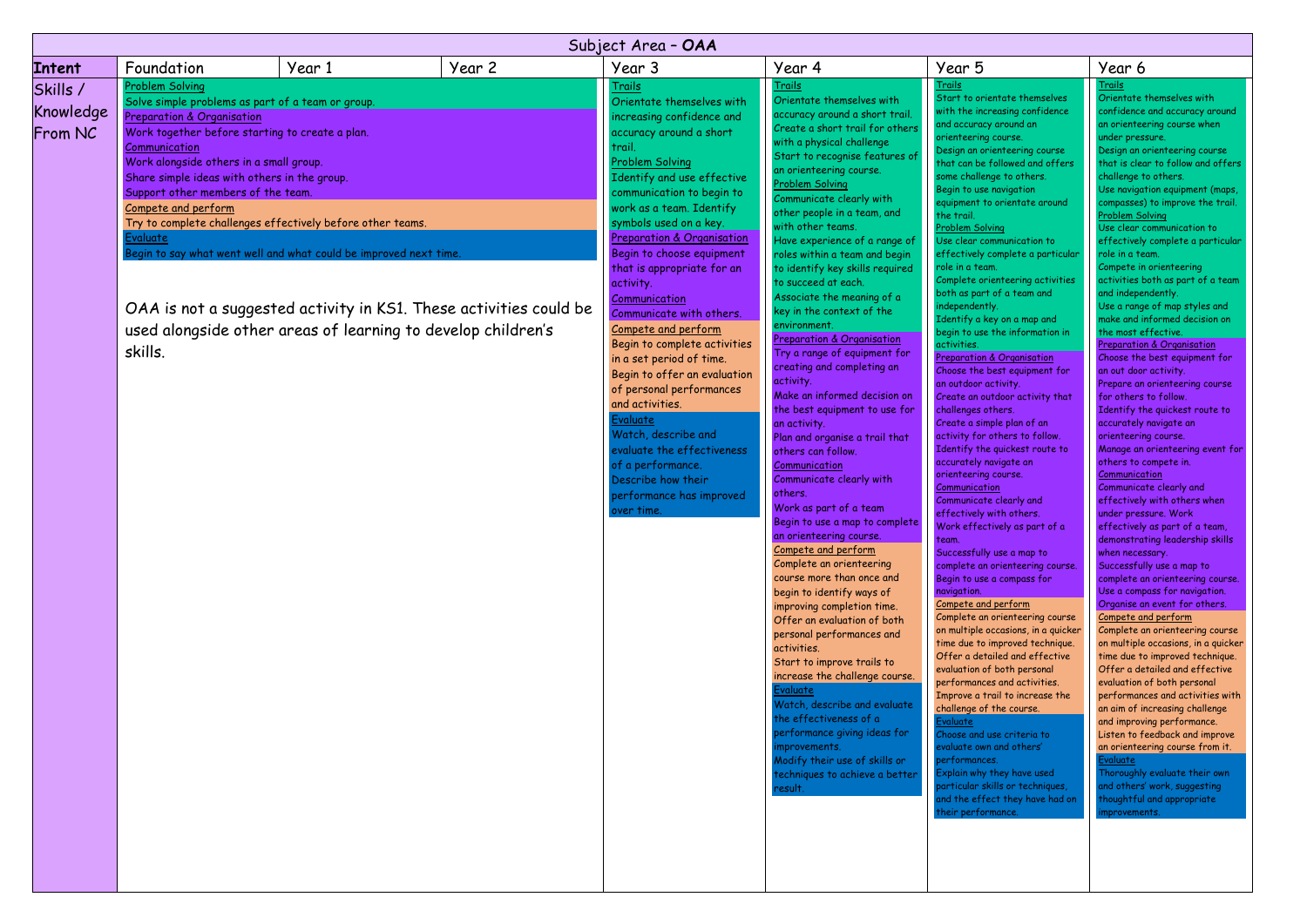|                                  |            |        |        | Subject Area - Swimming                                                                                                             |                                                                                                                                                                                                                                                                                                                                                                                                                                                                                                                                                                                                    |        |        |
|----------------------------------|------------|--------|--------|-------------------------------------------------------------------------------------------------------------------------------------|----------------------------------------------------------------------------------------------------------------------------------------------------------------------------------------------------------------------------------------------------------------------------------------------------------------------------------------------------------------------------------------------------------------------------------------------------------------------------------------------------------------------------------------------------------------------------------------------------|--------|--------|
| <b>Intent</b>                    | Foundation | Year 1 | Year 2 | Year 3                                                                                                                              | Year 4                                                                                                                                                                                                                                                                                                                                                                                                                                                                                                                                                                                             | Year 5 | Year 6 |
| Skills /<br>Knowledge<br>From NC |            |        |        | aids.<br>Show breath control.<br>Tread water.<br>Swim front crawl for 25m.<br>Expected outcomes for all:<br>metres<br>breaststroke] | Develop basic pool safety skills and confidence in water.<br>Develop travel in vertical or horizontal position and introduce floats.<br>Develop push and glides, any kick action on front and back with or without support<br>Develop entry and exit, travel further, float and submerge.<br>Develop balance, link activities and travel further on whole stroke.<br>swim competently, confidently and proficiently over a distance of at least 25<br>use a range of strokes effectively [for example, front crawl, backstroke and<br>perform safe self-rescue in different water-based situations |        |        |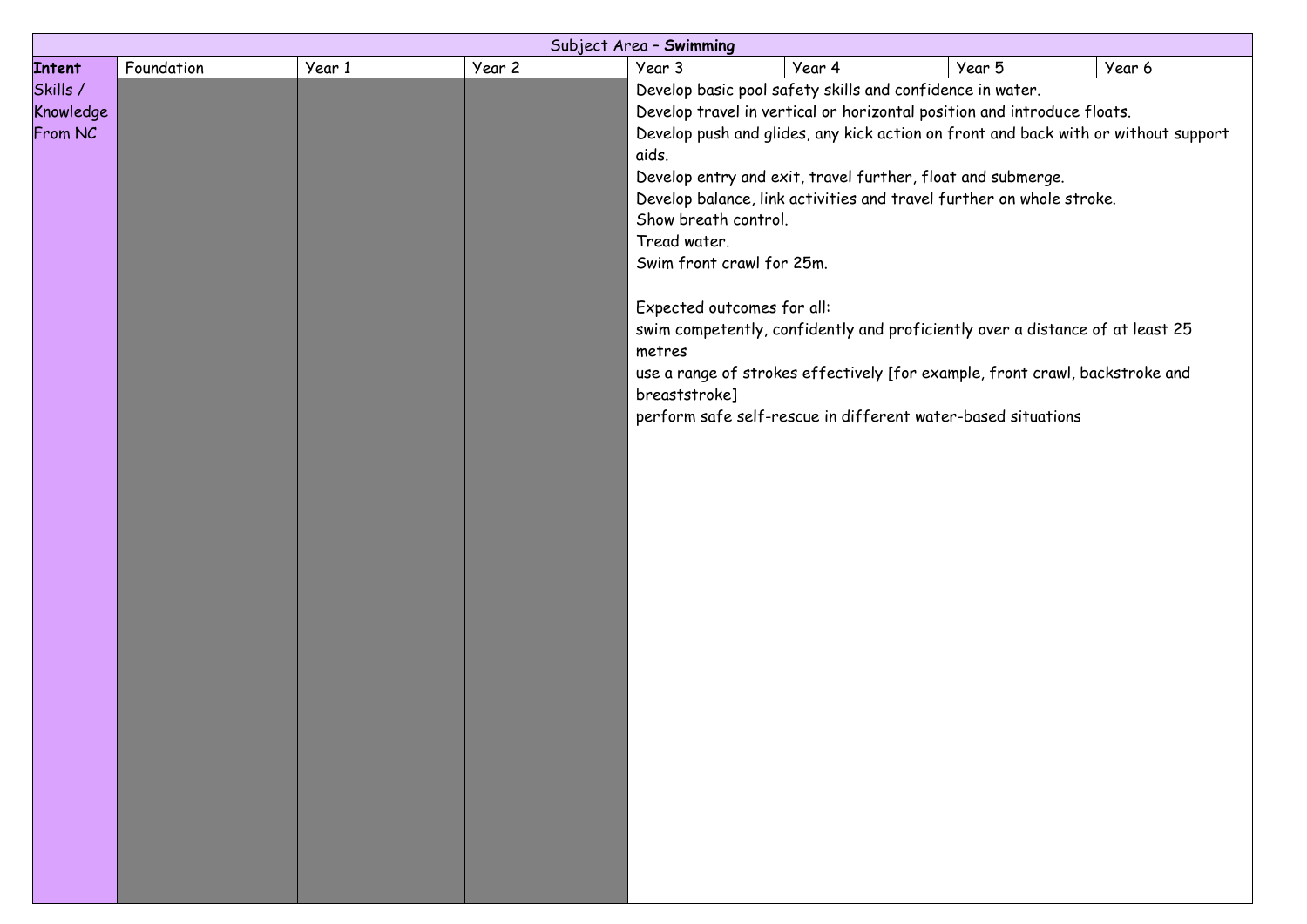|                                  |                                                                                                                                                                                                                                                                                                                                                                                                                                                                                                                                                                                                                                                                                                                                                                                                                                                                                                                                                                                                                                                                                                                                                                                                                                                                                                                                                                                                                                                                                                                                                                                                                                                                                                                                                                                                                                                                                                                                                                                    |                                                                                                                                                                                                                                                                                                          |                                                                                                                                                                                                                                                                            | Subject Area - Skills for learning in PE                                                                                                                                           |                                                                                                                                 |                                                                                                                                                                                                                                                    |                                                                                                                                                                                                                                                           |
|----------------------------------|------------------------------------------------------------------------------------------------------------------------------------------------------------------------------------------------------------------------------------------------------------------------------------------------------------------------------------------------------------------------------------------------------------------------------------------------------------------------------------------------------------------------------------------------------------------------------------------------------------------------------------------------------------------------------------------------------------------------------------------------------------------------------------------------------------------------------------------------------------------------------------------------------------------------------------------------------------------------------------------------------------------------------------------------------------------------------------------------------------------------------------------------------------------------------------------------------------------------------------------------------------------------------------------------------------------------------------------------------------------------------------------------------------------------------------------------------------------------------------------------------------------------------------------------------------------------------------------------------------------------------------------------------------------------------------------------------------------------------------------------------------------------------------------------------------------------------------------------------------------------------------------------------------------------------------------------------------------------------------|----------------------------------------------------------------------------------------------------------------------------------------------------------------------------------------------------------------------------------------------------------------------------------------------------------|----------------------------------------------------------------------------------------------------------------------------------------------------------------------------------------------------------------------------------------------------------------------------|------------------------------------------------------------------------------------------------------------------------------------------------------------------------------------|---------------------------------------------------------------------------------------------------------------------------------|----------------------------------------------------------------------------------------------------------------------------------------------------------------------------------------------------------------------------------------------------|-----------------------------------------------------------------------------------------------------------------------------------------------------------------------------------------------------------------------------------------------------------|
| <b>Intent</b>                    | Foundation                                                                                                                                                                                                                                                                                                                                                                                                                                                                                                                                                                                                                                                                                                                                                                                                                                                                                                                                                                                                                                                                                                                                                                                                                                                                                                                                                                                                                                                                                                                                                                                                                                                                                                                                                                                                                                                                                                                                                                         | Year 1                                                                                                                                                                                                                                                                                                   | Year 2                                                                                                                                                                                                                                                                     | Year 3                                                                                                                                                                             | Year 4                                                                                                                          | Year 5                                                                                                                                                                                                                                             | Year 6                                                                                                                                                                                                                                                    |
| Skills /<br>Knowledge<br>From NC | Begin to recognise<br>equipment which may be<br>dangerous and harmful.<br>Show how to handle<br>equipment for play and<br>activities safely.<br>Development matters:<br>F1<br>Start taking part in some group<br>activities which they make up for<br>themselves, or in teams.<br>Choose the right resources to carry out<br>their own plan. For example, choosing a<br>spade to enlarge a small hole they dug<br>with a trowel<br>Collaborate with others to manage large<br>items, such as moving a long plank<br>safely, carrying large hollow blocks.<br>F <sub>2</sub><br>Progress towards a more fluent style of<br>moving, with developing control and<br>grace.<br>Develop their small motor skills so that<br>they can use a range of tools<br>competently, safely and confidently.<br>Confidently and safely use a range of<br>large and small apparatus indoors and<br>outside, alone and in a group.<br>Further develop the skills they need to<br>manage the school day successfully<br>Birth to 5 matters:<br>Range 5 (F1)<br>Maintains balance using hands and body<br>to stabilise<br>Runs with spatial awareness and<br>negotiates space successfully, adjusting<br>speed or direction to avoid obstacles<br>Range 6 (F2)<br>Experiments with different ways of<br>moving, testing out ideas and adapting<br>movements to reduce risk<br>Negotiates space successfully when<br>playing racing and chasing games with<br>other children, adjusting speed or<br>changing direction to avoid obstacles<br>Travels with confidence and skill<br>around, under, over and through<br>balancing and climbing equipment<br>ELG: Gross Motor Skills Children at the<br>expected level of development will: -<br>Negotiate space and obstacles safely<br>with consideration for themselves and<br>others; - Demonstrate strength,<br>balance and coordination when playing;<br>Move energetically, such as running,<br>jumping, dancing, hopping, skipping and<br>climbing. | Work cooperatively with<br>a partner or in a small<br>group.<br>Follow simple<br>instructions.<br>Begin to collect<br>equipment and organise<br>an activity.<br>Know how to carry and<br>place equipment with<br>adult input and<br>supervision.<br>Know how to stay safe in<br>different PE activities. | Work independently,<br>with a partner and small<br>group.<br>Follow a series of simple<br>instructions.<br>Begin to collect and<br>organise more<br>challenging activities.<br>Lift, move and place<br>equipment/apparatus<br>safely following<br>instruction of an adult. | Follow more complex<br>instructions to set up an<br>activity using equipment.<br>Begin to lead small warm<br>up activities in groups.<br>Confidently and safely<br>move equipment. | Begin to work in teams<br>for PE lessons following<br>a sport ed model where<br>all children can show<br>aspects of leadership. | Begin to develop their<br>own activities under<br>instruction of an adult.<br>Continue to develop<br>leadership roles<br>following a sport ed<br>model in lessons.<br>Begin to design their<br>own activities to develop<br>skills and lead these. | Be secure in all roles of<br>the sport ed model.<br>Support others in roles<br>they are less secure in.<br>Design, set up and lead a<br>variety of activities for<br>warm up and skill<br>development.<br>Lead peers and younger<br>pupils in activities. |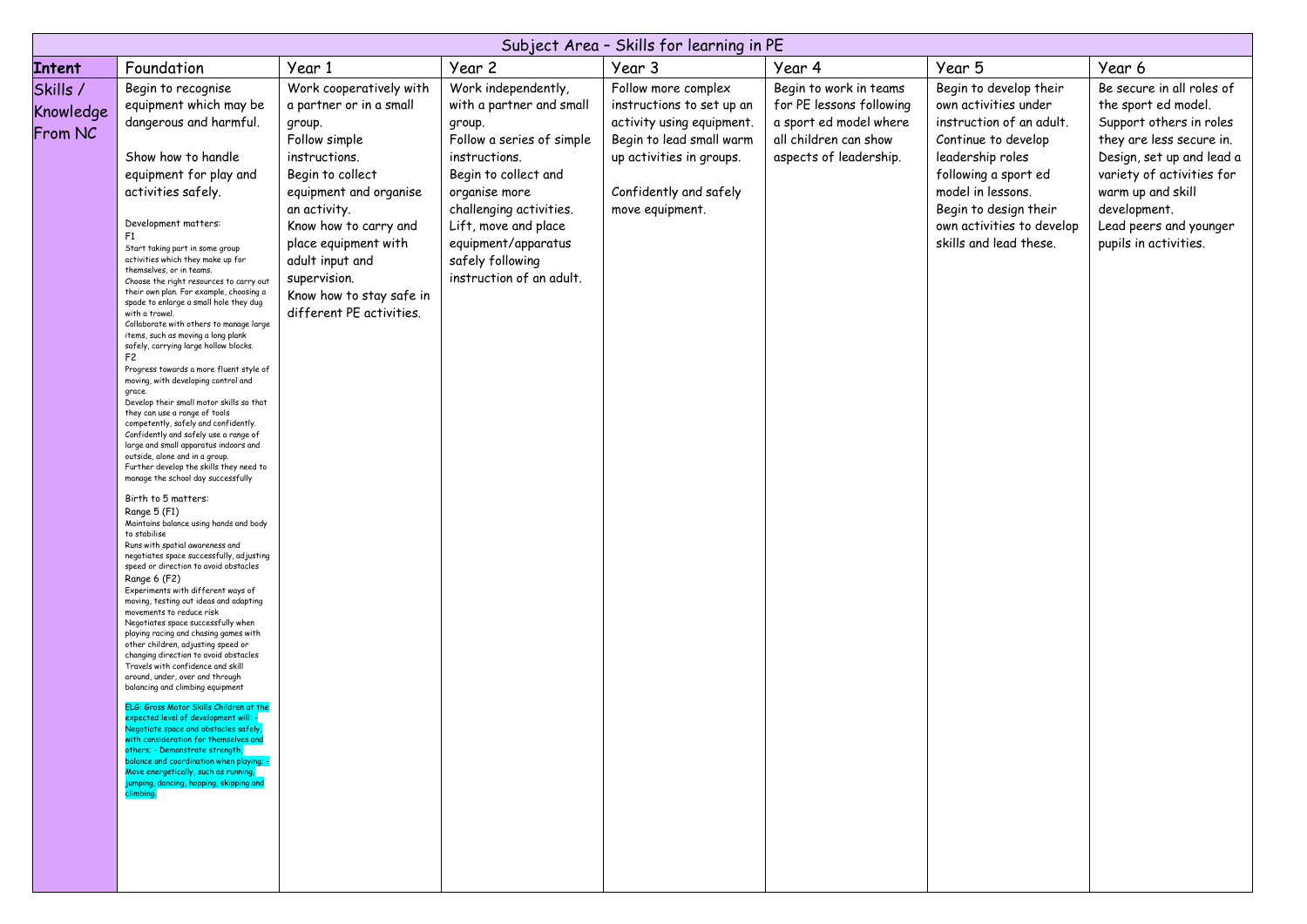|                                  |                                                                                                                                                                                                                                                                                                                                                                                                                                                                                                                                                                                                                                                                                                                                                                                                                                                                                                                                                                                                                                                                                                                                                                                                                                                                                                                                                                                                                                                                                                                                                                                                                                                                                                                                                                                                                                                                                                                                                                                                                                                                                                                                                                                                                                                                                                                                                                                                                                                                                                                                                                                                                                                                                                                                                                                                                                                                                                                                                                                                                                                                                                                                                          |        |        | Subject Area - Fundamental movement skills       |                                                                                                                                                                                                                                                                                                                                                                                                                                                                                                                                                                               |        |        |
|----------------------------------|----------------------------------------------------------------------------------------------------------------------------------------------------------------------------------------------------------------------------------------------------------------------------------------------------------------------------------------------------------------------------------------------------------------------------------------------------------------------------------------------------------------------------------------------------------------------------------------------------------------------------------------------------------------------------------------------------------------------------------------------------------------------------------------------------------------------------------------------------------------------------------------------------------------------------------------------------------------------------------------------------------------------------------------------------------------------------------------------------------------------------------------------------------------------------------------------------------------------------------------------------------------------------------------------------------------------------------------------------------------------------------------------------------------------------------------------------------------------------------------------------------------------------------------------------------------------------------------------------------------------------------------------------------------------------------------------------------------------------------------------------------------------------------------------------------------------------------------------------------------------------------------------------------------------------------------------------------------------------------------------------------------------------------------------------------------------------------------------------------------------------------------------------------------------------------------------------------------------------------------------------------------------------------------------------------------------------------------------------------------------------------------------------------------------------------------------------------------------------------------------------------------------------------------------------------------------------------------------------------------------------------------------------------------------------------------------------------------------------------------------------------------------------------------------------------------------------------------------------------------------------------------------------------------------------------------------------------------------------------------------------------------------------------------------------------------------------------------------------------------------------------------------------------|--------|--------|--------------------------------------------------|-------------------------------------------------------------------------------------------------------------------------------------------------------------------------------------------------------------------------------------------------------------------------------------------------------------------------------------------------------------------------------------------------------------------------------------------------------------------------------------------------------------------------------------------------------------------------------|--------|--------|
| Intent                           | Foundation                                                                                                                                                                                                                                                                                                                                                                                                                                                                                                                                                                                                                                                                                                                                                                                                                                                                                                                                                                                                                                                                                                                                                                                                                                                                                                                                                                                                                                                                                                                                                                                                                                                                                                                                                                                                                                                                                                                                                                                                                                                                                                                                                                                                                                                                                                                                                                                                                                                                                                                                                                                                                                                                                                                                                                                                                                                                                                                                                                                                                                                                                                                                               | Year 1 | Year 2 | Year 3                                           | Year 4                                                                                                                                                                                                                                                                                                                                                                                                                                                                                                                                                                        | Year 5 | Year 6 |
| Skills /<br>Knowledge<br>From NC | Agility & Co-ordination (Locomotion)<br>Walking, running, jumping, hopping, skipping, galloping<br>Force, time, flow<br>Move in different ways - walking, running, jumping, quickly, lowly, like a fairy, like a giant like you<br>are happy, sad, legs apart, legs together, using arms, not using arms.<br>Level, direction, range<br>Move in different ways - forwards, backwards, in a circle, zigzag, line, different shapes, like an<br>animal, uphill, downhill, in a small space not touching anyone, on the spot, to music<br>Objects, people, combinations<br>Move in different ways - touching the ground, following a leader, in, over, under obstacles,<br>different floor patterns, carrying equipment, forwards, backwards,<br>Balance - Static<br>Landing, body parts, one foot balance, co-operative balance, beam/bench walk, rocking and<br>rolling, dodging<br>Jump to land and be still - jump forwards, backwards, sideways etc<br>Balance on lots of different body parts<br>Balance showing different body positions - wide, narrow etc<br>Balance for 10/20/30 seconds<br>Perform balances at different levels<br>balance on a combination of body parts<br>Get into balances in different ways<br>Balance with a partner or a group<br>Use balances on apparatus<br>Use equipment whilst balancing - pick up a hoola hoop, pass a ball around, throw and catch a ball<br>with a partner.<br>Perform balances in unison or cannon.<br>Balance - Dynamic<br>Move in different ways - on a bench, on tip toes, heel to toe, softly/hard,<br>Walk forwards, backwards, bend down, turn around<br>Carry equipment, pick up equipment, switch places with a partner.<br>Dodge to the left and right, forwards and backwards, from high to low and low to high<br>Dodge left, right, sideways forwards, backwards<br>Dodge objects and obstacles - rolled ball, thrown ball, around some cones, a person running, a<br>person chasing, through an obstacle course while soft balls are being thrown, combination of<br>activities<br>Rock and roll in different ways and with different shapes - wide, narrow, straight line, quickly,<br>slowly, on a mat, on a bench, with a partner, with apparatus (hoop, ball), on a slope.<br>Co-ordination - Object Control<br>Vary the force, time and flow of an object.<br>Change the level direction and range of the object.<br>Use different objects, with different partners and using different combinations.<br>Roll a ball in different ways, whilst in different positions and tackling different obstacles.<br>Catch objects in different ways, that are thrown from different trajectories and in different<br>positions.<br>Kick a ball in different ways and for different purposes; aim for different targets and avoiding<br>different objects.<br>Trap objects in different ways and return to a partner.<br>Bounce a ball or object in different ways.<br>Throw objects in different ways, from different positions using different types of objects.<br>Strike different objects in different ways using different equipment, aiming for targets and<br>towards a partner. |        |        | skills in other activities.<br>these.<br>cohort. | Ideally, children should have well developed FMS to enable them to further develop<br>Children who are finding elements of activities difficult should be given<br>opportunities to further develop these skills by differentiation in lessons using the<br>STEP procedure (Space, task, equipment, people) or isolated practice to develop<br>The use of #MyPB throughout KS2 and opportunities for multiskills will also<br>further support the children in developing these skills.<br>These areas should be looked at and built upon when developing sessions for a given |        |        |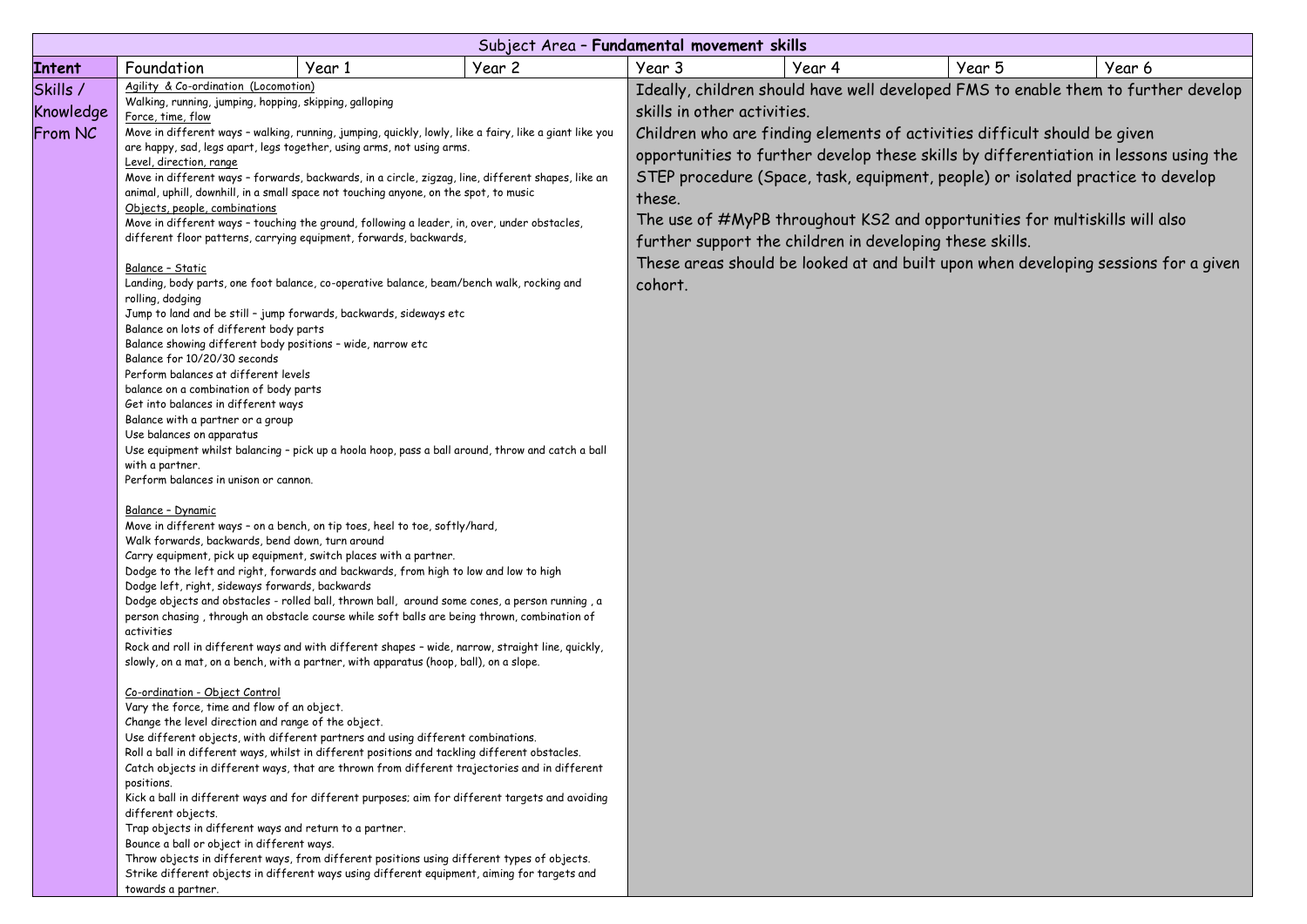|                                  | Subject Area - Health and Fitness                                                                                                                                                                                                                                                                                                                                                                                                                                                                                                                                                                                                                                               |                                                                                                                                                                                                                 |                                                                                                                                                                                                                                                                                                                                   |                                                                                                                                                                                                                                                                                            |                                                                                                                                                                                                                                                                                                                                                                                                                                                                                                                                                                                                              |                                                                                                                                                                                                                                                                                                                                                                                                                                                                                                                                                                                                                                          |                                                                                                                                                                                                                                                                                                                                                                                                                                                                                                                                                                                                                                                                                                                                        |  |  |
|----------------------------------|---------------------------------------------------------------------------------------------------------------------------------------------------------------------------------------------------------------------------------------------------------------------------------------------------------------------------------------------------------------------------------------------------------------------------------------------------------------------------------------------------------------------------------------------------------------------------------------------------------------------------------------------------------------------------------|-----------------------------------------------------------------------------------------------------------------------------------------------------------------------------------------------------------------|-----------------------------------------------------------------------------------------------------------------------------------------------------------------------------------------------------------------------------------------------------------------------------------------------------------------------------------|--------------------------------------------------------------------------------------------------------------------------------------------------------------------------------------------------------------------------------------------------------------------------------------------|--------------------------------------------------------------------------------------------------------------------------------------------------------------------------------------------------------------------------------------------------------------------------------------------------------------------------------------------------------------------------------------------------------------------------------------------------------------------------------------------------------------------------------------------------------------------------------------------------------------|------------------------------------------------------------------------------------------------------------------------------------------------------------------------------------------------------------------------------------------------------------------------------------------------------------------------------------------------------------------------------------------------------------------------------------------------------------------------------------------------------------------------------------------------------------------------------------------------------------------------------------------|----------------------------------------------------------------------------------------------------------------------------------------------------------------------------------------------------------------------------------------------------------------------------------------------------------------------------------------------------------------------------------------------------------------------------------------------------------------------------------------------------------------------------------------------------------------------------------------------------------------------------------------------------------------------------------------------------------------------------------------|--|--|
| Intent                           | Foundation                                                                                                                                                                                                                                                                                                                                                                                                                                                                                                                                                                                                                                                                      | Year 1                                                                                                                                                                                                          | Year 2                                                                                                                                                                                                                                                                                                                            | Year 3                                                                                                                                                                                                                                                                                     | Year 4                                                                                                                                                                                                                                                                                                                                                                                                                                                                                                                                                                                                       | Year 5                                                                                                                                                                                                                                                                                                                                                                                                                                                                                                                                                                                                                                   | Year 6                                                                                                                                                                                                                                                                                                                                                                                                                                                                                                                                                                                                                                                                                                                                 |  |  |
| Skills /<br>Knowledge<br>From NC | Recognise that the<br>body changes during<br>exercise.<br>Use simple words and<br>phrases to describe<br>how the body feels<br>after exercise.<br>Children can briefly<br>talk about ways to<br>stay safe when being<br>active.<br>Children begin to<br>understand the<br>importance of healthy<br>eating and exercise.<br>ELG: Gross Motor Skills Children<br>at the expected level of<br>development will: - Negotiate<br>space and obstacles safely, with<br>consideration for themselves and<br>others; - Demonstrate strength,<br>balance and coordination when<br>playing; - Move energetically,<br>such as running, jumping, dancing,<br>hopping, skipping and climbing. | Describe how the<br>body feels when still,<br>before, during and<br>after an activity<br>Show how to exercise<br>safely.<br>Know and understand<br>that being active is<br>good for the body and<br>can be fun. | Recognise and<br>describe what their<br>bodies feel like during<br>different paced<br>activities.<br>Understand the basic<br>importance of warm<br>up and cool down.<br>Know and understand<br>that being active is<br>good for the body and<br>can be fun.<br>Begin to suggest some<br>reasons why being<br>active is important. | Recognise and<br>describe the short<br>term effects of<br>exercise on the body<br>during different<br>activities.<br>Explain why it is<br>important to warm-up<br>and cool-down.<br>Begin to understand<br>the importance of<br>suppleness and<br>strength<br>Begin to improve<br>stamina. | Know and describe<br>what an effective<br>warm up and cool<br>down is, and how to do<br>this safely<br>Explain why keeping<br>fit is good for my<br>health.<br>Describes how the<br>body reacts during<br>different types of<br>activity and how this<br>affects the way they<br>perform.<br>Recognise which<br>activities help their<br>speed, strength and<br>stamina and know<br>when they are<br>important in games.<br>Recognise how<br>specific<br>activities/games can<br>affect specific parts<br>of the body.<br>Know, measure and<br>describe the short<br>term effects of<br>exercise on the body | Explain some<br>important safety<br>principles when<br>preparing for<br>exercise.<br>Explain why exercise<br>is important.<br>Choose appropriate<br>warm ups and cool<br>downs.<br>Organise their own<br>warm up and cool<br>down activities, to<br>suit the activity.<br>Show a more in-depth<br>understanding of the<br>importance of warm<br>up/cool down and how<br>to do this safely.<br>Know and understand<br>the basic principles of<br>warming up and why it<br>is important to lead<br>to a good quality<br>performance.<br>Understand and<br>explain why physical<br>activity is good for<br>their health and well-<br>being. | Explain how the body<br>reacts to different<br>kinds of exercise.<br>Explain why we need<br>regular and safe<br>exercise.<br>Understand and talk<br>about why exercise is<br>good for health,<br>fitness and wellbeing<br>and how to become<br>healthier themselves.<br>Take necessary and<br>detailed steps to<br>prepare for exercise,<br>using accurate and<br>appropriate warm up<br>and cool down<br>strategies,<br>independently.<br>Carry out warm up<br>and cool down<br>exercises confidently<br>and accurately<br>supporting all parts of<br>the body.<br>Understand and<br>explain the need to<br>prepare properly for<br>activities/games and<br>to understand that<br>preparation may<br>differ dependent on<br>activity. |  |  |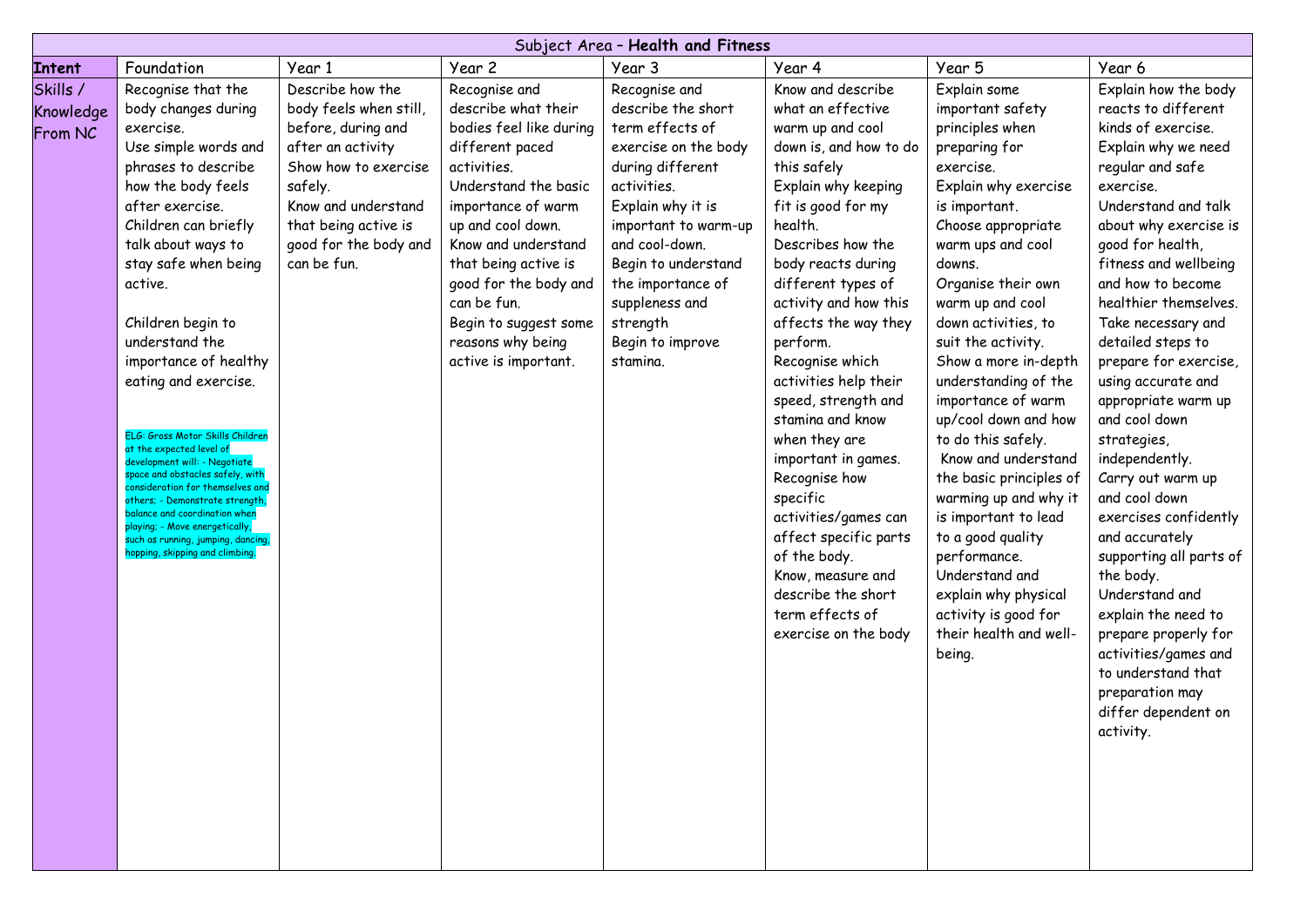|                        |                   | Subject Vocabulary                                                                             |            |
|------------------------|-------------------|------------------------------------------------------------------------------------------------|------------|
|                        |                   | Area Of PE - Dance                                                                             |            |
| Area of dance          | Vocabulary        | Definition                                                                                     | Year group |
| Technique -            | Travel            | Movement of a person/group of people                                                           |            |
| <b>Dance Actions</b>   |                   | Could be - run, skip, hop, crawl, walk, creep, slide, shuffle, gallop etc                      |            |
|                        | Jump              | Push off a surface into the air using both feet                                                |            |
|                        |                   | Could be - turning, star, tuck, pencil etc                                                     |            |
|                        | Leap              | Push off a surface into the air using 1 foot                                                   |            |
|                        |                   | Could be - hop, split leap, stag leap, cat leap etc                                            |            |
|                        | Turn              | Move in a circular direction                                                                   |            |
|                        |                   | Could be - spin, roll, pivot, turning jumps, cartwheel etc                                     |            |
|                        | Gesture           | a movement of part of the body, especially a hand or the head, to express an idea or meaning   |            |
|                        |                   | Could be - stamp, wave, punch, reach, nod, shoulder shrug etc                                  |            |
|                        | <b>Stillness</b>  | No movement (or sound)                                                                         |            |
|                        |                   | Could be - wait, pause, hold, freeze, suspend                                                  |            |
| Technique - Key        | Alignment         | Correct placement of body                                                                      |            |
| <b>Physical Skills</b> | <b>Balance</b>    | Steady or held position                                                                        |            |
|                        | Control           | Ability to start/stop movement, change direction and hold shape efficiently                    |            |
|                        | Co-ordination     | Efficient combination of body parts                                                            |            |
|                        | Extension         | Lengthening of one or more muscles or limbs                                                    |            |
|                        | Flexibility       | Range of movement within joints involving muscles, tendons and ligaments                       |            |
|                        | Posture           | The way the body is held                                                                       |            |
|                        | Stamina           | To maintain physical and mental energy over a period of time                                   |            |
|                        | Strength          | Muscular power                                                                                 |            |
| Choreography           | Choreography      | The art of creating a dance                                                                    |            |
|                        | Motif             | A phrase of movement that can be developed                                                     |            |
|                        | Repetition        | Performing the same action or phrase again                                                     |            |
|                        | Phrase            | A short sequence or linked action                                                              |            |
|                        | Sequence          | A set of related movements that follow in an order                                             |            |
|                        | <b>Directions</b> | Where the movement faces                                                                       |            |
|                        | <b>Unison</b>     | When 2 or more dancers perform at the same time                                                |            |
|                        | <b>Canon</b>      | Performing the same movements one after the other (like a Mexican wave)                        |            |
|                        | <b>Stimuli</b>    | Inspiration or an idea for movement                                                            |            |
|                        | Formation         | Shapes and patterns - this is the shape or pattern the dancers are stood in, lines, circle     |            |
|                        | <b>Levels</b>     | Distance from the ground - low, medium, high                                                   |            |
|                        | <b>Space</b>      | A dancer's personal space is the area directly around the body, it can also refer to the space |            |
|                        |                   | area which is used by a group.                                                                 |            |
| Performance            | Movement          | Ability to remember movement                                                                   |            |
|                        | memory            |                                                                                                |            |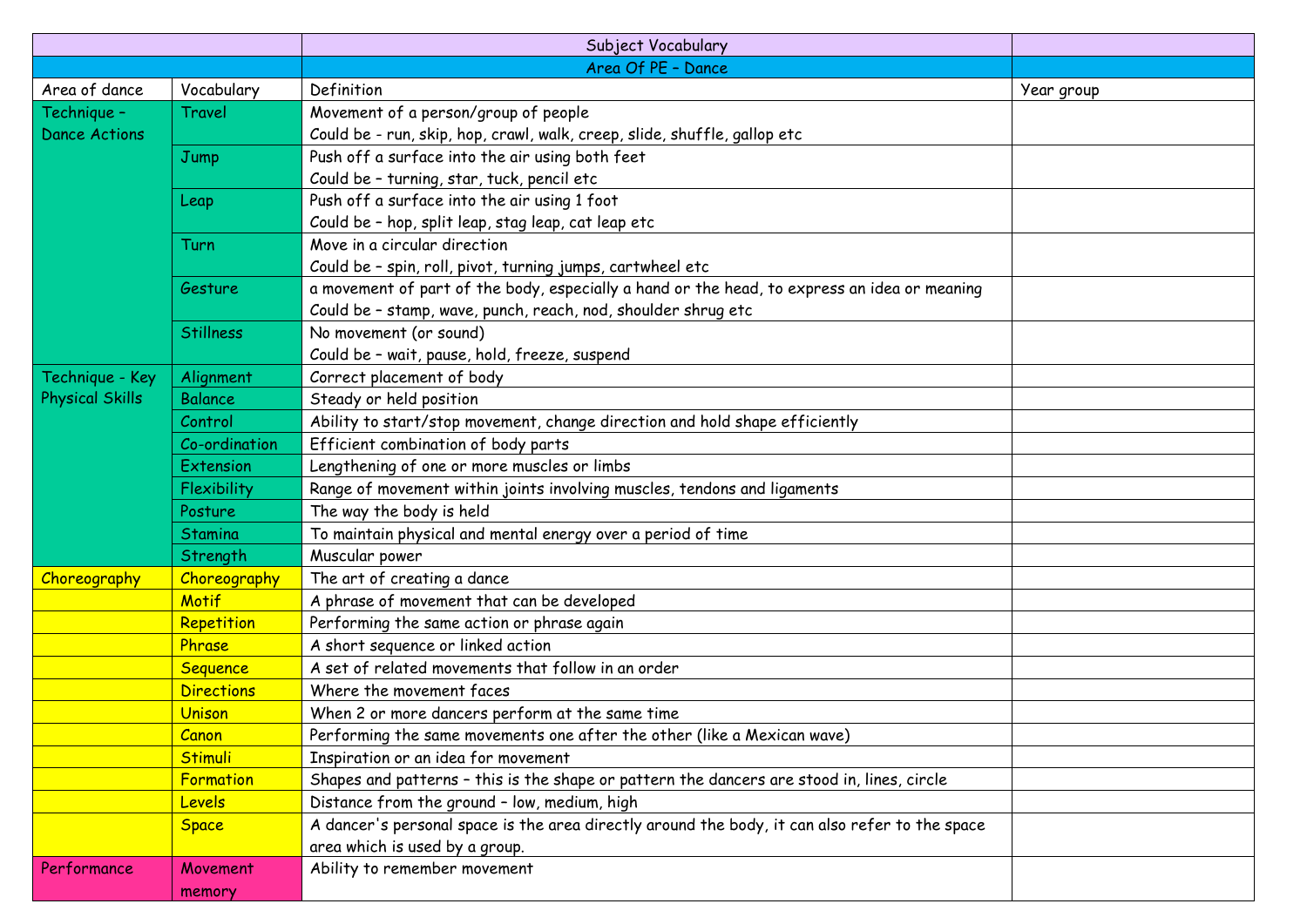|            | Spatial            | Being aware of surroundings                                                              |  |  |  |
|------------|--------------------|------------------------------------------------------------------------------------------|--|--|--|
|            | awareness          |                                                                                          |  |  |  |
|            | <b>Dynamics</b>    | Quality of the actions, strength, speed and flow                                         |  |  |  |
|            | Timing             | Use of counts and time                                                                   |  |  |  |
|            | Facial             | Showing the mood, feeling and character                                                  |  |  |  |
|            | <b>Expressions</b> |                                                                                          |  |  |  |
|            | Focus              | Where the dancers are looking                                                            |  |  |  |
| Evaluation | Strength           | What was good about the performance - this should come from the success criteria and use |  |  |  |
|            |                    | specific vocabulary from above                                                           |  |  |  |
|            | <b>Improvement</b> | What could be done better next time - this should come from the success criteria and use |  |  |  |
|            |                    | specific vocabulary from above                                                           |  |  |  |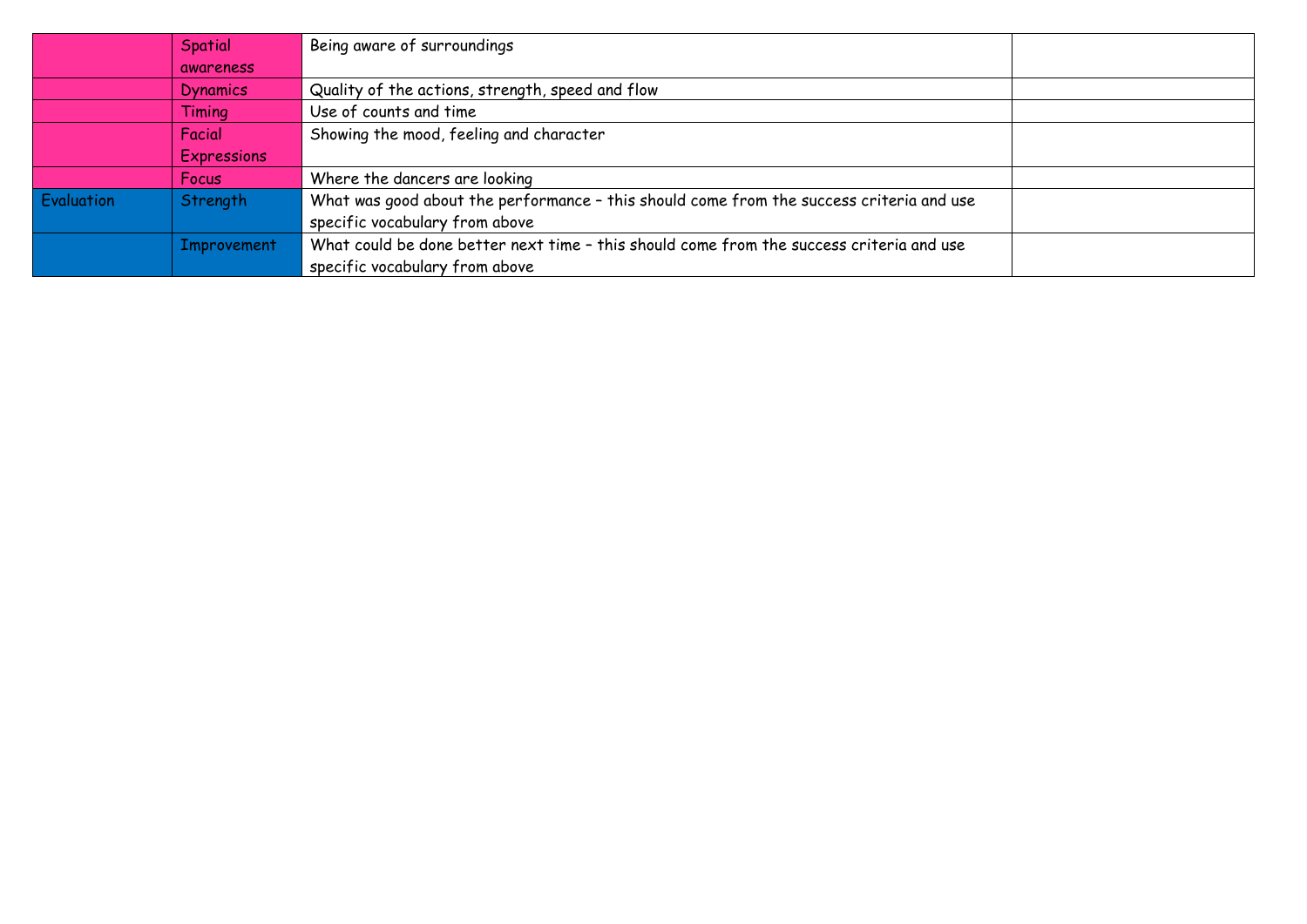|             |                            | Subject Vocabulary                                                                                                                   |            |
|-------------|----------------------------|--------------------------------------------------------------------------------------------------------------------------------------|------------|
|             |                            | Area Of PE - Gymnastics                                                                                                              |            |
| Area of     | Vocabulary                 | Definition                                                                                                                           | Year group |
| Gymnastics  |                            |                                                                                                                                      |            |
| Technique - | Shape                      | The shape that the body makes                                                                                                        |            |
|             |                            | Could be - tuck, pike, straddle, star, straight, stretch, dish, arch, squat, wide, narrow                                            |            |
|             | <b>Balance</b>             | Steady or held position                                                                                                              |            |
|             |                            | Could be - standing, kneeling, front support, back support, alone or with a partner,                                                 |            |
|             | Contrasting partner        | Doing a different balance to your partner                                                                                            |            |
|             | balance                    | Combine different elements with your partner - high/low, stretched/curled, different                                                 |            |
|             |                            | shapes                                                                                                                               |            |
|             | Weight partner             | Once of the partners holds the weight or some of the other partner                                                                   |            |
|             | balances<br>Counterbalance |                                                                                                                                      |            |
|             |                            | Using the weight of both/all people to create a balance<br>The weights balance each other                                            |            |
|             | <b>Group formation</b>     |                                                                                                                                      |            |
|             | Travelling                 | The way the group is stood, doing the action or the balance - circle, line, back to back etc<br>Movement of a person/group of people |            |
|             |                            |                                                                                                                                      |            |
|             | Chassis step               | Could be - run, skip, hop, walk, gallop, hop, hopscotch, bunny hop, front support walk,<br>step, close feet together and step again. |            |
|             |                            | Push off a surface into the air using 1 foot                                                                                         |            |
|             | Leap                       | Could be - hop, split leap, stag leap, cat leap etc                                                                                  |            |
|             | Cat leap                   | Lift of the floor, bend one knee up to the chest and then the other                                                                  |            |
|             | Split leap                 | A leap forward from one foot to the other, performing the splits position while in the air.                                          |            |
|             | Stag leap                  | A leap made with one leg bent and toes touching the knee of the other leg, which is                                                  |            |
|             |                            | straight.                                                                                                                            |            |
|             | Turn                       | Move in a circular direction                                                                                                         |            |
|             |                            | Could be - spin, roll, pivot, turning jumps, cartwheel etc                                                                           |            |
|             | Pivot                      | A turn made on the ball of the foot.                                                                                                 |            |
|             | Roll                       | Move in a particular direction by turning over and over on an axis                                                                   |            |
|             | Jump                       | Push off a surface into the air using both feet                                                                                      |            |
|             |                            | Could be - turning, star, tuck, pencil etc                                                                                           |            |
|             | Lunge                      | Step forwards with one foot.                                                                                                         |            |
|             | Hurdle step                | A single skip into an aggressive lunge. The hop will occur on the leg that you kick when<br>kicking into handstand.                  |            |
|             | Hurdle to 2 feet           | This hurdle does not involve a skip; instead, it is a long low jump from one foot to two.                                            |            |
|             | Static balance             | Maintaining balance while holding a pose or remaining motionless (balance on one foot)                                               |            |
|             | Dynamic balance            | maintaining balance when in motion, starting, and stopping (balancing while walking on a<br>balance beam)                            |            |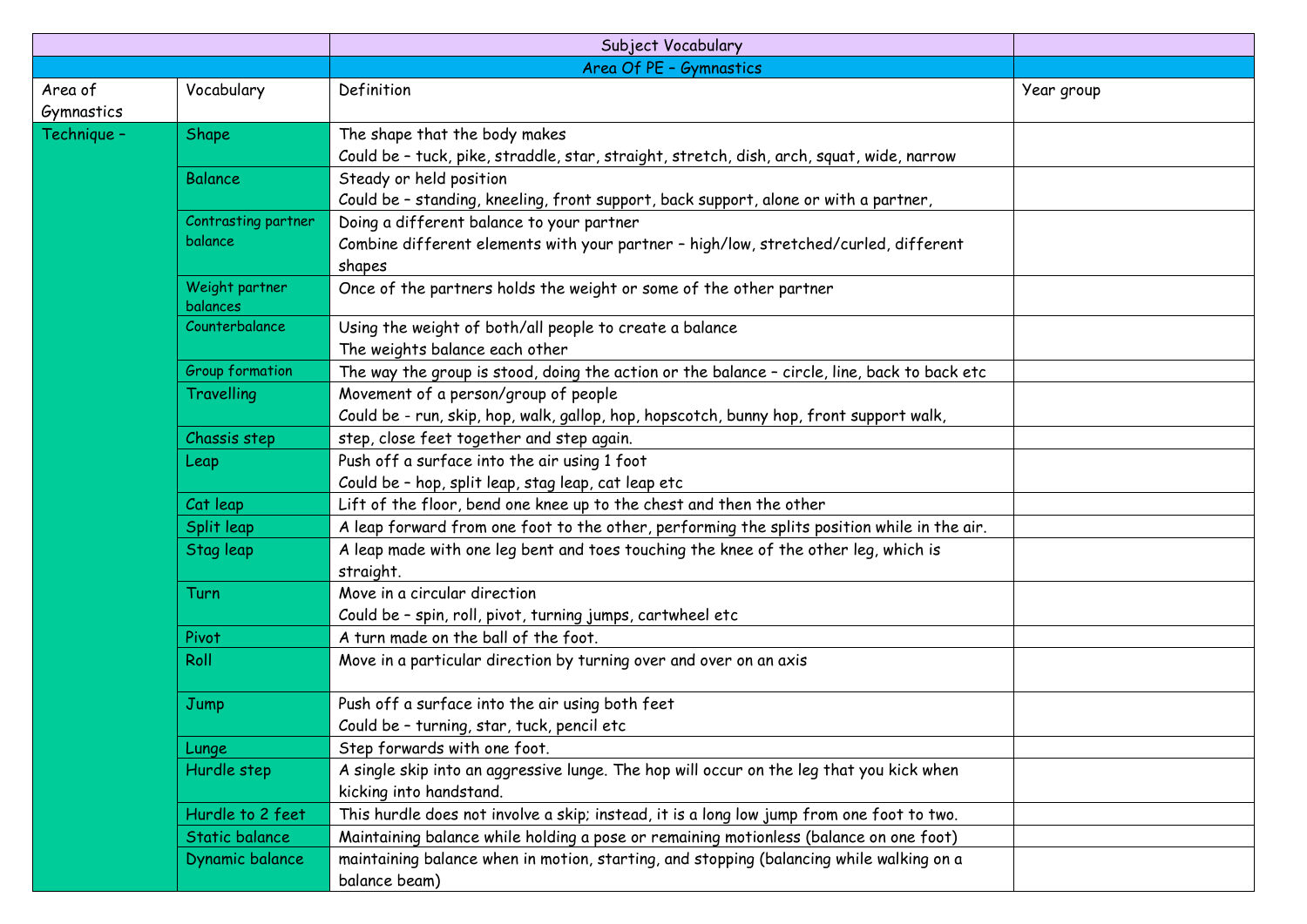|                  | <b>Tense</b>           | Holding the body stretched and tight.                                                        |  |
|------------------|------------------------|----------------------------------------------------------------------------------------------|--|
|                  | Relaxed                | Holding the body less tight.                                                                 |  |
|                  | Stretched              | straighten or extend the body or a part of the body to its full length, typically to tighten |  |
|                  |                        | the muscles or in order to reach something:                                                  |  |
|                  | Curled                 | Form the body into a curved shape.                                                           |  |
|                  | Control                | Ability to start/stop movement, change direction and hold shape efficiently                  |  |
|                  | Co-ordination          | Efficient combination of body parts                                                          |  |
|                  | Extension              | Lengthening of one or more muscles or limbs                                                  |  |
|                  | Flexibility            | Range of movement within joints involving muscles, tendons and ligaments                     |  |
|                  | Posture                | The way the body is held                                                                     |  |
|                  | Stamina                | To maintain physical and mental energy over a period of time                                 |  |
|                  | Strength               | Muscular power                                                                               |  |
| Routine/sequence | Routine                | A sequence of actions that are followed.                                                     |  |
|                  | <b>Sequence</b>        | A set of related movements that follow in an order                                           |  |
|                  | <b>Movement Phrase</b> | A short sequence or linked action                                                            |  |
|                  | Control                | Ability to start/stop movement, change direction and hold shape efficiently                  |  |
|                  | Co-ordination          | Efficient combination of body parts                                                          |  |
|                  | Timing                 | Use of counts and time                                                                       |  |
|                  | Repetition             | Performing the same action or phrase again                                                   |  |
|                  | <b>Speed</b>           | The rate at which someone or something moves                                                 |  |
|                  | <b>Directions</b>      | Where the movement faces                                                                     |  |
|                  | <b>Unison</b>          | When 2 or more dancers perform at the same time                                              |  |
|                  | Levels                 | Distance from the ground - low, medium, high                                                 |  |
| Performance      | Control                | Ability to start/stop movement, change direction and hold shape efficiently                  |  |
|                  | Confidence             | The feeling or belief that you can do it.                                                    |  |
|                  | Partner matching       | Doing the same action/movement as your partner at the same time.                             |  |
|                  | Mirroring              | Imitating a partner's actions whilst facing them (could be done back to back as well).       |  |
|                  | Accuracy               | Being precise in your actions                                                                |  |
|                  | Precision              | Being exact and accurate in movements                                                        |  |
|                  | Movement memory        | Ability to remember movement                                                                 |  |
|                  | Spatial awareness      | Being aware of surroundings                                                                  |  |
| Evaluation       | Strength               | What was good about the performance - this should come from the success criteria and use     |  |
|                  |                        | specific vocabulary from above                                                               |  |
|                  | Improvement            | What could be done better next time - this should come from the success criteria and use     |  |
|                  |                        | specific vocabulary from above                                                               |  |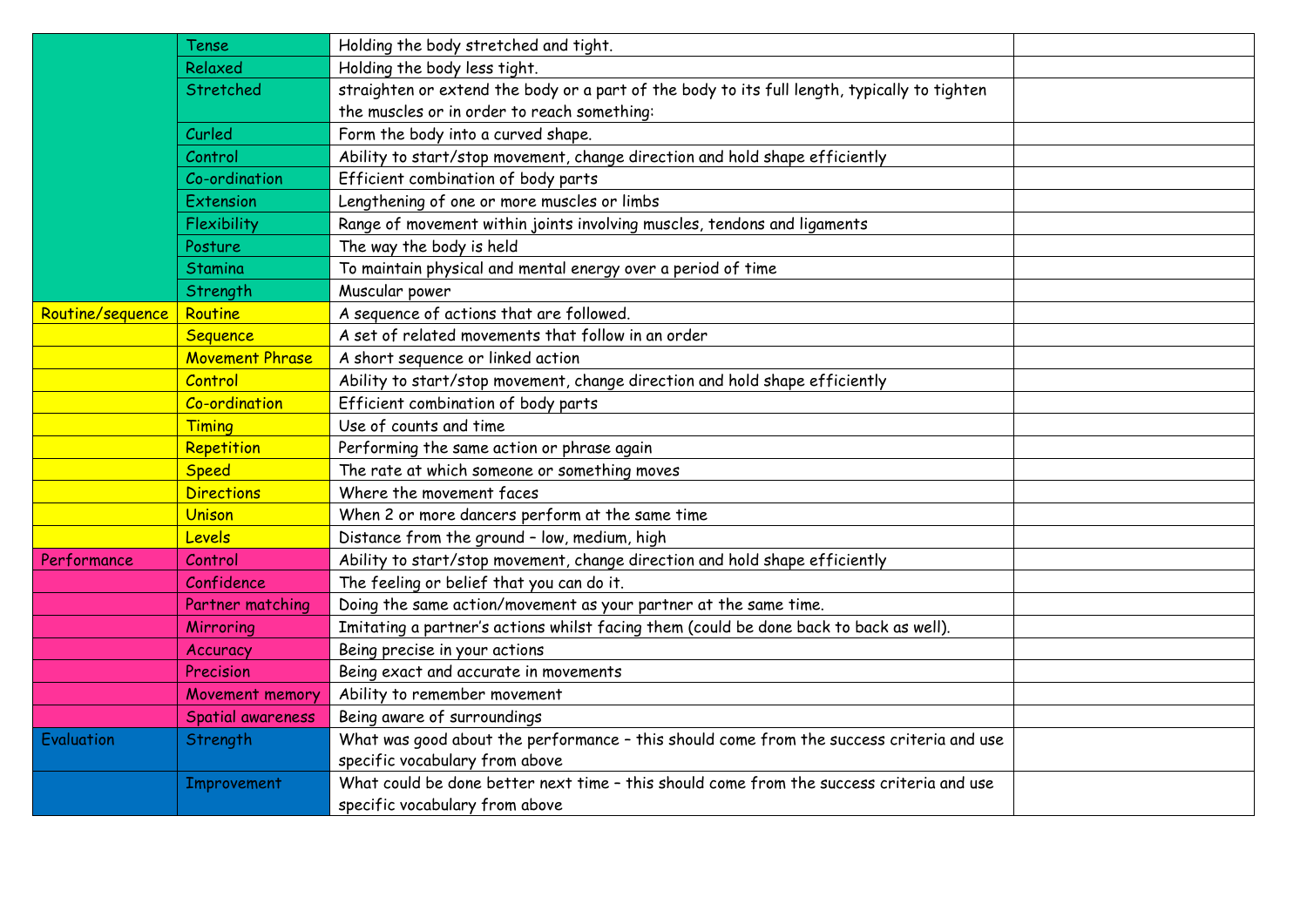|                    |                   | Subject Vocabulary                                                                              |            |
|--------------------|-------------------|-------------------------------------------------------------------------------------------------|------------|
|                    |                   | Area Of PE - Invasion Games                                                                     |            |
| Area of Games      | Vocabulary        | Definition                                                                                      | Year group |
| <b>Skill</b>       | Control           | Ability to start/stop movement, change direction and hold shape efficiently                     |            |
|                    | Accuracy/         | Successful in reaching the intended target (person, hoop, net etc)                              |            |
|                    | accurate          |                                                                                                 |            |
|                    | Underarm          | Throw with the arm or hand below shoulder level                                                 |            |
|                    | Overarm           | Throw with the arm or hand above the shoulder                                                   |            |
|                    | Catch             | To intercept and hold the object (ball, bean bag etc)                                           |            |
|                    | <b>Bounce</b>     | Rebound a ball or other object off the floor or wall                                            |            |
|                    | Throw             | Propel with force through the air by using the arm and hand                                     |            |
|                    | Travel            | Go from one place to another                                                                    |            |
|                    | <b>Direction</b>  | The course along which someone or something is moving                                           |            |
|                    | Co-ordination     | Efficient combination of body parts and objects when used                                       |            |
|                    | Hand eye co-      | the way that one's hands and sight work together to be able to do things that require           |            |
|                    | ordination        | speed and accuracy (such as catching or hitting a ball)                                         |            |
|                    | <b>Distances</b>  | How far it is from one place to another                                                         |            |
|                    | Pass/send         | To move the ball or object (to someone else)                                                    |            |
|                    | Trapping          | Trapping the ball involves using the feet, thighs or chest to bring the ball to the ground      |            |
|                    |                   | while keeping it in the player's possession. It can include stopping the ball completely or     |            |
|                    |                   | redirecting the ball in a controlled manner.                                                    |            |
|                    | <b>Kick</b>       | Strike or propel forcibly with the foot                                                         |            |
|                    | Move              | Go in a specified direction or manner; change position                                          |            |
|                    | <b>Dribbling</b>  | Moving the ball around the field by use of the feet, unassisted by other players.               |            |
|                    | Gathering         | Collecting things up and putting them in one place                                              |            |
|                    | Confidence        | The feeling or belief that you can do it.                                                       |            |
|                    | Shoot             | Move or cause to move suddenly and rapidly in a particular direction towards a net, goal,       |            |
|                    |                   | place to score.                                                                                 |            |
| <b>Application</b> | Game              | An activity which individuals take part in, following some rules, to score points or achieve an |            |
|                    |                   | objective.                                                                                      |            |
|                    | Pass              | To move the ball or object (to someone else)                                                    |            |
|                    | Player            | a person taking part in a sport or game                                                         |            |
|                    | <b>Speeds</b>     | The different rates at which someone or something moves                                         |            |
|                    | <b>Directions</b> | The course along which someone or something is moving                                           |            |
|                    | <b>Space</b>      | An area which is free; there are no other players there                                         |            |
|                    | Support           | Help another member of the same team                                                            |            |
|                    | Problems          | Something which has gone wrong and needs resolving                                              |            |
|                    | Opposition        | The members of the other team/s; the people you are playing against                             |            |
|                    | Possession        | Having the object/s needed to play the game                                                     |            |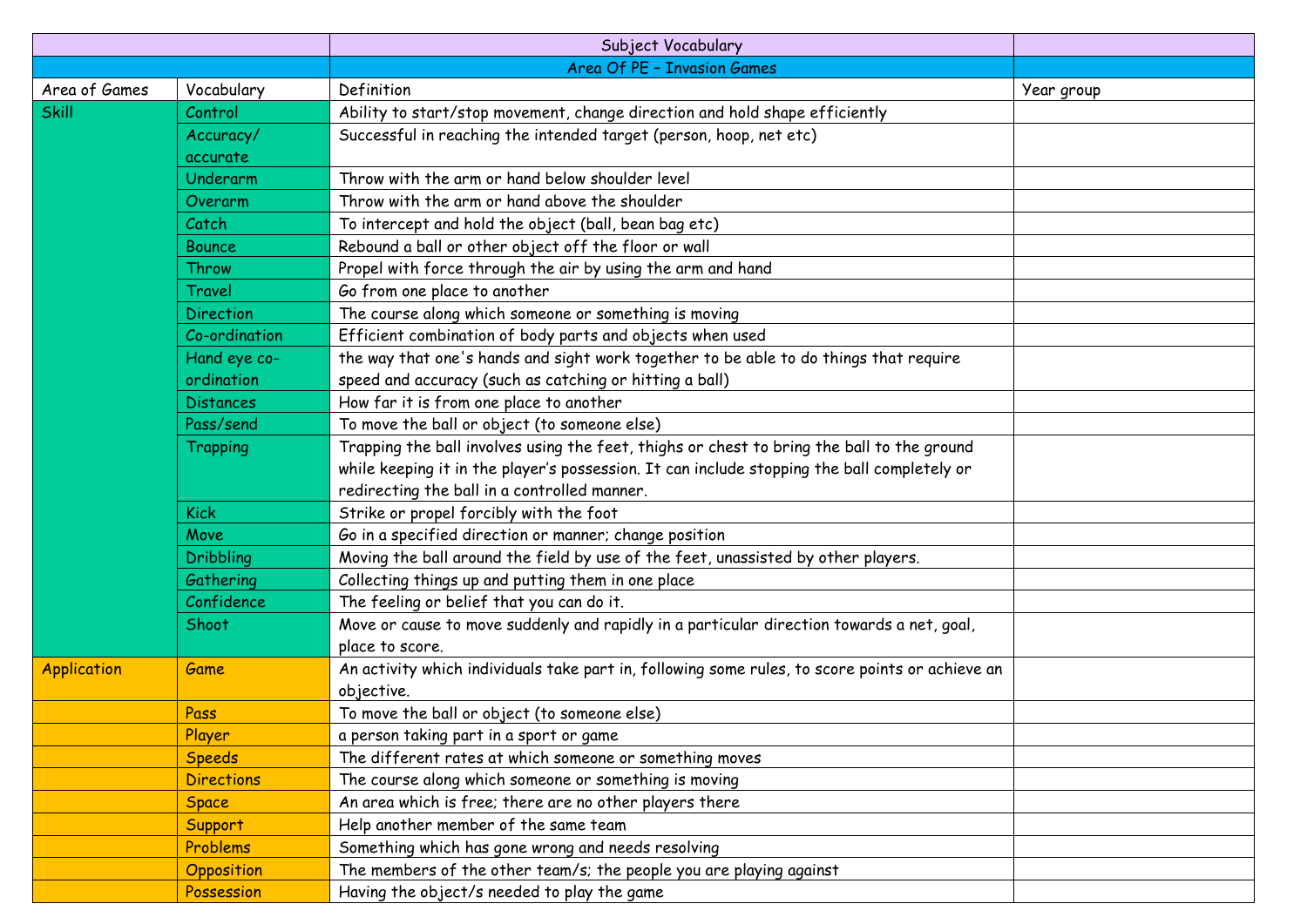|               | Receive              | Getting the ball or object from another player; it may be kicked or thrown to you.                |
|---------------|----------------------|---------------------------------------------------------------------------------------------------|
| Participation | <b>Rules</b>         | Agreed regulations which must be followed within the ga,e                                         |
|               | Team game            | A game played with groups of players (usually 2 groups, but could be more)                        |
|               | Opposition           | The members of the other team/s; the people you are playing against                               |
|               | Attacking            | You or your team, making an attempt to score or progress in the game.                             |
|               | Defending            | Protecting the goal rather than attempting to score against the opponents, stopping the           |
|               |                      | other team from making progress.                                                                  |
|               | Defensive skills     | The skills which are used by the individual or team to defend (stop the other team making         |
|               |                      | progress).                                                                                        |
|               | Marking              | To stand near and follow a member of the opposing team to prevent them from getting the           |
|               |                      | ball/object and progressing in the game. Done by the defending team.                              |
|               | Defending a space    | The defending team players will prevent the opposition getting into a space in the game play      |
|               |                      | area.                                                                                             |
|               | Dodging              | Avoid someone by quick sudden movements.                                                          |
|               | Cooperate            | Working together.                                                                                 |
|               | Team mate            | Someone who is playing on the same team as you.                                                   |
|               | Goal/points          | The way in which you score in a game. Maybe into a net, bucket, hoop etc                          |
|               | <b>Tactics</b>       | The plan a team uses to either attack or defend in a game.                                        |
|               | <b>Invasion game</b> | Any game where the objective is to attack the opposition's territory and score a goal or<br>point |
|               | Competitive          | Playing against each other with the aim of winning                                                |
|               | Communicate          | Speaking or using gestures to make your intentions/tactics known to other members of              |
|               |                      | your team.                                                                                        |
| Evaluation    | Watch                | Look closely at what others are doing.                                                            |
|               | <b>Describe</b>      | Give a detailed account in words.                                                                 |
|               | Improve/             | Make or become better, give suggestions to be able to do this.                                    |
|               | improvements         |                                                                                                   |
|               | Evaluate             | Make a judgement on the performance of others; good/bad and why?                                  |
|               | <b>Differences</b>   | Something that is not the same as others                                                          |
|               | <b>Effectiveness</b> | How good the use of the skill is                                                                  |
|               | Modify               | Change                                                                                            |
|               | Criteria             | An agreed list of things which must be done in order to be successful.                            |
|               | <b>Explain</b>       | Make (an idea or situation) clear to someone by describing it in more detail or revealing         |
|               |                      | relevant facts                                                                                    |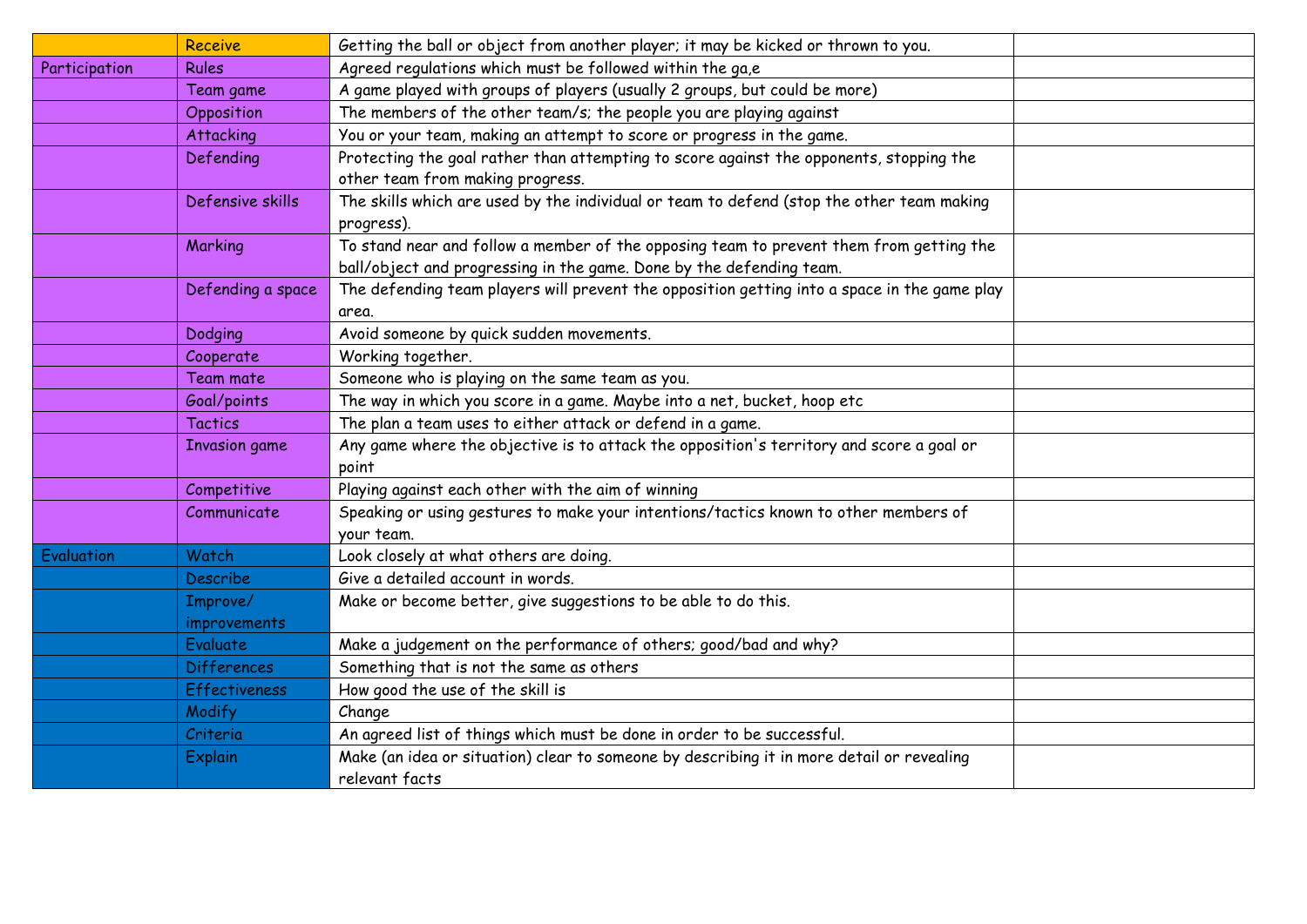|               |                   | Subject Vocabulary                                                                             |            |
|---------------|-------------------|------------------------------------------------------------------------------------------------|------------|
|               |                   | Area Of PE - Net and Wall & Striking and Fielding Games                                        |            |
| Area of Games | Vocabulary        | Definition                                                                                     | Year group |
| <b>Skill</b>  | Control           | Ability to start/stop movement, change direction and hold shape efficiently                    |            |
|               | Accuracy/         | Successful in reaching the intended target (person, hoop, net etc)                             |            |
|               | accurate          |                                                                                                |            |
|               | Underarm          | Throw with the arm or hand below shoulder level                                                |            |
|               | Overarm           | Throw with the arm or hand above the shoulder                                                  |            |
|               | Catch             | To intercept and hold the object (ball, bean bag etc)                                          |            |
|               | <b>Bounce</b>     | Rebound a ball or other object off the floor or wall                                           |            |
|               | Throw             | Propel with force through the air by using the arm and hand                                    |            |
|               | <b>Hitting</b>    | To cause (something, such as a ball) to move by hitting it forcefully with a bat, racket, etc. |            |
|               | Rolling           | To move across the ground or another surface by turning over and over                          |            |
|               | Strike/Striking   | To hit something in a forceful way                                                             |            |
|               | <b>Direction</b>  | The course along which someone or something is moving                                          |            |
|               | Co-ordination     | Efficient combination of body parts and objects when used                                      |            |
|               | Hand eye co-      | the way that one's hands and sight work together to be able to do things that require          |            |
|               | ordination        | speed and accuracy (such as catching or hitting a ball)                                        |            |
|               | <b>Distances</b>  | How far it is from one place to another                                                        |            |
|               | Pass/send         | To move the ball or object (to someone else)                                                   |            |
|               | Trapping          | Trapping the ball involves using the feet, thighs or chest to bring the ball to the ground     |            |
|               |                   | while keeping it in the player's possession. It can include stopping the ball completely or    |            |
|               |                   | redirecting the ball in a controlled manner.                                                   |            |
|               | Receive/Receiving | To get or be given an object                                                                   |            |
|               | Object            | The piece of equipment (ball, bean bag etc) being used                                         |            |
|               | Return            | To send something back to where it needs to go (the object for the game)                       |            |
|               | Gathering         | Collecting things up and putting them in one place                                             |            |
|               | Confidence        | The feeling or belief that you can do it.                                                      |            |
|               | Fielding          | To catch or stop and throw a ball that has been hit by the batting team.                       |            |
|               | <b>Batting</b>    | To hit (something, such as a ball) with a bat, club, etc., or with your hand                   |            |
|               | Serve/Serving     | To throw a ball/object into the air and hit it over a net to start play in tennis, volleyball, |            |
|               |                   | etc.                                                                                           |            |
|               | Rally             | An exchange of strokes in a court game such as tennis or volleyball, ending when one side      |            |
|               |                   | fails to make a good return and resulting in a point or the loss of service                    |            |
|               | Shots             | an act of hitting or throwing an object to a particular place.                                 |            |
|               | Stationary        | Not moving                                                                                     |            |
|               | <b>Backhand</b>   | Hitting a ball in tennis and similar games in which the back of the hand holding the racket is |            |
|               |                   | turned in the direction of the ball                                                            |            |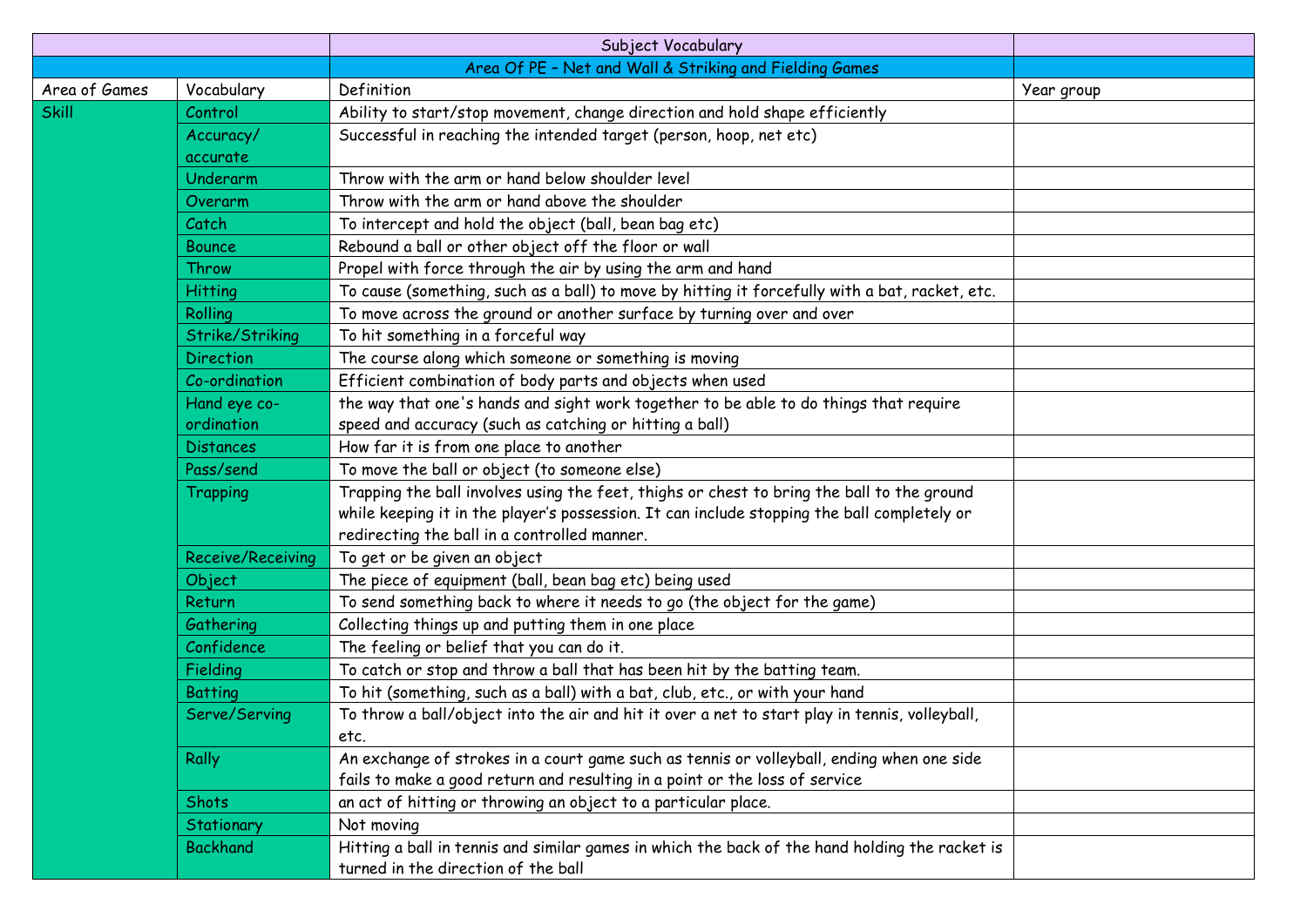|                    | Forehand          | Hitting a ball in tennis and similar games in which the palm of the hand holding the racket is  |
|--------------------|-------------------|-------------------------------------------------------------------------------------------------|
|                    |                   | turned in the direction of the ball                                                             |
|                    | Overhead          | Above someone's head                                                                            |
|                    | <b>Bowl</b>       | To throw (a ball) to the batsman                                                                |
|                    | Precision         | The quality of being precise : exactness or accuracy                                            |
| <b>Application</b> | Game              | An activity which individuals take part in, following some rules, to score points or achieve an |
|                    |                   | objective.                                                                                      |
|                    | Pass              | To move the ball or object (to someone else)                                                    |
|                    | Player            | a person taking part in a sport or game                                                         |
|                    | <b>Speeds</b>     | The different rates at which someone or something moves                                         |
|                    | <b>Directions</b> | The course along which someone or something is moving                                           |
|                    | <b>Space</b>      | An area which is free; there are no other players there                                         |
|                    | Support           | Help another member of the same team                                                            |
|                    | Problems          | Something which has gone wrong and needs resolving                                              |
|                    | Opposition        | The members of the other team/s; the people you are playing against                             |
|                    | Possession        | Having the object/s needed to play the game                                                     |
|                    | Receive           | Getting the ball or object from another player; it may be kicked or thrown to you.              |
|                    | Challenge         | To test the ability, skill, or strength of (someone or something)                               |
| Participation      | <b>Rules</b>      | Agreed regulations which must be followed within the ga,e                                       |
|                    | Team game         | A game played with groups of players (usually 2 groups, but could be more)                      |
|                    | Opposition        | The members of the other team/s; the people you are playing against                             |
|                    | Attacking         | You or your team, making an attempt to score or progress in the game.                           |
|                    | Defending         | Protecting the goal rather than attempting to score against the opponents, stopping the         |
|                    |                   | other team from making progress.                                                                |
|                    | Defensive skills  | The skills which are used by the individual or team to defend (stop the other team making       |
|                    |                   | progress).                                                                                      |
|                    | Fairly            | In a way that is right or proper : in a fair way                                                |
|                    | Sporting manner   | Done or behaving in a way that treats the other people in a sport or competition fairly         |
|                    | Cooperate         | Working together.                                                                               |
|                    | Team mate         | Someone who is playing on the same team as you.                                                 |
|                    | Goal/points       | The way in which you score in a game. Maybe into a net, bucket, hoop etc                        |
|                    | <b>Tactics</b>    | The plan a team uses to either attack or defend in a game.                                      |
|                    | Modified          | Changed                                                                                         |
|                    | Competitive       | Playing against each other with the aim of winning                                              |
|                    | Communicate       | Speaking or using gestures to make your intentions/tactics known to other members of            |
|                    |                   | your team.                                                                                      |
| Evaluation         | Watch             | Look closely at what others are doing.                                                          |
|                    | <b>Describe</b>   | Give a detailed account in words.                                                               |
|                    | Improve/          | Make or become better, give suggestions to be able to do this.                                  |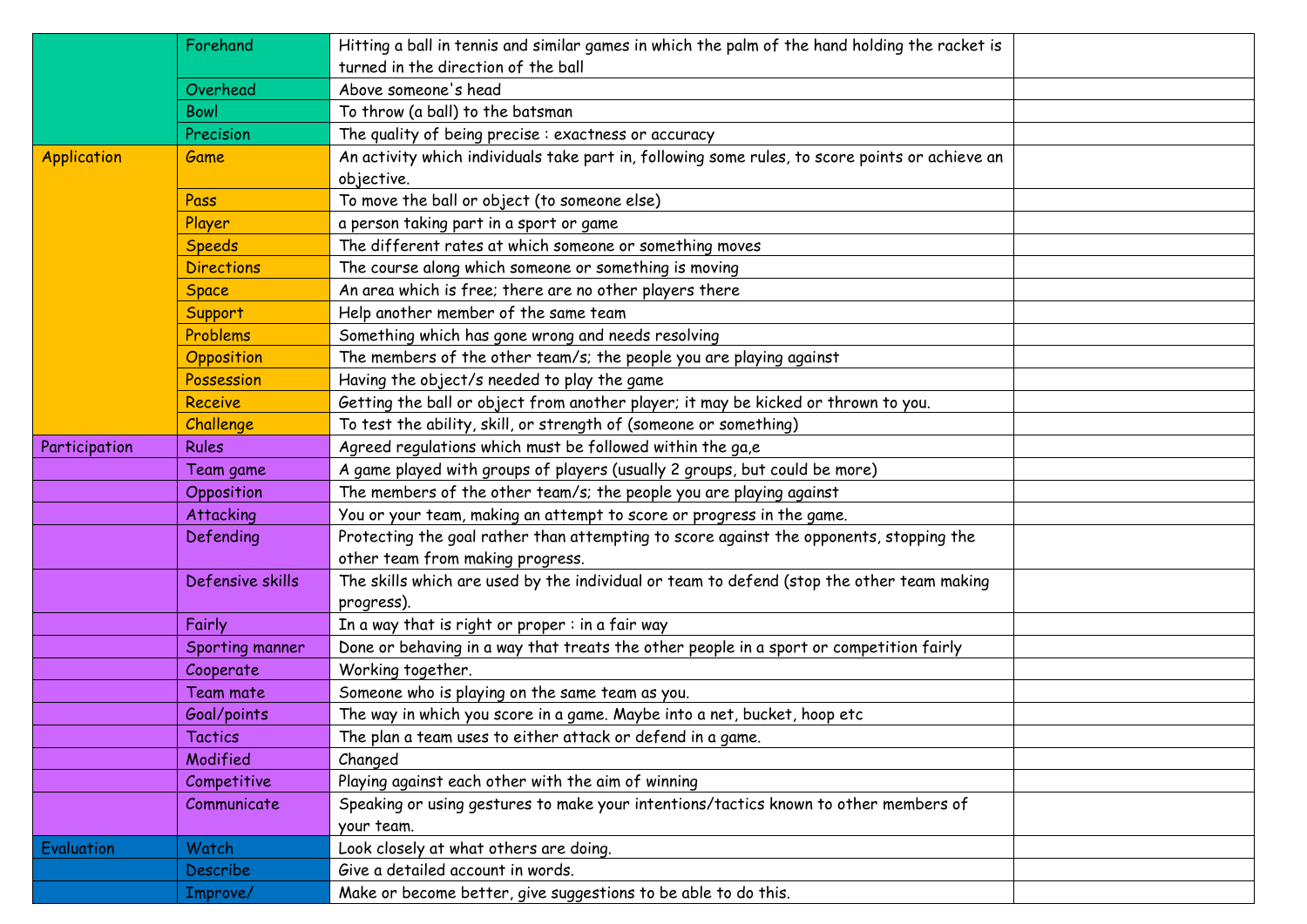| improvements         |                                                                                           |  |
|----------------------|-------------------------------------------------------------------------------------------|--|
| Evaluate             | Make a judgement on the performance of others; good/bad and why?                          |  |
| <b>Differences</b>   | Something that is not the same as others                                                  |  |
| <b>Effectiveness</b> | How good the use of the skill is                                                          |  |
| Modify               | Change                                                                                    |  |
| Criteria             | An agreed list of things which must be done in order to be successful.                    |  |
| <b>Explain</b>       | Make (an idea or situation) clear to someone by describing it in more detail or revealing |  |
|                      | relevant facts                                                                            |  |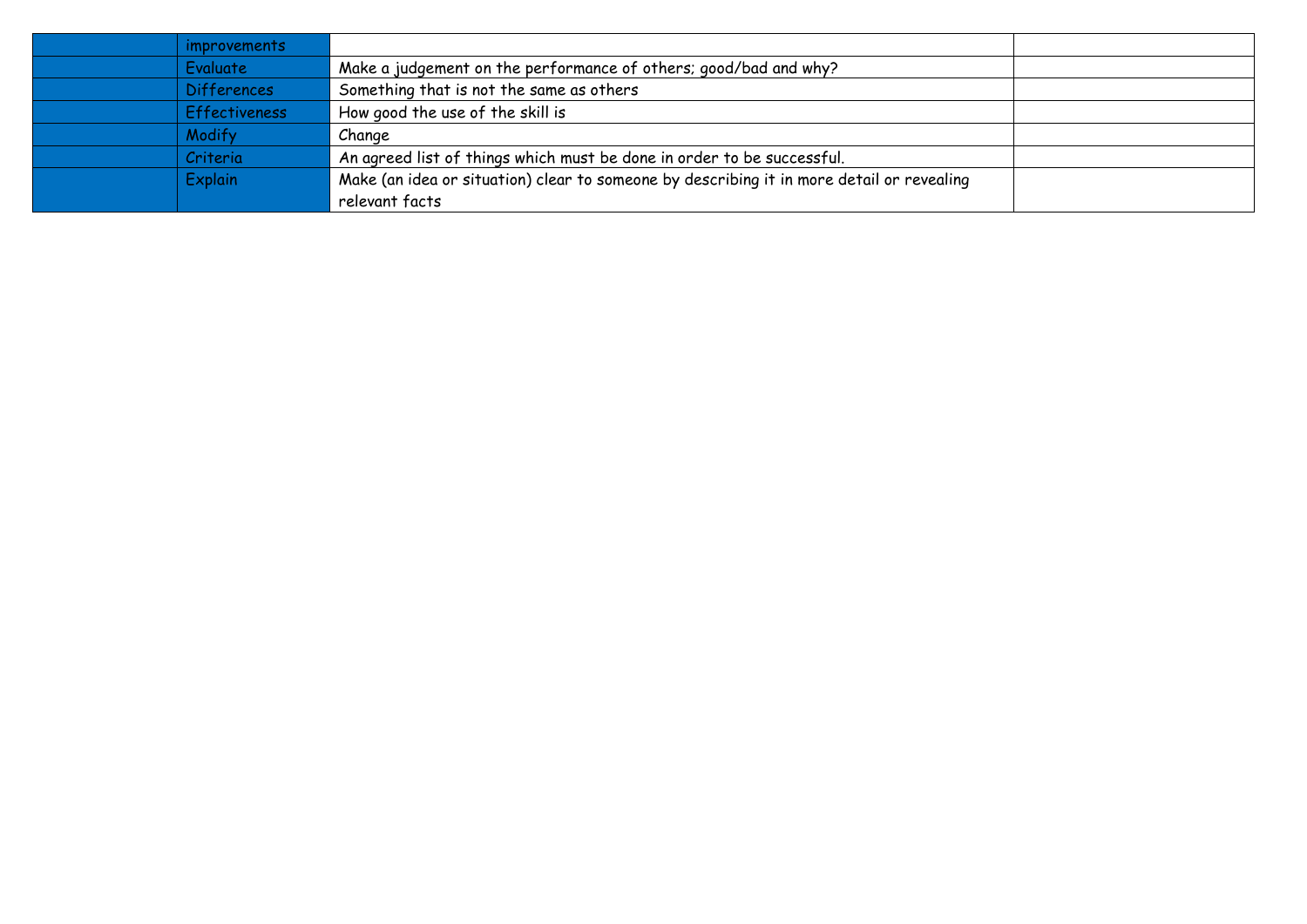|                 |                      | Subject Vocabulary                                                                        |            |
|-----------------|----------------------|-------------------------------------------------------------------------------------------|------------|
|                 |                      | Area Of PE - Moving in different ways & Athletics                                         |            |
| Area of Games   | Vocabulary           | Definition                                                                                | Year group |
| Skill - General | Accuracy/            | Successful in reaching the intended target (person, hoop, net etc)                        |            |
|                 | accurate             |                                                                                           |            |
|                 | Confidence           | The feeling or belief that you can do it.                                                 |            |
|                 | Control              | Ability to start/stop movement, change direction and hold shape efficiently               |            |
|                 | Co-ordination        | Efficient combination of body parts and objects when used                                 |            |
|                 | <b>Direction</b>     | The course along which someone or something is moving                                     |            |
|                 | <b>Distances</b>     | How far it is from one place to another                                                   |            |
|                 | <b>Endurance</b>     | The ability to withstand stress over prolonged periods of time                            |            |
|                 | Gallop               | Run fast with both feet off the ground in each stride.                                    |            |
|                 | Hand eye co-         | the way that one's hands and sight work together to be able to do things that require     |            |
|                 | ordination           | speed and accuracy (such as catching or hitting a ball)                                   |            |
|                 | Object               | The piece of equipment (ball, bean bag etc) being used                                    |            |
|                 | Precision            | The quality of being precise : exactness or accuracy                                      |            |
|                 | <b>Skip</b>          | Move along lightly, stepping from one foot to the other with a hop or bounce              |            |
|                 | Speed                | The rate at which someone moves                                                           |            |
|                 | Stamina              | The ability to sustain prolonged physical or mental effort                                |            |
|                 | Accelerate           | Begin to move more quickly                                                                |            |
|                 | <b>Field event</b>   | Events that take place on the field and not the track (throwing and jumping)              |            |
|                 | <b>Track event</b>   | Events that take place on the track (running, hurdles)                                    |            |
| Running         | Crouch start         | The body being held in a crouched pose before springing off of the back foot.             |            |
|                 | Standing start       | A position used before running where the contender is stood up.                           |            |
|                 | Hurdling             | A track event that involves running and jumping over obstacles at speed. The obstacles or |            |
|                 |                      | barriers are known as hurdles.                                                            |            |
|                 | Lead leg             | The leg which clears the hurdle first when hurdling.                                      |            |
|                 | Trail Leg            | The leg that follows the lead leg over the hurdle is called the trail leg.                |            |
|                 | Sprinting            | Trying to cover a short distance in the fastest possible time                             |            |
|                 | Jogging              | The activity of running at a steady, gentle pace as a form of physical exercise           |            |
|                 | Pace                 | Speed in walking, running, or moving                                                      |            |
|                 | Stride length        | The distance covered when you take two steps, one with each foot.                         |            |
|                 | Relay                | A running activity where a team pass on a baton to the next person                        |            |
|                 | Sprint finish        | The end of a long race in which competitors speed up as they approach the finish line     |            |
|                 | Baton changeover     | When one athlete passes the baton to another athlete in their team                        |            |
|                 | <b>Reaction time</b> | The length of time taken for a person or system to respond to a given stimulus or event   |            |
| Jumping         | Flight               | The part where an athlete is in the air during a jump                                     |            |
|                 | Landing              | The position and place you are in after a jump                                            |            |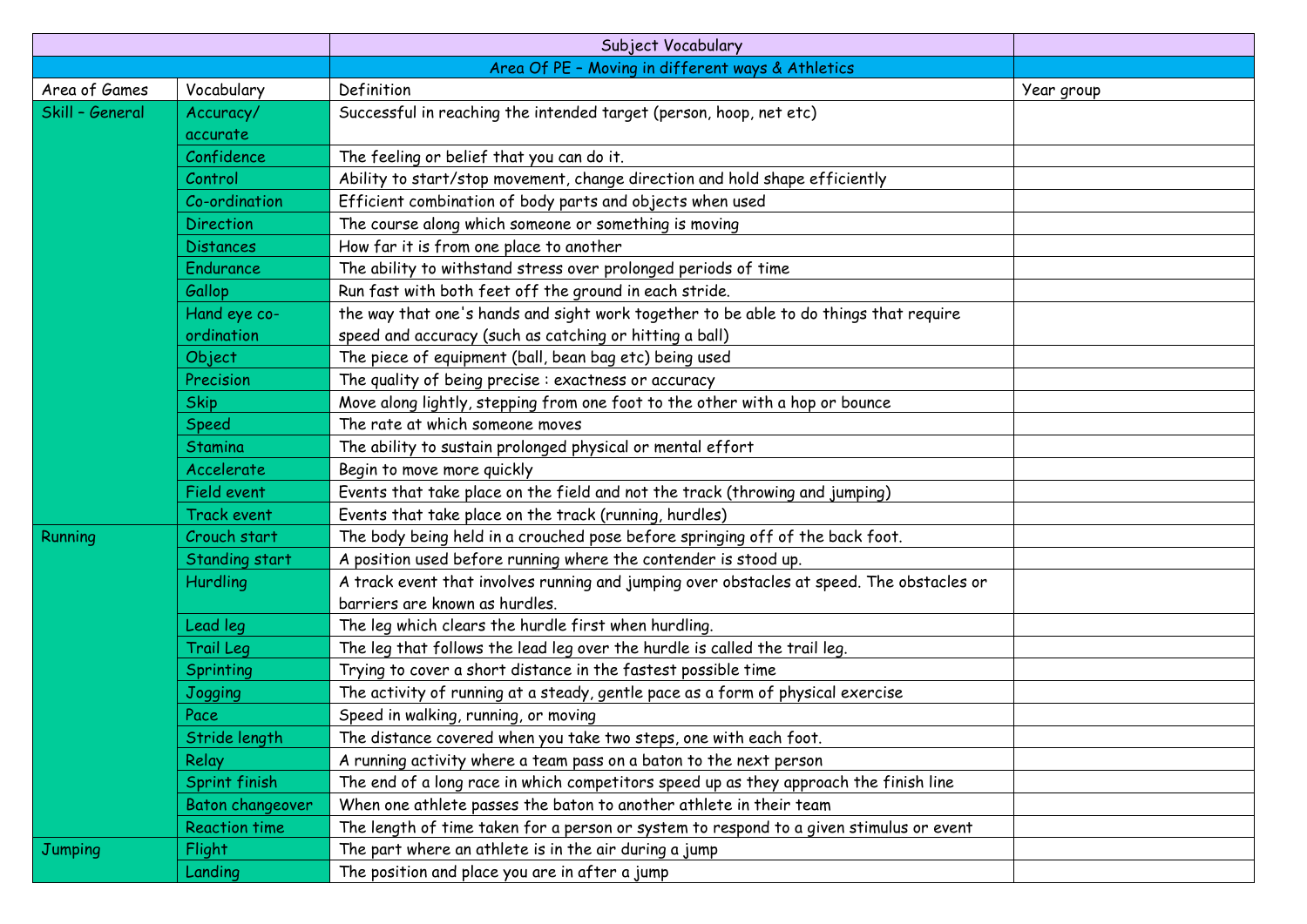|                    | <b>Standing vertical</b> | A 2 footed jump straight up.                                                                    |
|--------------------|--------------------------|-------------------------------------------------------------------------------------------------|
|                    | jump<br>Take off phase   | The part of a jump where an athlete is preparing to jump                                        |
|                    | Long jump                | A field event which involves the athlete running down a track and taking off from a special     |
|                    |                          | board trying to get the furthest distance possible before landing in a sand pit.                |
|                    | Standing long jump       | A two-footed horizontal jump from a standing position.                                          |
|                    | Jump                     | Push off a surface into the air using both feet                                                 |
|                    | Triple jump              | Performing a hop, a step, and a jump from a running start:                                      |
| Throwing           | Throw                    | Propel with force through the air by using the arm and hand                                     |
|                    | Underarm                 | Throw with the arm or hand below shoulder level                                                 |
|                    | Overarm                  | Throw with the arm or hand above the shoulder                                                   |
|                    | Pull throw               | A throwing technique (used for javelin)                                                         |
|                    | Push throw               | A throwing technique (used for shot put)                                                        |
|                    | Fling throw              | A throwing technique (used for discuss)                                                         |
|                    | <b>Heave throw</b>       | lift or haul something heavy with great effort                                                  |
| <b>Application</b> | Game                     | An activity which individuals take part in, following some rules, to score points or achieve an |
|                    |                          | objective.                                                                                      |
|                    | Pass                     | To move the ball or object (to someone else)                                                    |
|                    | Player                   | a person taking part in a sport or game                                                         |
|                    | <b>Speeds</b>            | The different rates at which someone or something moves                                         |
|                    | <b>Directions</b>        | The course along which someone or something is moving                                           |
|                    | <b>Space</b>             | An area which is free; there are no other players there                                         |
|                    | Support                  | Help another member of the same team                                                            |
|                    | Problems                 | Something which has gone wrong and needs resolving                                              |
|                    | Opposition               | The members of the other team/s; the people you are playing against                             |
|                    | Possession               | Having the object/s needed to play the game                                                     |
|                    | <b>Receive</b>           | Getting the ball or object from another player; it may be kicked or thrown to you.              |
|                    | Challenge                | To test the ability, skill, or strength of (someone or something)                               |
| Participation      | <b>Rules</b>             | Agreed regulations which must be followed within the ga,e                                       |
|                    | Team game                | A game played with groups of players (usually 2 groups, but could be more)                      |
|                    | Opposition               | The members of the other team/s; the people you are playing against                             |
|                    | Attacking                | You or your team, making an attempt to score or progress in the game.                           |
|                    | Defending                | Protecting the goal rather than attempting to score against the opponents, stopping the         |
|                    |                          | other team from making progress.                                                                |
|                    | Defensive skills         | The skills which are used by the individual or team to defend (stop the other team making       |
|                    |                          | progress).                                                                                      |
|                    | Fairly                   | In a way that is right or proper $:$ in a fair way                                              |
|                    | Sporting manner          | Done or behaving in a way that treats the other people in a sport or competition fairly         |
|                    | Cooperate                | Working together.                                                                               |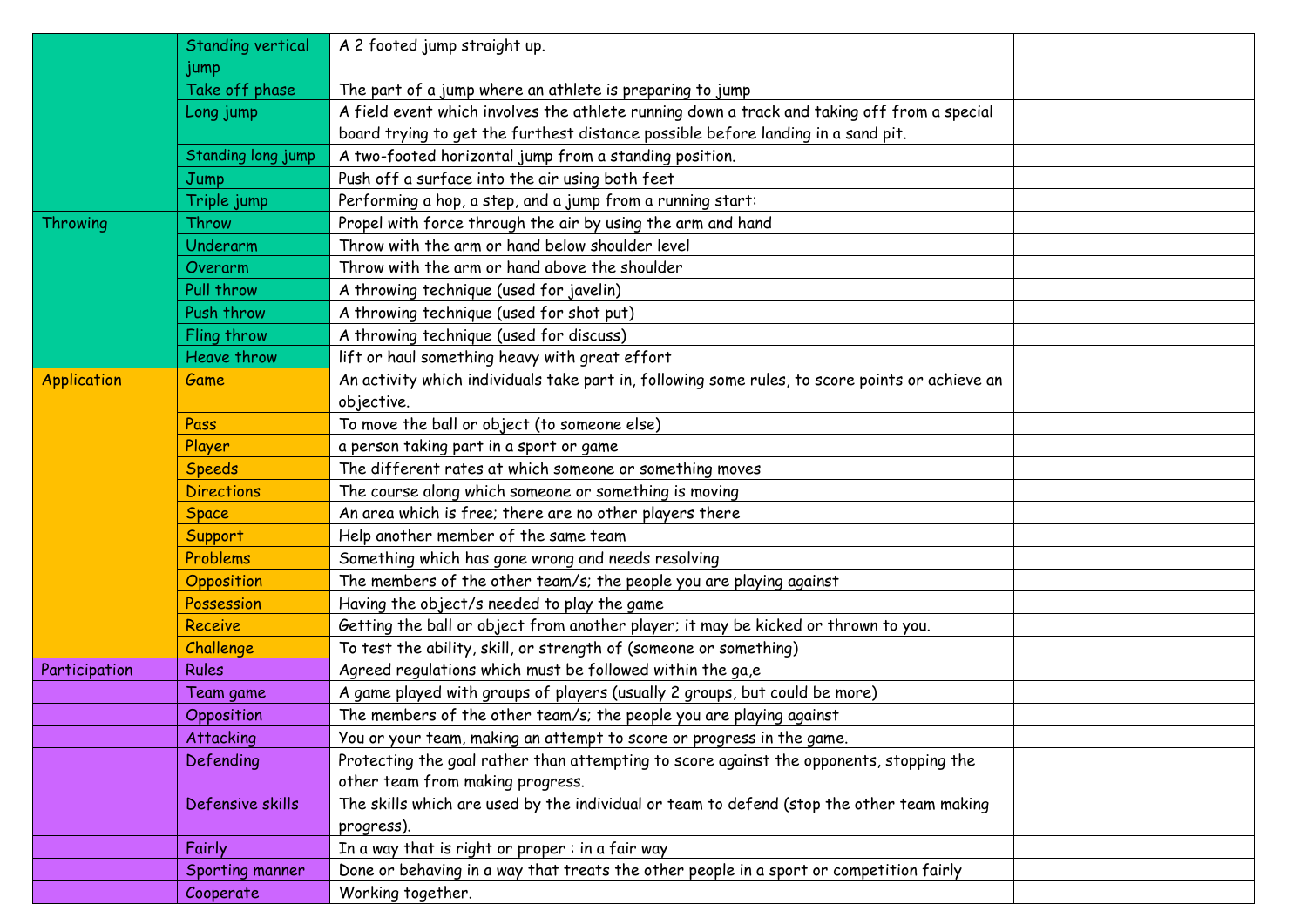|            | Team mate            | Someone who is playing on the same team as you.                                           |  |
|------------|----------------------|-------------------------------------------------------------------------------------------|--|
|            | Goal/points          | The way in which you score in a game. Maybe into a net, bucket, hoop etc                  |  |
|            | <b>Tactics</b>       | The plan a team uses to either attack or defend in a game.                                |  |
|            | Modified             | Changed                                                                                   |  |
|            | Competitive          | Playing against each other with the aim of winning                                        |  |
|            | Communicate          | Speaking or using gestures to make your intentions/tactics known to other members of      |  |
|            |                      | your team.                                                                                |  |
| Evaluation | Watch                | Look closely at what others are doing.                                                    |  |
|            | <b>Describe</b>      | Give a detailed account in words.                                                         |  |
|            | Improve/             | Make or become better, give suggestions to be able to do this.                            |  |
|            | improvements         |                                                                                           |  |
|            | <b>Evaluate</b>      | Make a judgement on the performance of others; good/bad and why?                          |  |
|            | <b>Differences</b>   | Something that is not the same as others                                                  |  |
|            | <b>Effectiveness</b> | How good the use of the skill is                                                          |  |
|            | Modify               | Change                                                                                    |  |
|            | Criteria             | An agreed list of things which must be done in order to be successful.                    |  |
|            | <b>Explain</b>       | Make (an idea or situation) clear to someone by describing it in more detail or revealing |  |
|            |                      | relevant facts                                                                            |  |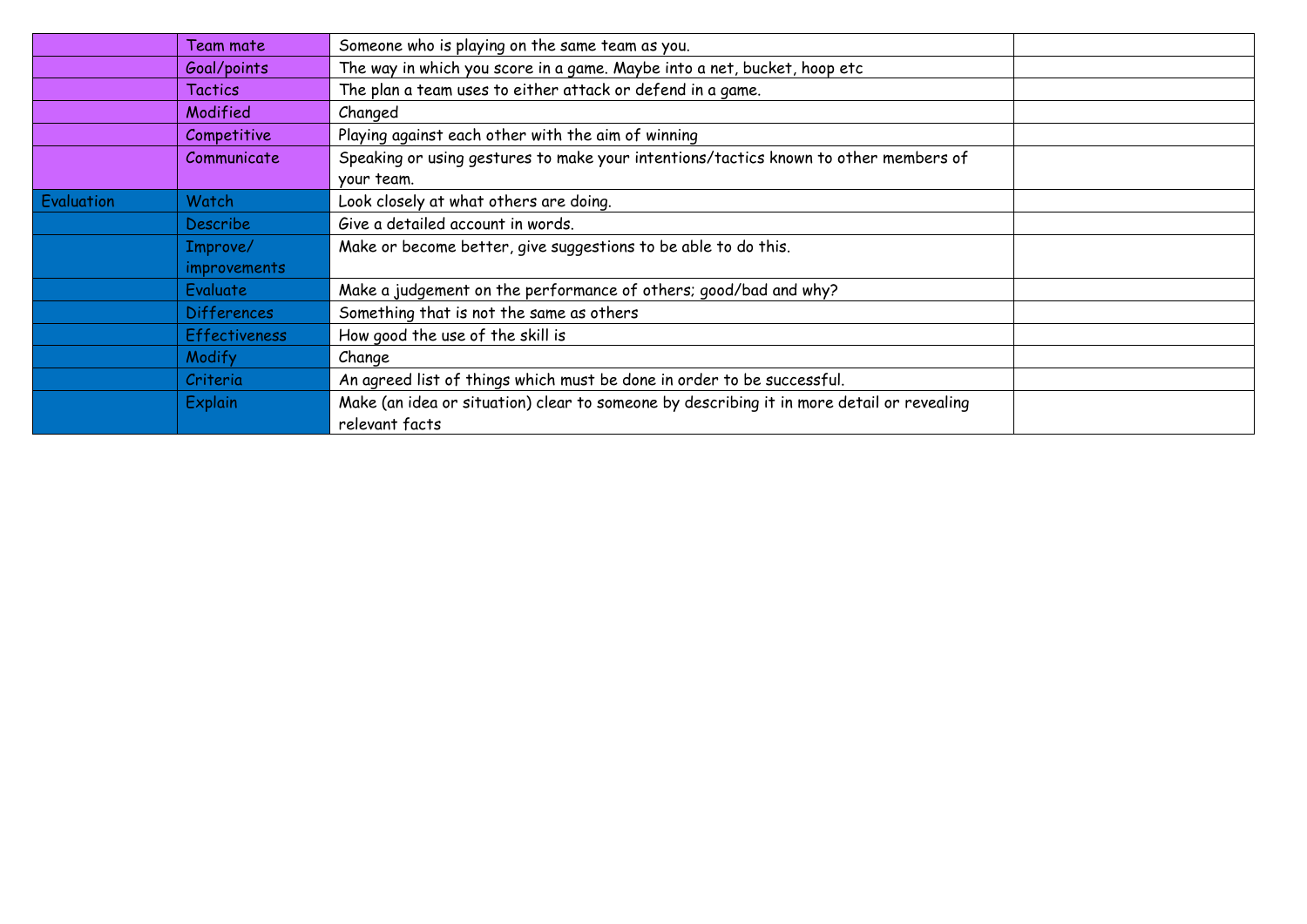|                  |                          | Subject Vocabulary                                                                            |            |
|------------------|--------------------------|-----------------------------------------------------------------------------------------------|------------|
|                  |                          | Area Of PE - OAA                                                                              |            |
| Area of Games    | Vocabulary               | Definition                                                                                    | Year group |
|                  | <b>OAA</b>               | OAA stands for Outdoor Adventurous Activites. It usually takes place outdoors and             |            |
|                  |                          | involves: physical activity; adventure and challenge; problem-solving activities; teamwork.   |            |
|                  | Orienteering             | an exciting outdoor adventure sport which is similar to a cross-country race, it involves     |            |
|                  |                          | walking or running while navigating around a course, using a detailed map and sometimes a     |            |
|                  |                          | compass.                                                                                      |            |
| Trails & Problem | Accuracy/                | Successful in reaching the intended target (person, hoop, net etc)                            |            |
| Solving          | accurate                 |                                                                                               |            |
|                  | Confidence               | The feeling or belief that you can do it.                                                     |            |
|                  | Orientate                | To discover your position in relation to what is around you                                   |            |
|                  | Trail                    | A track or path to follow to controls                                                         |            |
|                  | Orienteering             | An orienteering course is composed of a start point, a series of control points, and a finish |            |
|                  | course                   | point.                                                                                        |            |
|                  | <b>Navigation</b>        | Objects required for finding the way around the trail - map, compass                          |            |
|                  | Equipment                |                                                                                               |            |
|                  | Challenge                | To test the ability, skill, or strength of (someone or something)                             |            |
|                  | Map                      | A diagrammatic representation of an area                                                      |            |
|                  | Compass                  | An instrument containing a magnetized pointer which shows the direction of magnetic north     |            |
|                  |                          | and bearings from it                                                                          |            |
|                  | <b>Effective</b>         | A communication between two or more persons wherein the intended message is                   |            |
|                  | communication            | successfully delivered, received and understood.                                              |            |
|                  | Symbols                  | A mark or character used as a conventional representation of an object                        |            |
|                  | <b>Key</b>               | A thing that provides a means of achieving or understanding something (the symbols used       |            |
|                  |                          | on a map).                                                                                    |            |
|                  | Map styles               | Different types of maps used for different purposes; in orienteering it is usually a          |            |
|                  |                          | topographic map.                                                                              |            |
|                  | <b>Informed decision</b> |                                                                                               |            |
|                  | Conditional              | the child must decide if the instruction relates to them and then, they must follow the       |            |
|                  | instructions             | instruction as directed, e.g. if you have a brother, do five star jumps.                      |            |
|                  | Control point            | A marked position used in orienteering. They are located in the competition area and then     |            |
|                  |                          | marked on the orienteering map. The aim is for the orienteer to locate the controls by        |            |
|                  |                          | using the map to find them in the fastest                                                     |            |
|                  |                          | possible time.                                                                                |            |
|                  | Orienteering map         | A set of map symbols used universally and specifically for orienteering. They are also        |            |
|                  | symbols                  | colour specific                                                                               |            |
|                  | Orientating a map        | Making sure your map is the right way round                                                   |            |
|                  | Orienteer                | The person taking part in the orienteering                                                    |            |